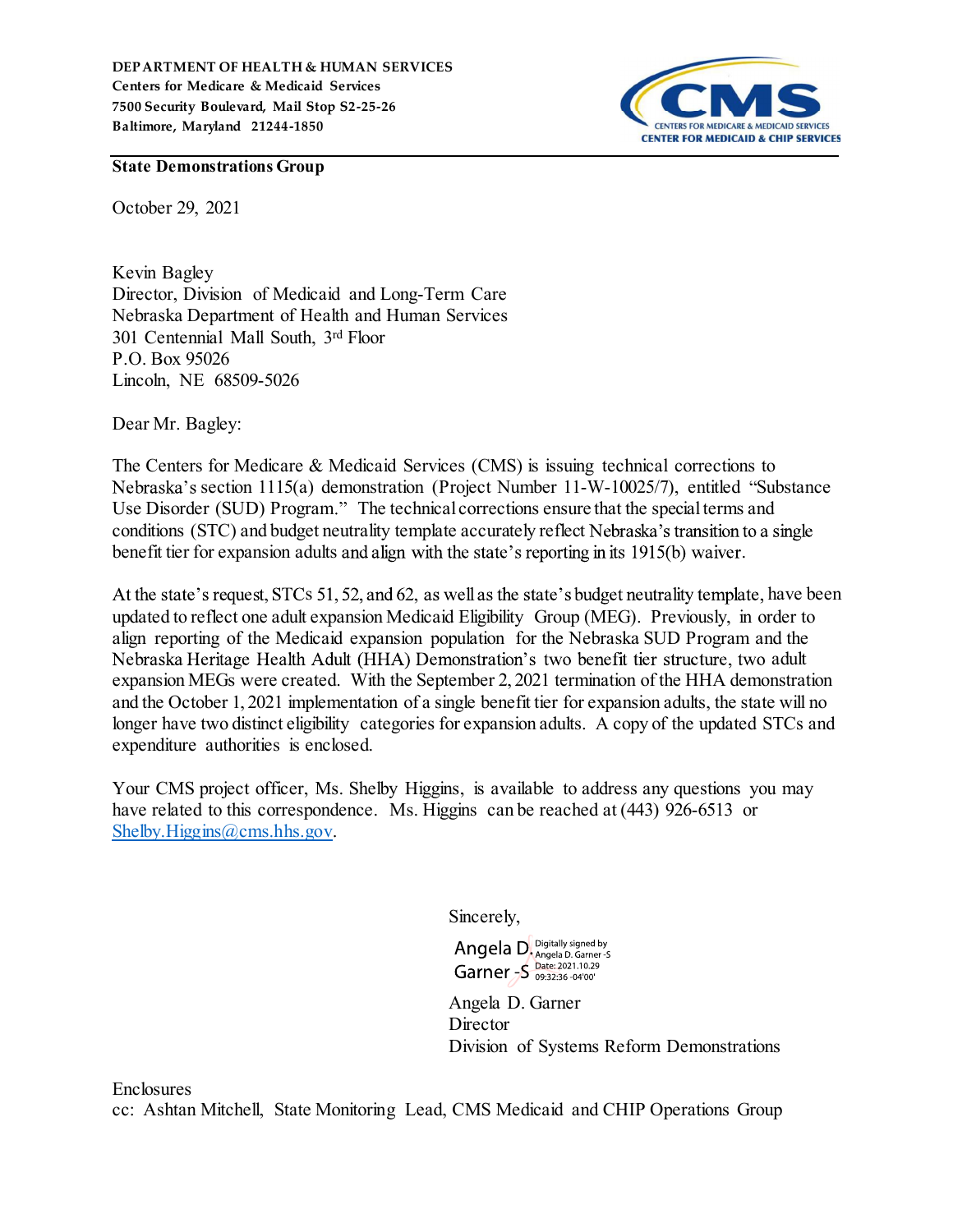## **ENTERS FOR MEDICARE & MEDICAID SERVICES**

## **EXPENDITURE AUTHORITY**

| <b>NUMBER:</b> | $11-W-10024/7$ |
|----------------|----------------|
|                |                |

**TITLE:** Nebraska Substance Use Disorder Program

**AWARDEE:** Nebraska Department of Health and Human Services, Division of Medicaid and Long-Term Care

Under the authority of section  $1115(a)(2)$  of the Social Security Act (the Act), expenditures made by Nebraska for the items identified below, which are not otherwise included as expenditures under section 1903 of the Act shall, for the period from July 1, 2019 through June 30, 2024, unless otherwise specified, be regarded as expenditures under the state's title XIX plan.

The following expenditure authorities may only be implemented consistent with the approved Special Terms and Conditions (STCs) and shall enable Nebraska to operate the above-identified section 1115(a) demonstration.

**Residential Treatment for Individuals with Substance Use Disorder (SUD).** Expenditures for otherwise covered services furnished to otherwise eligible individuals who are primarily receiving treatment and withdrawal management services for substance use disorder (SUD) who are short-term residents in facilities that meet the definition of an Institution for Mental Diseases (IMD).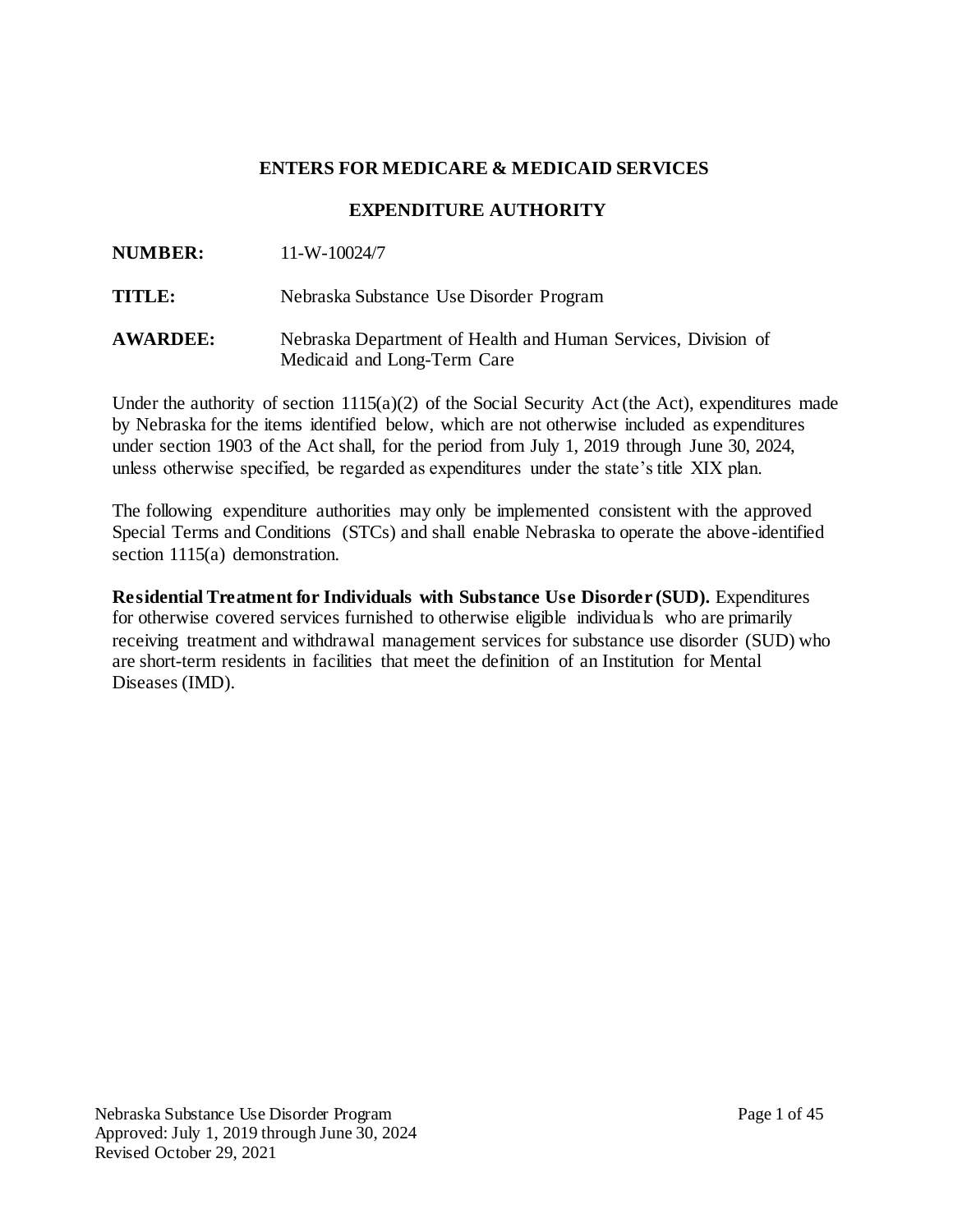### **CENTERS FOR MEDICARE & MEDICAID SERVICES SPECIAL TERMS AND CONDITIONS (STCs)**

| <b>NUMBER:</b>  | $11-W-10024/7$                                                                              |
|-----------------|---------------------------------------------------------------------------------------------|
| TITLE:          | Nebraska Substance Use Disorder                                                             |
| <b>AWARDEE:</b> | Nebraska Department of Health and Human Services<br>Division of Medicaid and Long-Term Care |

#### **I. PREFACE**

The following are the STCs for the Nebraska Substance Use Disorder section 1115(a) Medicaid demonstration (hereinafter "demonstration"), to enable the Nebraska Department of Health and Human Services, Division of Medicaid and Long-Term Care (hereinafter "state") to operate this demonstration. The Centers for Medicare & Medicaid Services (CMS) has granted expenditure authorities authorizing federal matching of demonstration costs not otherwise matchable, which are separately enumerated. These STCs set forth conditions and limitations on those expenditure authorities, and describe in detail the nature, character, and extent of federal involvement in the demonstration and the state's obligations to CMS related to the demonstration. These STCs neither grant additional expenditure authorities, nor expand upon those separately granted. These STCs are effective from July 1, 2019 to June 30, 2024 unless otherwise specified. The STCs have been arranged into the following subject areas:

- I. Preface
- II. Program Description and Objectives
- III. General Program Requirements
- IV. Eligibility and Enrollment
- V. Demonstration Programs and Benefits
- VI. Cost Sharing
- VII. Delivery System
- VIII. General Reporting Requirements
	- IX. Monitoring
	- X. Evaluation of the Demonstration
- XI. General Financial Requirements under title XIX
- XII. Monitoring Budget Neutrality for the Demonstration
- XIII. Schedule of Deliverables for the Demonstration Period

Additional attachments have been included to provide supplementary information and guidance for specific STCs.

- Attachment A: Developing the Evaluation Design
- Attachment B: Preparing the Interim and Summative Evaluation Reports
- Attachment C: SUD Implementation Plan
- Attachment D: SUD Monitoring Protocol

Nebraska Substance Use Disorder Program Page 2 of 45 Approved: July 1, 2019 through June 30, 2024 Revised October 29, 2021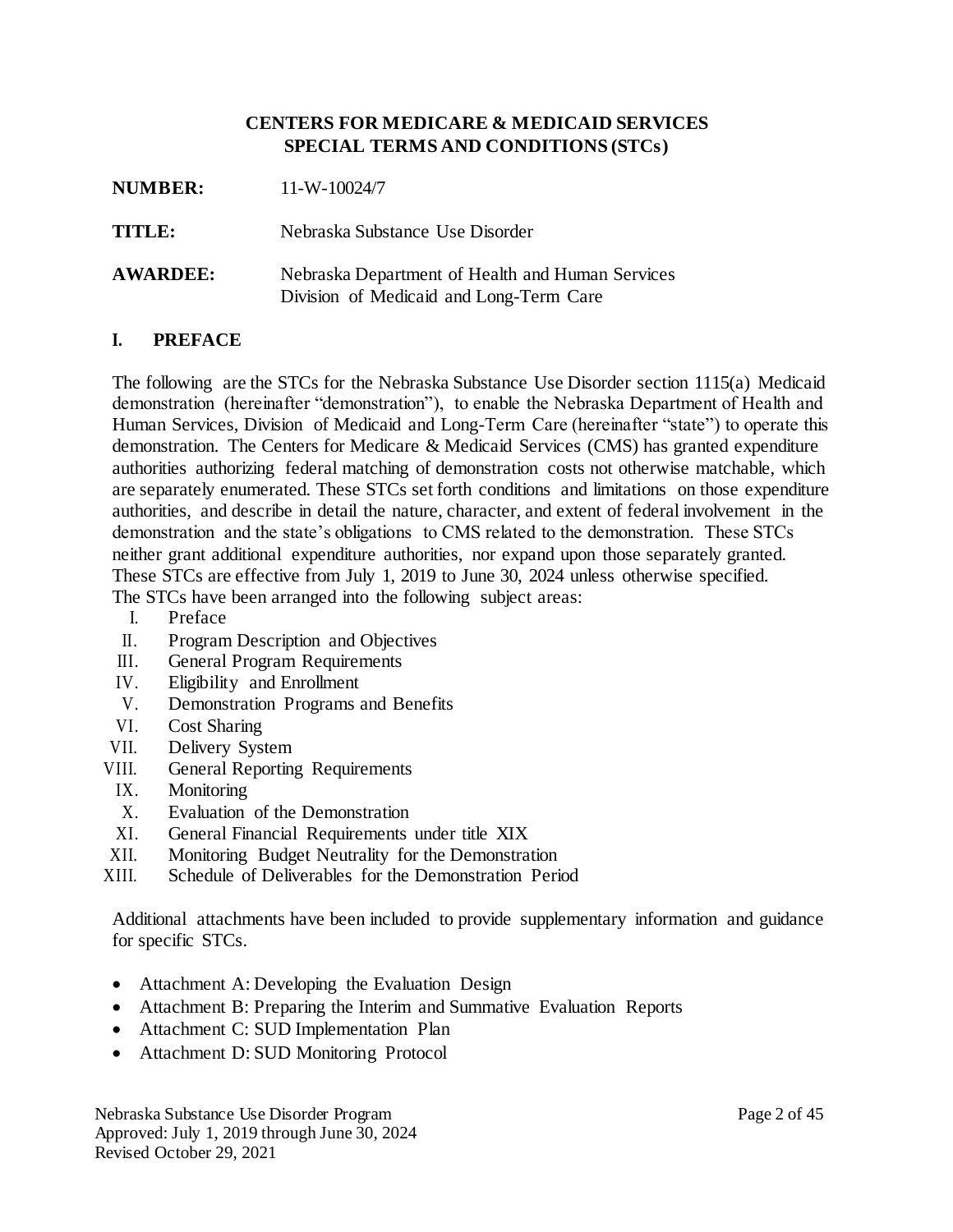## • Attachment E: SUD Evaluation Design

# **II. PROGRAM DESCRIPTION AND OBJECTIVES**

The goal of this demonstration is for the state to maintain and enhance access to opioid use disorder (OUD) and other substance use disorder (SUD) services and continue delivery system improvements for these services to provide more coordinated and comprehensive treatment of Medicaid beneficiaries with SUD. This demonstration will provide the state with authority to provide high-quality, clinically appropriate treatment to beneficiaries with SUD while they are short-term residents in residential and inpatient treatment settings that qualify as IMDs. It will also support state efforts to implement models of care focused on increasing support for individuals in the community and home, outside of institutions, and improve access to a continuum of SUD evidence-based services at varied levels of intensity. This continuum of care shall be based on the American Society of Addiction Medicine (ASAM) criteria and/or other nationally recognized assessment and placement tools that reflect evidence-based clinical treatment guidelines.

During the demonstration period, the state seeks to achieve the following goals:

- 1. Increased rates of identification, initiation, and engagement in treatment for SUD;
- 2. Increased adherence to and retention in treatment;
- 3. Reductions in overdose deaths, particularly those due to opioids;
- 4. Reduced utilization of emergency departments and inpatient hospital settings for treatment where the utilization is preventable or medically inappropriate through improved access to other continuum of care services;
- 5. Fewer readmissions to the same or higher level of care where the readmission is preventable or medically inappropriate; and,
- *6.* Improved access to care for physical health conditions among beneficiaries with SUD*.*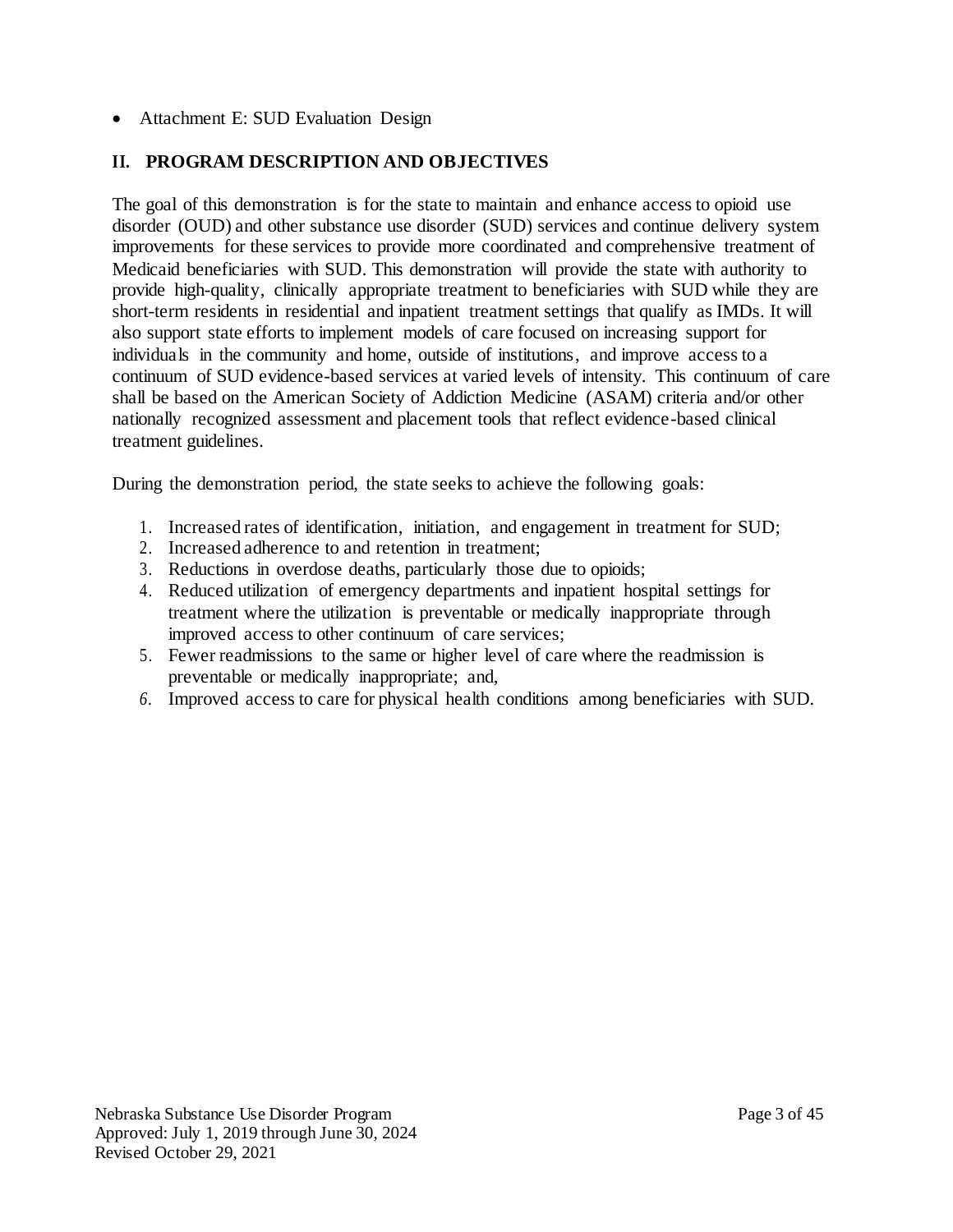# **III. GENERAL PROGRAM REQUIREMENTS**

- **1. Compliance with Federal Non-Discrimination Statutes.** The state must comply with all applicable federal statutes relating to non-discrimination. These include, but are not limited to, the Americans with Disabilities Act of 1990 (ADA), Title VI of the Civil Rights Act of 1964, section 504 of the Rehabilitation Act of 1973 (Section 504), the Age Discrimination Act of 1975, and section 1557 of the Patient Protection and Affordable Care Act (Section 1557).
- **2. Compliance with Medicaid and Children's Health Insurance Program (CHIP) Law, Regulation, and Policy.** All requirements of the Medicaid and CHIP programs expressed in federal law, regulation, and policy statement, not expressly waived or identified as not applicable in the waiver and expenditure authority documents (of which these terms and conditions are part), apply to the demonstration.
- **3. Changes in Medicaid and CHIP Law, Regulation, and Policy.** The state must, within the timeframes specified in federal law, regulation, or written policy, come into compliance with any changes in law, regulation, or policy affecting the Medicaid or CHIP programs that occur during this demonstration approval period, unless the provision being changed is expressly waived or identified as not applicable. In addition, CMS reserves the right to amend the STCs to reflect such changes and/or changes as needed without requiring the state to submit an amendment to the demonstration under STC 7. CMS will notify the state 30 business days in advance of the expected approval date of the amended STCs to allow the state to provide comment. Changes will be considered in force upon issuance of the approval letter by CMS. The state must accept the changes in writing.

## **4. Impact on Demonstration of Changes in Federal Law, Regulation, and Policy.**

- a. To the extent that a change in federal law, regulation, or policy requires either a reduction or an increase in federal financial participation (FFP) for expenditures made under this demonstration, the state must adopt, subject to CMS approval, a modified budget neutrality agreement for the demonstration as necessary to comply with such change, as well as a modified allotment neutrality worksheet as necessary to comply with such change. The trend rates for the budget neutrality agreement are not subject to change under this subparagraph. Further, the state may seek an amendment to the demonstration (as per STC 7 of this section) as a result of the change in FFP.
- b. If mandated changes in the federal law require state legislation, unless otherwise prescribed by the terms of the federal law, the changes must take effect on the earlier of the day such state legislation becomes effective, or on the last day such legislation was required to be in effect under the law, whichever is sooner.
- **5. State Plan Amendments**. The state will not be required to submit title XIX or XXI State Plan amendments (SPAs) for changes affecting any populations made eligible solely through the demonstration. If a population eligible through the Medicaid or CHIP State Plan is affected by a change to the demonstration, a conforming amendment to the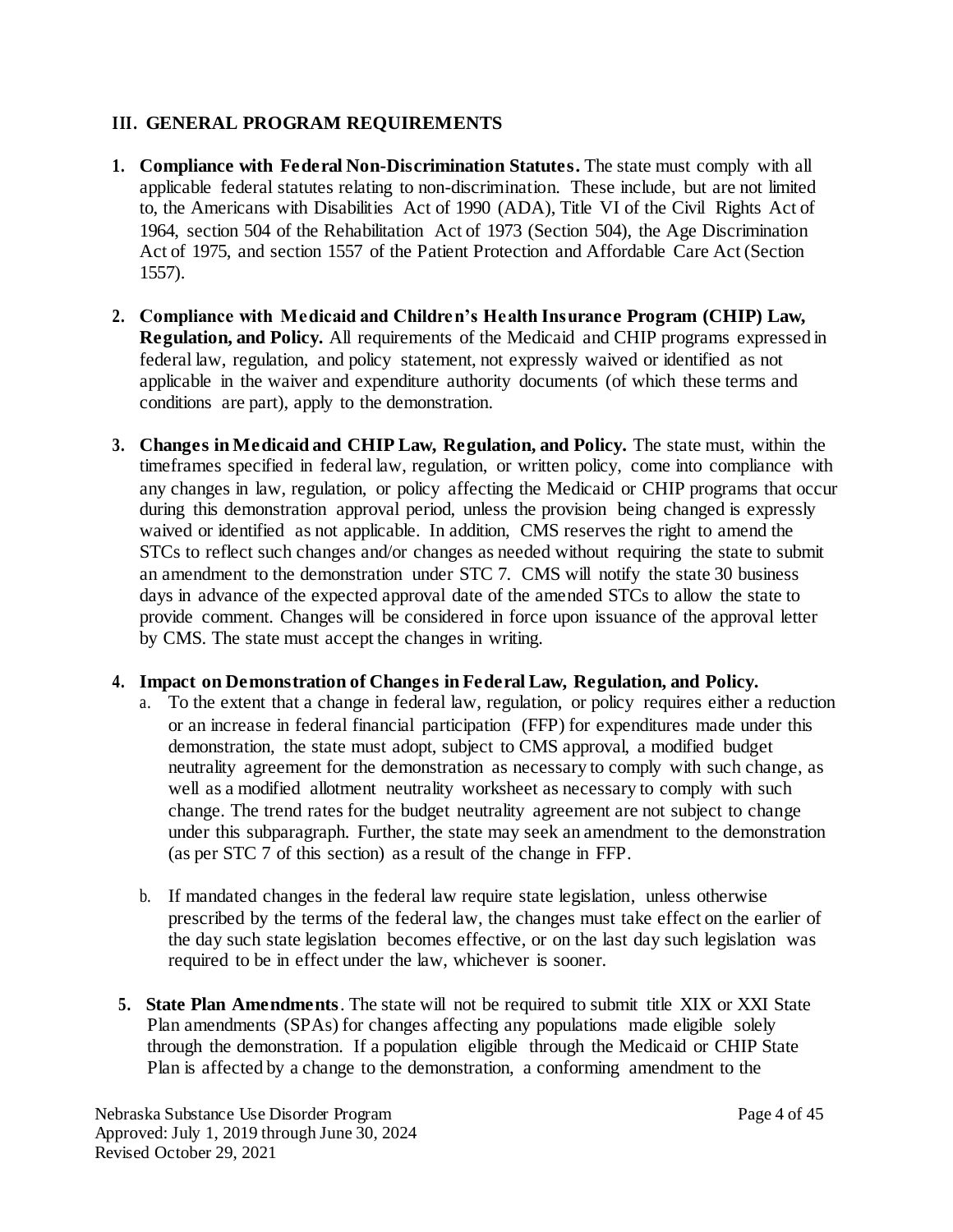appropriate State Plan is required, except as otherwise noted in these STCs. In all such cases, the Medicaid and CHIP State Plans govern.

- **6. Changes Subject to the Amendment Process.** Changes related to eligibility, enrollment, benefits, beneficiary rights, delivery systems, cost sharing, sources of non-federal share of funding, budget neutrality, and other comparable program elements must be submitted to CMS as amendments to the demonstration. All amendment requests are subject to approval at the discretion of the Secretary in accordance with section 1115 of the Act. The state must not implement changes to these elements without prior approval by CMS either through an approved amendment to the Medicaid or CHIP State Plan or amendment to the demonstration. Amendments to the demonstration are not retroactive and no FFP of any kind, including for administrative or medical assistance expenditures, will be available under changes to the demonstration that have not been approved through the amendment process set forth in STC 7 below, except as provided in STC 3.
- **7. Amendment Process.** Requests to amend the demonstration must be submitted to CMS for approval no later than 120 calendar days prior to the planned date of implementation of the change and may not be implemented until approved. CMS reserves the right to deny or delay approval of a demonstration amendment based on non-compliance with these STCs, including but not limited to the failure by the state to submit required elements of a complete amendment request as described in this STC, and failure by the state to submit required reports and other deliverables according to the deadlines specified therein. Amendment requests must include, but are not limited to, the following:
	- a. An explanation of the public process used by the state, consistent with the requirements of STC 12. Such explanation must include a summary of any public feedback received and identification of how this feedback was addressed by the state in the final amendment request submitted to CMS;
	- b. A detailed description of the amendment, including impact on beneficiaries, with sufficient supporting documentation;
	- c. A data analysis which identifies the specific "with waiver" impact of the proposed amendment on the current budget neutrality agreement. Such analysis must include current total computable "with waiver" and "without waiver" status on both a summary and detailed level through the current approval period using the most recent actual expenditures, as well as summary and detailed projections of the change in the "with waiver" expenditure total as a result of the proposed amendment, which isolates (by Eligibility Group) the impact of the amendment;
	- d. An up-to-date CHIP allotment worksheet, if necessary;
	- e. The state must provide updates to existing demonstration reporting and quality and evaluation plans. This includes a description of how the evaluation design and annual progress reports will be modified to incorporate the amendment provisions,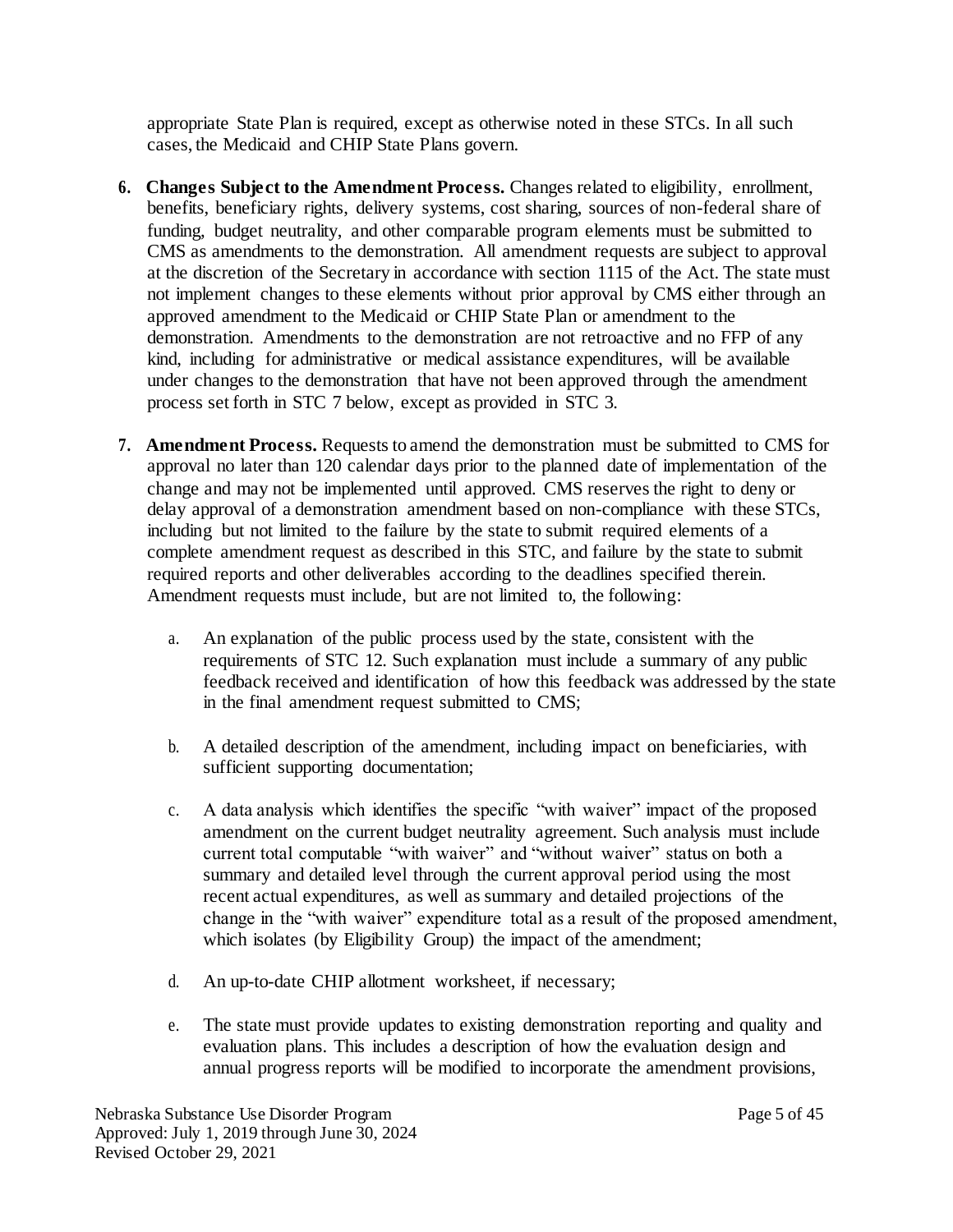as well as the oversight, monitoring and measurement of the provisions.

- **8. Extension of the Demonstration.** States that intend to request an extension of the demonstration must submit an application to CMS from the Governor or Chief Executive Officer of the state in accordance with the requirements of 42 Code of Federal Regulations (CFR) 431.412(c). States that do not intend to request an extension of the demonstration beyond the period authorized in these STCs must submit a phase-out plan consistent with the requirements of STC 9.
- **9. Demonstration Phase-Out.** The state may only suspend or terminate this demonstration in whole, or in part, consistent with the following requirements.
	- a. Notification of Suspension or Termination: The state must promptly notify CMS in writing of the reason(s) for the suspension or termination, together with the effective date and a transition and phase-out plan. The state must submit a notification letter and a draft transition and phase-out plan to CMS no less than six months before the effective date of the demonstration's suspension or termination. Prior to submitting the draft transition and phase-out plan to CMS, the state must publish on its website the draft transition and phase-out plan for a 30-day public comment period. In addition, the state must conduct tribal consultation in accordance with STC 12, if applicable. Once the 30-day public comment period has ended, the state must provide a summary of the issues raised by the public during the comment period and how the state considered the comments received when developing the revised transition and phase-out plan.
	- b. Transition and Phase-out Plan Requirements: The state must include, at a minimum, in its phase-out plan the process by which it will notify affected beneficiaries, the content of said notices (including information on the beneficiary's appeal rights), the process by which the state will conduct administrative reviews of Medicaid or CHIP eligibility prior to the termination of the demonstration for the affected beneficiaries, and ensure ongoing coverage for eligible beneficiaries, as well as any community outreach activities the state will undertake to notify affected beneficiaries, including community resources that are available.
	- c. Transition and Phase-out Plan Approval. The state must obtain CMS approval of the transition and phase-out plan prior to the implementation of transition and phase-out activities. Implementation of transition and phase-out activities must be no sooner than 14 calendar days after CMS approval of the transition and phase-out plan.
	- d. Transition and Phase-out Procedures: The state must comply with all applicable notice requirements found in 42 CFR, part 431 subpart E, including sections 431.206, 431.210 and 431.213. In addition, the state must assure all applicable appeal and hearing rights are afforded to beneficiaries in the demonstration as outlined in 42 CFR, part 431 subpart E, including sections 431.220 and 431.221. If a beneficiary in the demonstration requests a hearing before the date of action, the state must maintain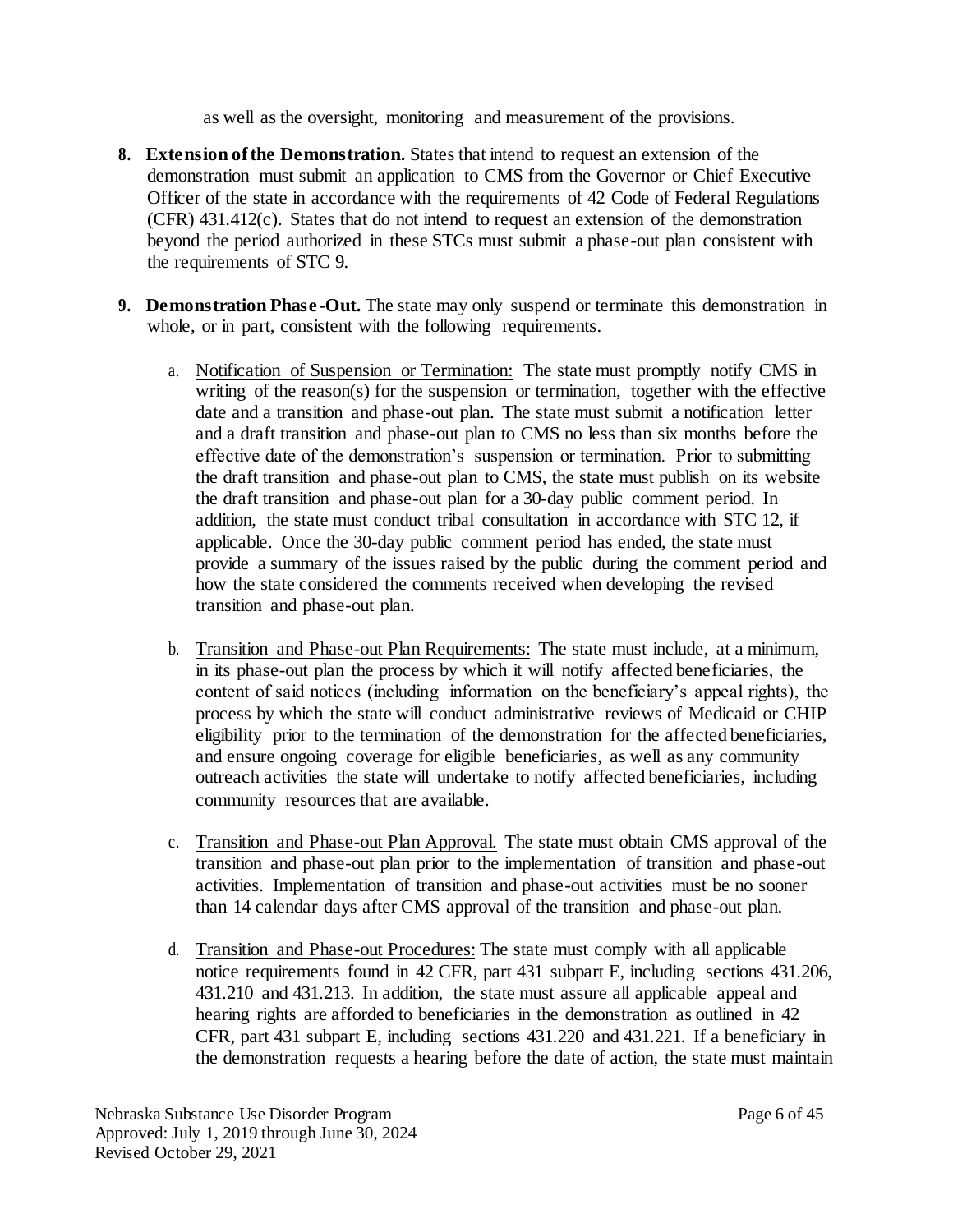benefits as required in 42 CFR §431.230. In addition, the state must conduct administrative renewals for all affected beneficiaries in order to determine if they qualify for Medicaid or CHIP eligibility under a different eligibility category prior to termination, as discussed in October 1, 2010, State Health Official Letter #10-008 and as required under 42 CFR 435.916(f)(1). For individuals determined ineligible for Medicaid, the state must determine potential eligibility for other insurance affordability programs and comply with the procedures set forth in 42 CFR 435.1200(e).

- e. Exemption from Public Notice Procedures 42 CFR Section 431.416(g). CMS may expedite the federal and state public notice requirements under circumstances described in 42 CFR 431.416(g).
- f. Enrollment Limitation during Demonstration Phase-Out. If the state elects to suspend, terminate, or not extend this demonstration, during the last six months of the demonstration, enrollment of new individuals into the demonstration must be suspended. The limitation of enrollment into the demonstration does not impact the state's obligation to determine Medicaid eligibility in accordance with the approved Medicaid State Plan.
- g. Federal Financial Participation (FFP). If the project is terminated or any relevant waivers suspended by the state, FFP must be limited to normal closeout costs associated with the termination or expiration of the demonstration including services, continued benefits as a result of beneficiaries' appeals, and administrative costs of disenrolling beneficiaries.
- **10. Withdrawal of Waiver or Expenditure Authority.** CMS reserves the right to withdraw waivers and/or expenditure authorities at any time it determines that continuing the waiver or expenditure authorities would no longer be in the public interest or promote the objectives of title XIX and title XXI. CMS will promptly notify the state in writing of the determination and the reasons for the withdrawal, together with the effective date, and afford the state an opportunity to request a hearing to challenge CMS' determination prior to the effective date. If a waiver or expenditure authority is withdrawn, FFP is limited to normal closeout costs associated with terminating the waiver or expenditure authority, including services, continued benefits as a result of beneficiary appeals, and administrative costs of disenrolling beneficiaries.
- **11. Adequacy of Infrastructure.** The state will ensure the availability of adequate resources for implementation and monitoring of the demonstration, including education, outreach, and enrollment; maintaining eligibility systems; compliance with cost sharing requirements; and reporting on financial and other demonstration components.
- **12. Public Notice, Tribal Consultation, and Consultation with Interested Parties.** The state must comply with the state notice procedures as required in 42 CFR section 431.408 prior to submitting an application to extend the demonstration. For applications to amend the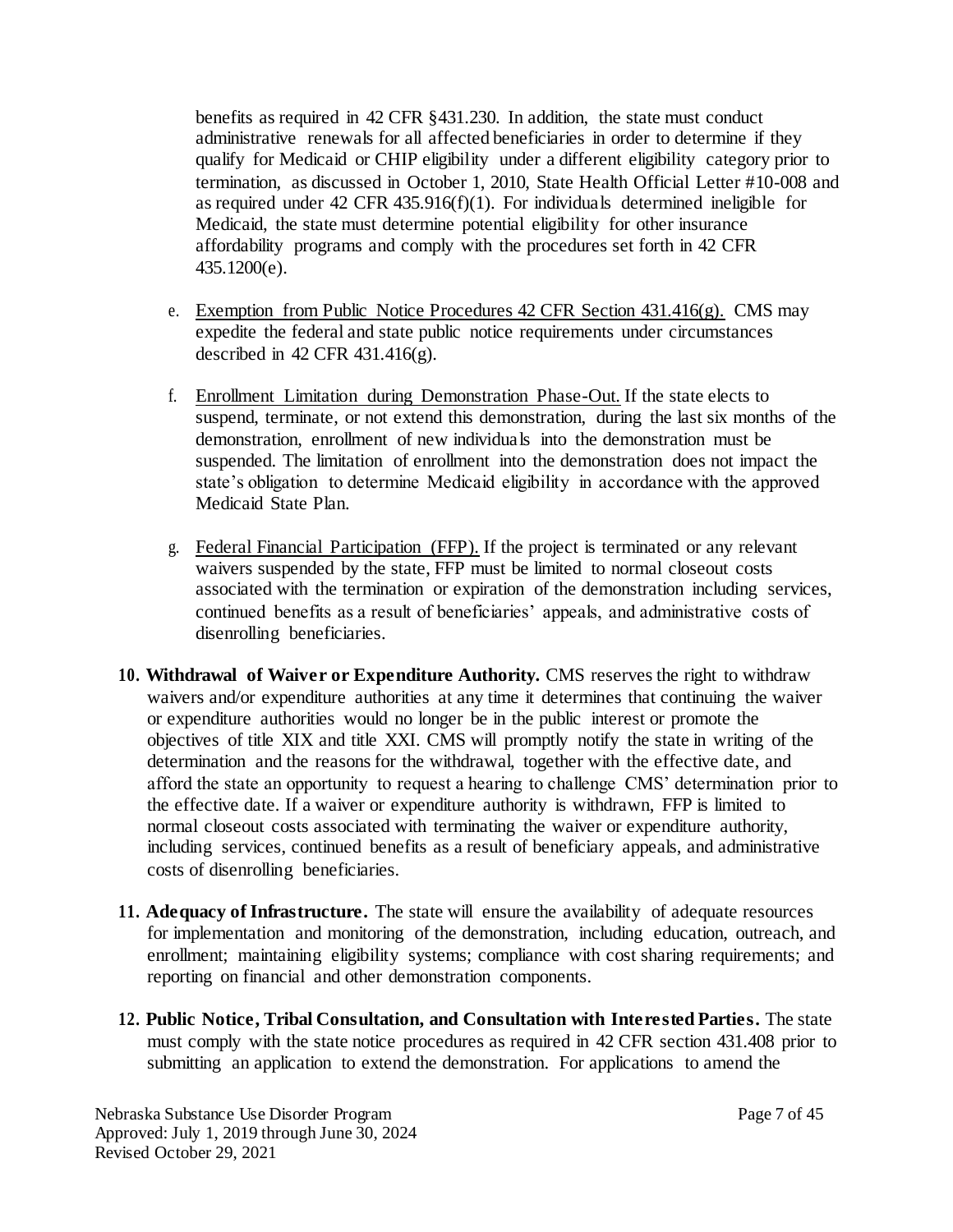demonstration, the state must comply with the state notice procedures set forth in 59 Fed. Reg. 49249 (September 27, 1994) prior to submitting such request. The state must also comply with the Public Notice Procedures set forth in 42 CFR 447.205 for changes in statewide methods and standards for setting payment rates.

The state must also comply with tribal and Indian Health Program/Urban Indian Organization consultation requirements at section 1902(a)(73) of the Act, 42 CFR 431.408(b), State Medicaid Director Letter #01-024, or as contained in the state's approved Medicaid State Plan, when any program changes to the demonstration, either through amendment as set out in STC 7 or extension, are proposed by the state.

- **13. Federal Financial Participation.** No federal matching funds for expenditures for this demonstration, including for administrative and medical assistance expenditures, will be available until the SUD Implementation Plan is approved.
- **14. Administrative Authority.** When there are multiple entities involved in the administration of the demonstration, the Single State Medicaid Agency must maintain authority, accountability, and oversight of the program. The state Medicaid agency must exercise oversight of all delegated functions to operating agencies, MCOs, and any other contracted entities. The single state Medicaid agency is responsible for the content and oversight of the quality strategies for the demonstration.
- **15. Common Rule Exemption.** The state must ensure that the only involvement of human subjects in research activities that may be authorized and/or required by this demonstration is for projects which are conducted by or subject to the approval of CMS, and that are designed to study, evaluate, or otherwise examine the Medicaid or CHIP program – including public benefit or service programs, procedures for obtaining Medicaid or CHIP benefits or services, possible changes in or alternatives to Medicaid or CHIP programs and procedures, or possible changes in methods or levels of payment for Medicaid benefits or services. CMS has determined that this demonstration as represented in these approved STCs meets the requirements for exemption from the human subject research provisions of the Common Rule set forth in 45 CFR 46.101(b)(5).

## **I V. ELIGIBILITY AND ENROLLMENT**

**16. Eligibility Groups Affected by the Demonstration.** Under the demonstration, there is no change to Medicaid eligibility. Standards and methodologies for eligibility remain set forth under the State Plan and are subject to all applicable Medicaid laws and regulations.

# **V. DEMONSTRATION PROGRAMS AND BENEFITS**

**17. Opioid Use Disorder/Substance Use Disorder Program.** Under this demonstration, Nebraska Substance Use Disorder Program beneficiaries will have access to high quality, evidence-based SUD treatment services, ranging from medically supervised withdrawal management for SUDs to ongoing care for these conditions in cost-effective community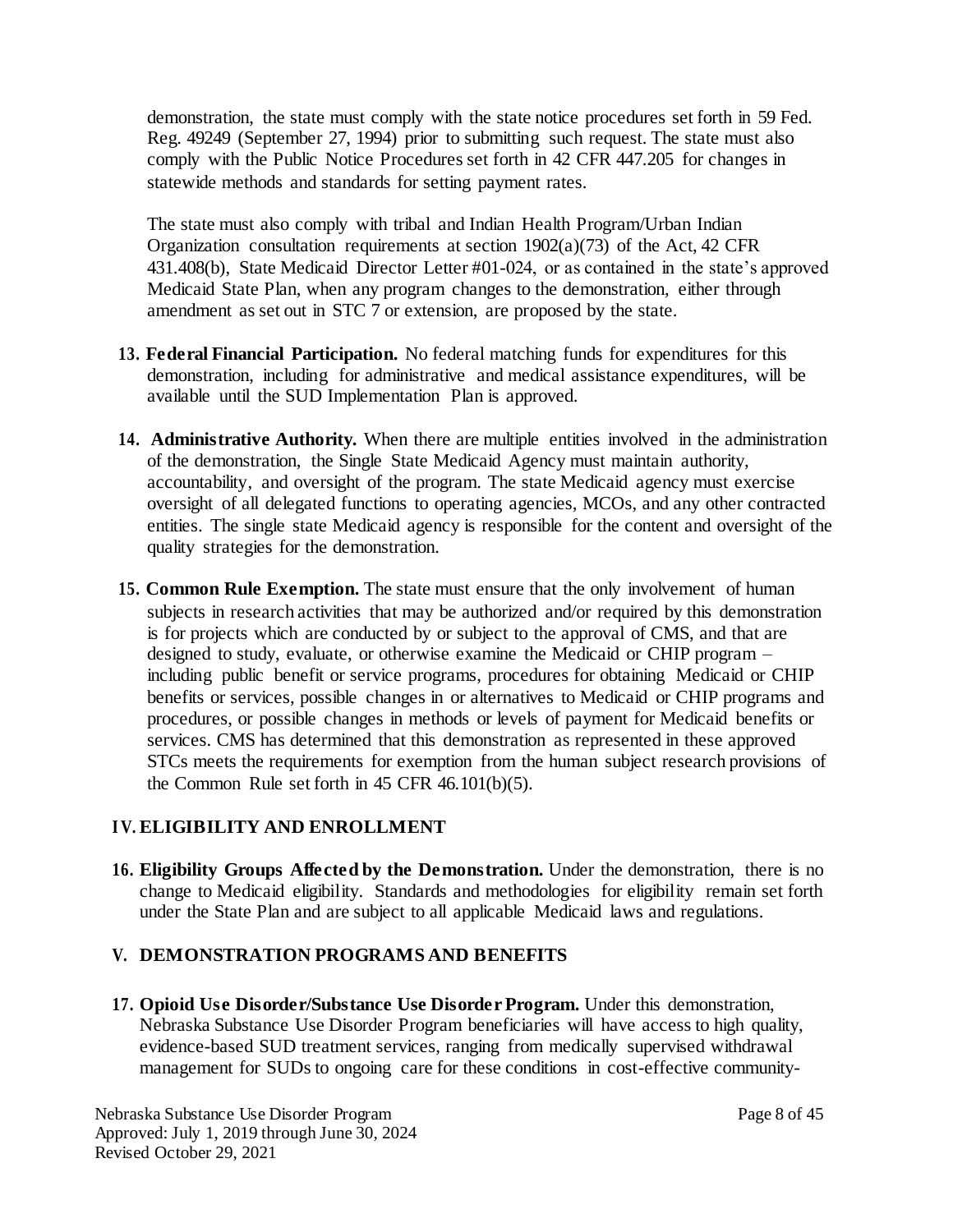based settings. The state will work to improve care coordination and care for co-occurring physical and mental health conditions. Nebraska will be expected to achieve a statewide average length of stay of 30 days in residential treatment settings, to be monitored pursuant to the SUD Monitoring Plan as outlined in STC 18 below.

The coverage of SUD treatment services during short term residential and inpatient stays in IMDs will expand Nebraska's current SUD benefit package available to all Nebraska Medicaid beneficiaries ages 21-64 as outlined in Table 1 (see unallowable expenditures not eligible for FFP, detailed in STC 45).

The state attests that the services indicated in Table 1 as being covered under the Medicaid State Plan authority are currently covered in the Nebraska Medicaid State Plan.

| <b>Expenditure Authority</b>                  |             | Table 1: Nebraska Substance Use Disorder Program SUD Benefits Coverage with |                                                                   |
|-----------------------------------------------|-------------|-----------------------------------------------------------------------------|-------------------------------------------------------------------|
| <b>Benefit</b>                                | <b>Type</b> | <b>Medicaid Authority</b>                                                   | <b>Expenditure</b><br><b>Authority</b>                            |
| Outpatient services                           | <b>SUD</b>  | 1915(b) (Individual services<br>covered)                                    | N/A                                                               |
| Intensive outpatient services                 | <b>SUD</b>  | 1915(b) (Individuals services<br>covered)                                   | N/A                                                               |
| Inpatient services                            | <b>SUD</b>  | 1915(b)<br>(Individual services covered)                                    | <b>Services</b><br>provided to<br>individuals in<br><b>IMDs</b>   |
| Residential treatment services                | <b>SUD</b>  | 1915(b)(Individual services<br>covered)                                     | <b>Services</b><br>provided to<br>individuals<br>residing in IMDs |
| Peer Support Services                         | <b>SUD</b>  | <b>State Plan</b>                                                           | N/A                                                               |
| Medically Supervised<br>Withdrawal Management | <b>SUD</b>  | State Plan (contingent on<br>anticipated SPA approval)                      | <b>Services</b><br>provided to<br>individuals in<br><b>IMDs</b>   |
| Opioid Treatment Program<br><b>Services</b>   | <b>SUD</b>  | State Plan (contingent on<br>anticipated SPA approval)                      | <b>Services</b><br>provided to<br>individuals in<br><b>IMDs</b>   |
| <b>Office Based Opioid Treatment</b>          | <b>SUD</b>  | <b>State Plan</b>                                                           | <b>Services</b><br>provided to<br>individuals in<br><b>IMDs</b>   |

**Table 1: Nebraska Substance Use Disorder Program SUD Benefits Coverage with**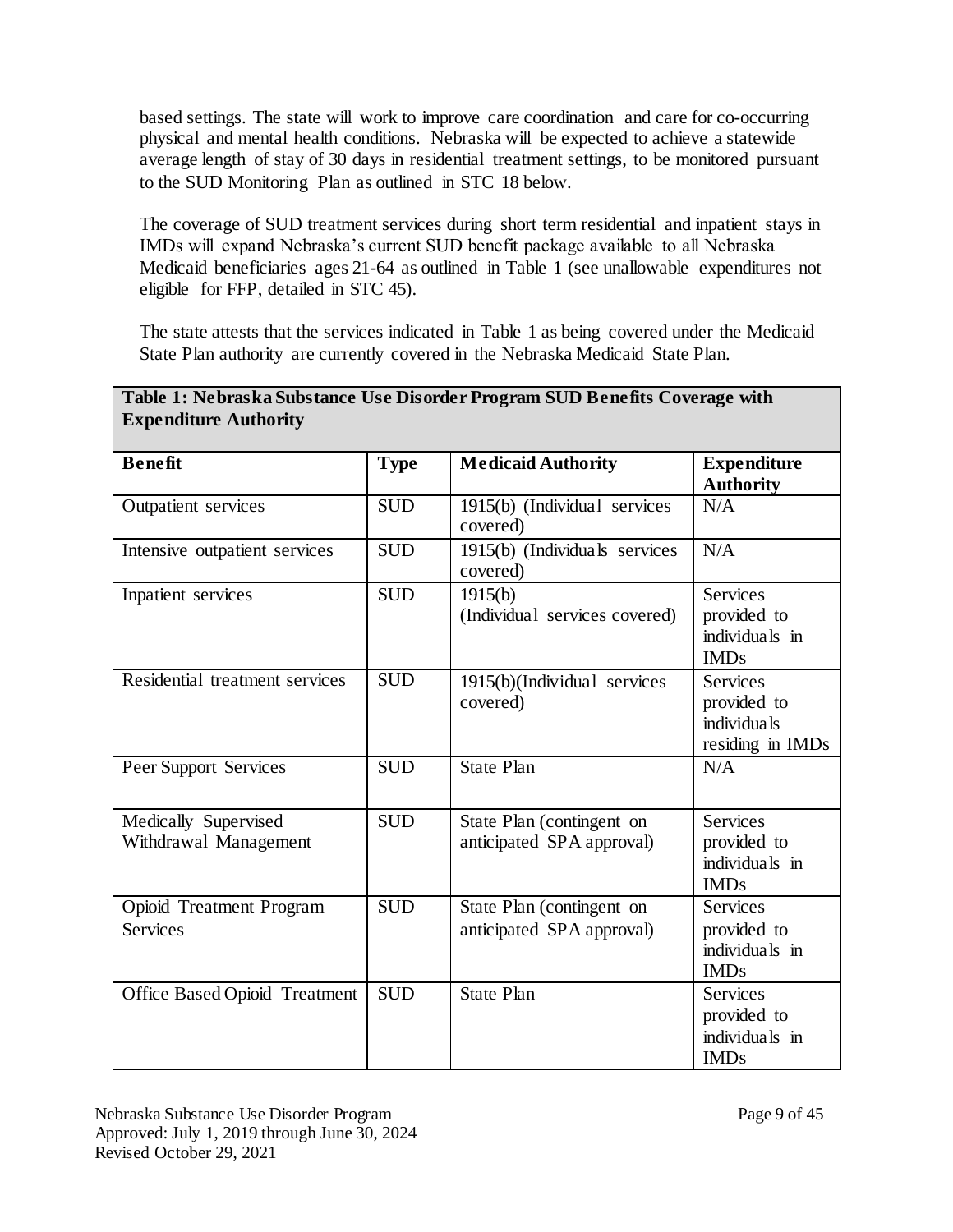**18. SUD Implementation Plan**. The state must submit the SUD Implementation Plan within 90 calendar days after approval of this demonstration. The state may not claim FFP for services provided in IMDs to beneficiaries with a primary diagnosis of SUD (e.g., OUD) until CMS has approved the SUD Implementation Plan. After approval of the SUD implementation plan required by these STCs, FFP will be available prospectively, not retrospectively. Once approved, the SUD Implementation Plan will be incorporated into the STCs as Attachment C and, once incorporated, may be altered only with CMS approval. Failure to submit a SUD Implementation Plan will be considered a material failure to comply with the terms of the demonstration project as described in 42 CFR 431.420(d) and, as such, would be grounds for termination or suspension of the SUD program under this demonstration. Failure to progress in meeting the milestone goals agreed upon by the state and CMS will result in a funding deferral as described in STC 22.

At a minimum, the SUD Implementation Plan must describe the strategic approach and detailed project implementation plan, including timetables and programmatic content where applicable, for meeting the following milestones which reflect the key goals and objectives for the program:

- **Access to Critical Levels of Care for OUD and other SUDs.** Service delivery for new benefits, including residential treatment and withdrawal management, within 12-24 months of SUD demonstration approval;
- **Use of Evidence-based SUD-specific Patient Placement Criteria.** Establishment of a requirement that providers assess treatment needs based on SUD-specific, multidimensional assessment tools, such as ASAM Criteria or other assessment and placement tools that reflect evidence-based clinical treatment guidelines within 12-24 months of demonstration approval;
- **Patient Placement.** Establishment of a utilization management approach such that beneficiaries have access to SUD services at the appropriate level of care and that the interventions are appropriate for the diagnosis and level of care, including an independent process for reviewing placement in residential treatment settings within 12-24 months of demonstration approval;
- **Use of Nationally Recognized SUD-specific Program Standards to set Provider Qualifications for Residential Treatment Facilities.** Currently, residential treatment service providers must be a licensed organization, pursuant to the residential service provider qualifications described in Nebraska administrative code. The state must establish residential treatment provider qualifications in licensure, policy or provider manuals, managed care contracts or credentialing, or other requirements or guidance that meet program standards in the ASAM Criteria or other nationally recognized, SUDspecific program standards regarding in particular the types of services, hours of clinical care, and credentials of staff for residential treatment settings within 12-24 months of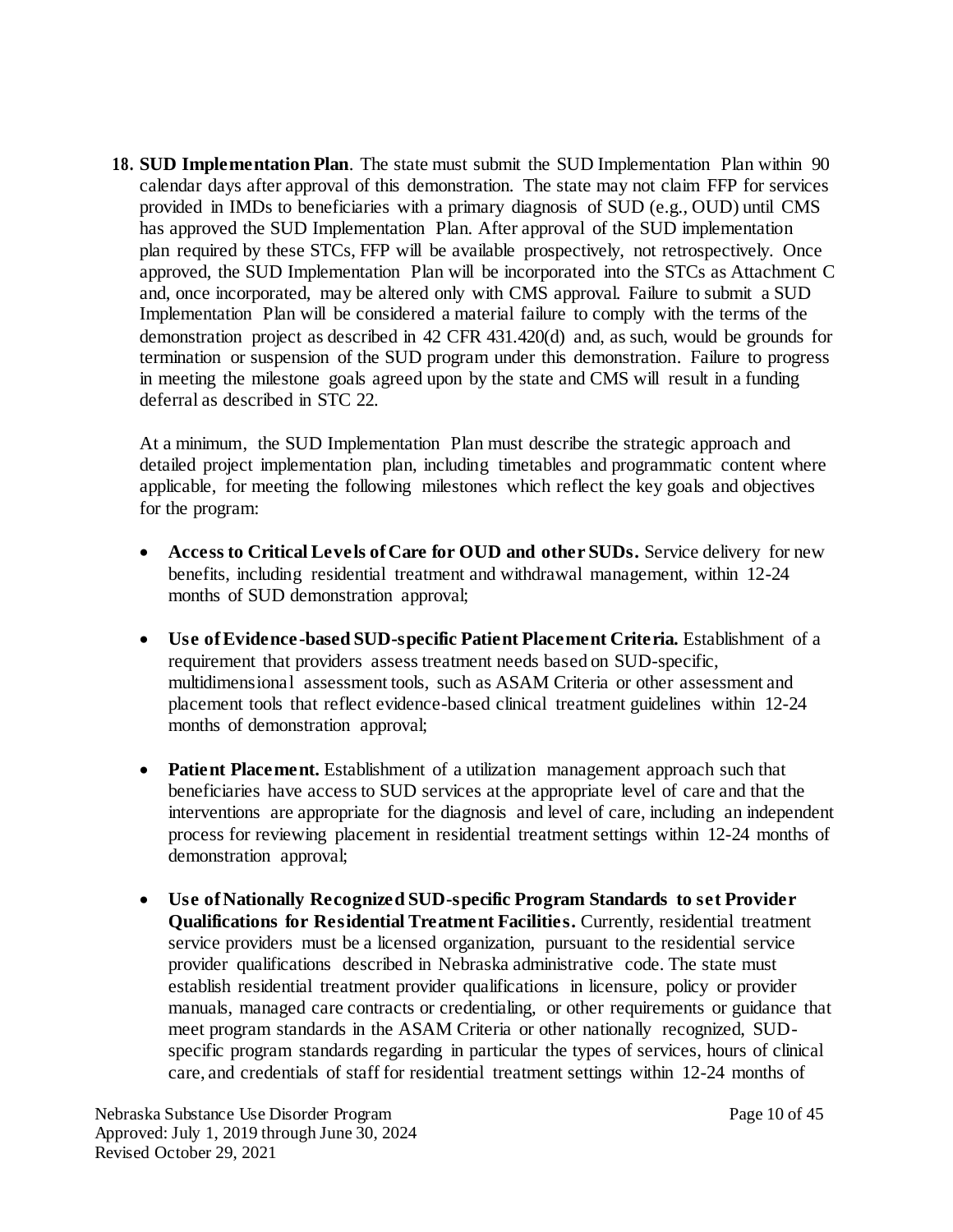demonstration approval;

- **Standards of Care.** Establishment of a provider review process to ensure that residential treatment providers deliver care consistent with the specifications in the ASAM Criteria or other comparable, nationally recognized SUD program standards based on evidencebased clinical treatment guidelines for types of services, hours of clinical care, and credentials of staff for residential treatment settings within 12-24 months of demonstration approval;
- **Standards of Care.** Establishment of a requirement that residential treatment providers offer MAT on-site or facilitate access to MAT off-site within 12-24 months of demonstration approval;
- **Sufficient Provider Capacity at each Level of Care including Medication Assisted Treatment for SUD/OUD.** An assessment of the availability of providers in the critical levels of care throughout the state, or in the regions of the state participating under this demonstration, including those that offer MAT within 12 months of demonstration approval;
- **Implementation of Comprehensive Treatment and Prevention Strategies to Address Opioid Abuse and SUD/OUD.** Implementation of opioid prescribing guidelines along with other interventions to prevent prescription drug abuse and expand coverage of and access to naloxone for overdose reversal as well as implementation of strategies to increase utilization and improve functionality of prescription drug monitoring programs;
- **Improved Care Coordination and Transitions between levels of care.** Establishment and implementation of policies to ensure residential and inpatient facilities link beneficiaries with community-based services and supports following stays in these facilities within 24 months of demonstration approval.
- **SUD Health IT Plan.** Implementation of the milestones and metrics as detailed in STC 18(a) or Attachment C.
	- a. **SUD Health Information Technology Plan ("Health IT Plan").** The SUD Health IT plan applies to all states where the Health IT functionalities are expected to impact beneficiaries within the demonstration. As outlined in SMDL #18-011 *and #17-003, respectively*, states must submit to CMS the applicable Health IT Plan(s), to be included as a section(s) of the associated Implementation Plan (see STC 18), to develop infrastructure and capabilities consistent with the requirements outlined in the SUD demonstration-type.

The SUD Health IT Plan must detail the necessary health IT capabilities in place to support beneficiary health outcomes to address the SUD goals of the demonstration. The plan(s) will also be used to identify areas of health IT ecosystem improvement. The Plan must include implementation milestones and projected dates for achieving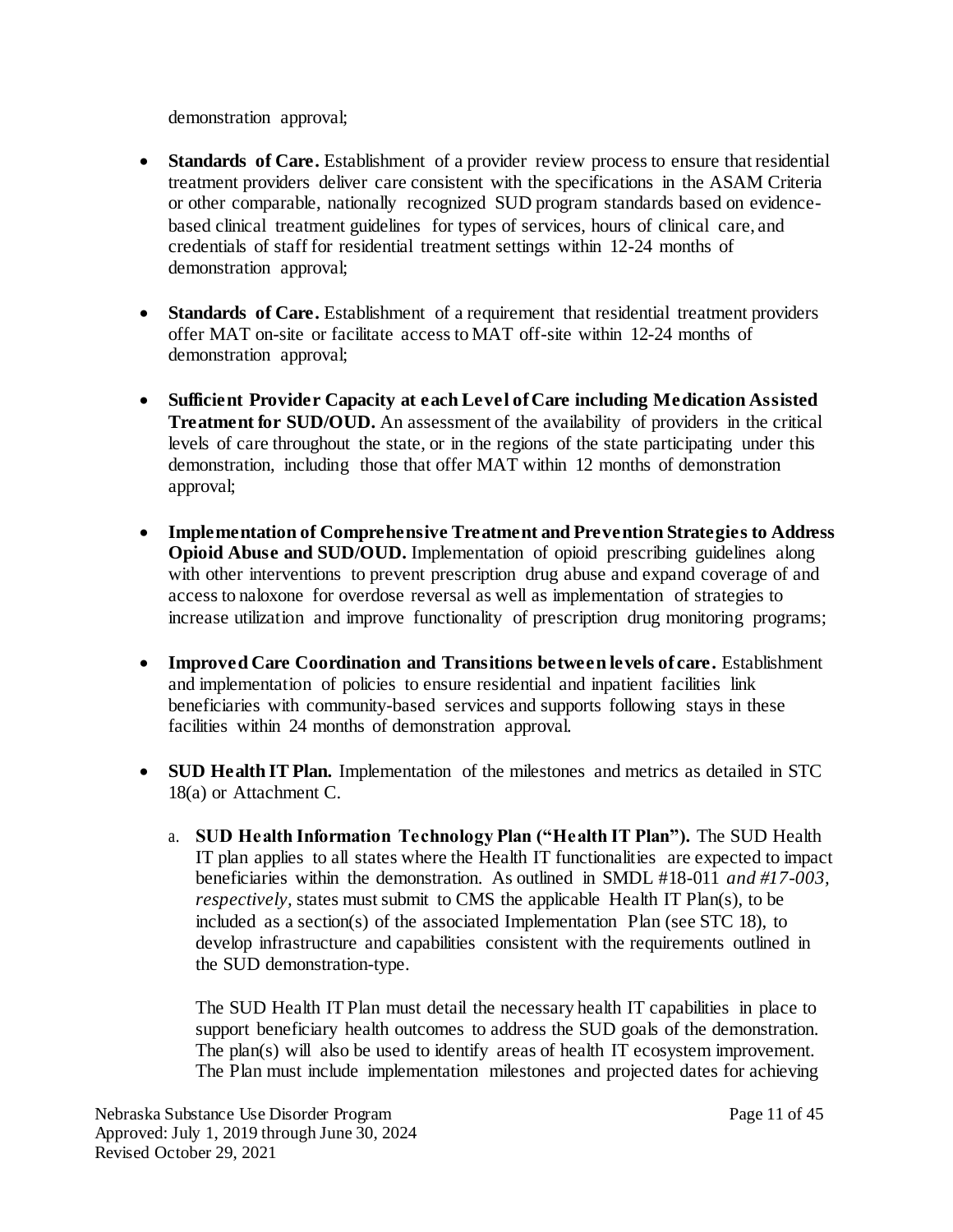them (see Attachment C), and must be aligned with the state's broader State Medicaid Health IT Plan (SMHP) and, if applicable, the state's Behavioral Health (BH) IT Health Plan.

The state must include in its Monitoring Protocol (see STC 18.b) an approach to monitoring its SUD Health IT Plan which will include performance metrics to be approved in advance by CMS.

The state must monitor progress, each DY, on the implementation of its SUD Health IT Plan in relationship to its milestones and timelines and report on its progress to CMS in in an addendum to its Annual Report (see STC 26).

As applicable, the state should advance the standards identified in the 'Interoperability Standards Advisory – Best Available Standards and Implementation Specifications' (ISA) in developing and implementing the state's SUD Health IT policies and in all related applicable State procurements (e.g., including managed care contracts) that are associated with this demonstration.

Where there are opportunities at the state- and provider-level (up to and including usage in MCO or ACO participation agreements) to leverage federal funds associated with a standard referenced in 45 CFR 170 Subpart B, the state should use the federally-recognized standards, barring another compelling state interest.

Where there are opportunities at the state- and provider-level to leverage federal funds associated with a standard not already referenced in 45 CFR 170 but included in the ISA, the state should use the federally-recognized ISA standards, barring no other compelling state interest.

Components of the Health IT Plan include:

- i. The SUD Health IT Plan must describe the state's goals, each DY, to enhance the state's prescription drug monitoring program (PDMP).<sup>1</sup>
- ii. The SUD Health IT Plan must address how the state's PDMP will enhance ease of use for prescribers and other state and federal stakeholders.<sup>2</sup> This will also include plans to include PDMP interoperability with a statewide, regional or local Health Information Exchange. Additionally, the SUD Health IT Plan must describe ways in which the state will support clinicians in consulting the PDMP prior to prescribing a controlled substance—and reviewing the patients' history of controlled substance prescriptions—prior to the issuance of a Controlled Substance Schedule II (CSII) opioid prescription.

 $\overline{a}$ 

<sup>&</sup>lt;sup>1</sup> Prescription drug monitoring programs (PDMP) are electronic databases that track controlled substance prescriptions in states. PDMPs can provide health authorities timely information about prescribing and patient behaviors that contribute to the "opioid" epidemic and facilitate a nimble and targeted response.

<sup>2</sup> *Ibid.*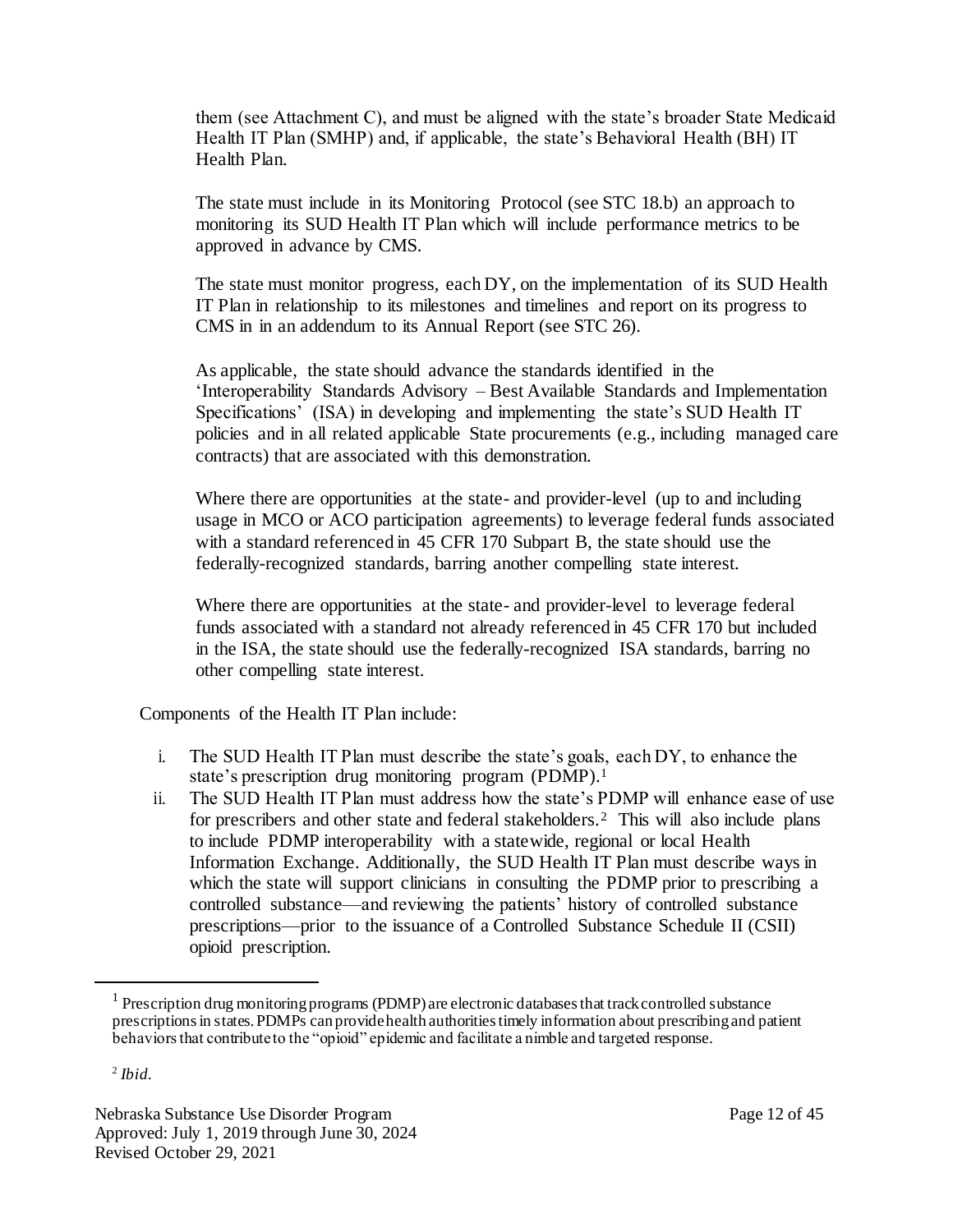- iii. The SUD Health IT Plan will, as applicable, describe the state's capabilities to leverage a master patient index (or master data management service, etc.) in support of SUD care delivery. Additionally, the Health IT Plan must describe current and future capabilities regarding PDMP queries—and the state's ability to properly match patients receiving opioid prescriptions with patients in the PDMP. The state will also indicate current efforts or plans to develop and/or utilize current patient index capability that supports the programmatic objectives of the demonstration.
- iv. The SUD Health IT Plan must describe how the activities described in (i), (ii) and (iii) above will support broader state and federal efforts to diminish the likelihood of longterm opioid use directly correlated to clinician prescribing patterns.<sup>3</sup>
- v. The SUD Health IT Plan must describe the state's current and future capabilities to support providers implementing or expanding Health IT functionality in the following areas: 1) Referrals, 2) Electronic care plans and medical records, 3) Consent, 4) Interoperability, 5) Telehealth, 6) Alerting/analytics, and 7) Identity management.
- vi. In developing the SUD Health IT Plan, states should use the following resources.
	- 1. States may use federal resources available on Health IT.Gov [\(https://www.healthit.gov/topic/behavioral-health\)](https://www.healthit.gov/topic/behavioral-health) including but not limited to "Behavioral Health and Physical Health Integration" and "Section 34: Opioid Epidemic and Health IT" (http[s://ww](http://www.healthit.gov/playbook/health-)w[.healthit.gov/playbook/health](http://www.healthit.gov/playbook/health-)information-exchange/).
	- 2. States may also use the CMS 1115 Health IT resources available on "Medicaid Program Alignment with State Systems to Advance HIT, HIE and Interoperability" at http[s://ww](http://www.medicaid.gov/medicaid/data-and-)w[.medicaid.gov/medicaid/data-and](http://www.medicaid.gov/medicaid/data-and-)systems/hie/index.html. States should review the "1115 Health IT Toolkit" for health IT considerations in conducting an assessment and developing their Health IT Plans.
	- 3. States may request from CMS technical assistance to conduct an assessment and develop plans to ensure they have the specific health IT infrastructure with regards to *PDMP interoperability,* electronic care plan sharing, care coordination, and behavioral health-physical health integration, to meet the goals of the demonstration.
- b. **SUD Monitoring Protocol.** The state must submit a Monitoring Protocol for the SUD programs authorized by this demonstration within 150 calendar days after approval of the demonstration. The SUD Monitoring Protocol template must be developed in cooperation with CMS and is subject to CMS approval. Once approved, the SUD Monitoring Protocol will be incorporated into the STCs, as Attachment D. Progress on the performance measures identified in the Monitoring Protocol will be reported via the quarterly and annual monitoring reports. Components of the Monitoring Protocol include:

l

<sup>&</sup>lt;sup>3</sup> Shah, Anuj. Corey Hayes and Bradley Martin. Characteristics of Initial Prescription Episodes and Likelihood of Long-Term Opioid Use – United States, 2006-2015, MMWR Morb Mortal Wkly Rep 2017;66.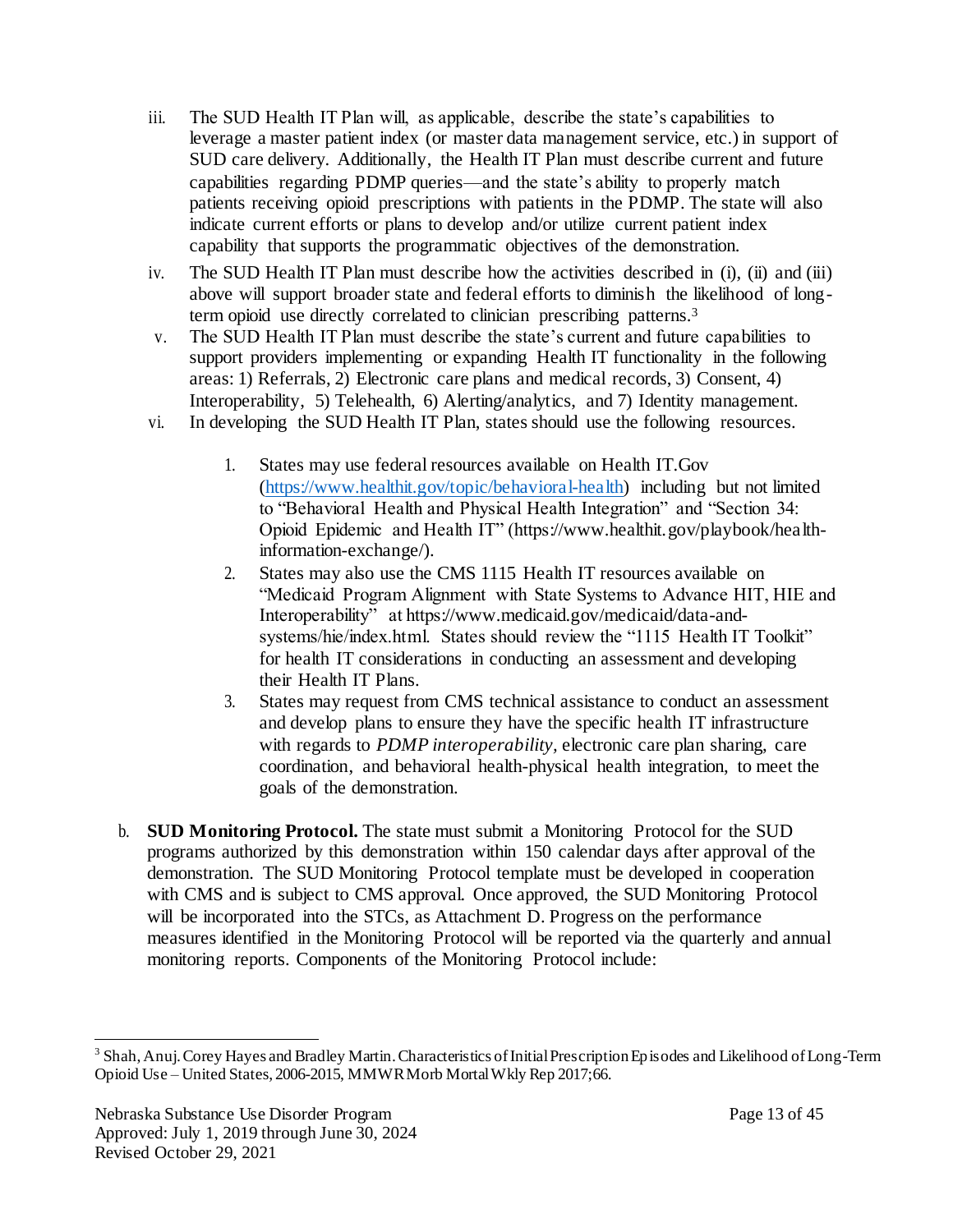- i. An assurance of the state's commitment and ability to report information relevant to each of the program implementation areas listed in STC 18, and reporting relevant information to the state's Health IT plan described in STC 18.a;
- ii. A description of the methods of data collection and timeframes for reporting on the state's progress on required measures as part of the general reporting requirements described in Section VIII of the demonstration; and
- iii. A description of baselines and targets to be achieved by the end of the demonstration. Where possible, baselines will be informed by state data, and targets will be benchmarked against performance in best practice settings.
- **19. Evaluation.** The SUD Evaluation will be subject to the same requirements as the overall demonstration evaluation, as described in Sections VIII (General Reporting Requirements) and X (Evaluation of the Demonstration) of these STCs.

# **VI. COST SHARING**

**20. Cost Sharing.** Cost sharing requirements under the demonstration will not differ from the approved Medicaid State Plan.

# **VII. DELIVERY SYSTEM**

**21. Delivery System.** Nebraska's delivery system will continue to be the Heritage Health Medicaid managed care program that utilizes capitated Medicaid MCOs to provide State Plan and 1915(b) authorized behavioral health services. Heritage Health will continue to operate as approved in DHHS' 1915(b) waiver.

# **VIII. GENERAL REPORTING REQUIREMENTS**

**22. Deferral for Failure to Submit Timely Demonstration Deliverables.** CMS may issue deferrals in accordance with 42 CFR part 430 subpart C, in the amount of \$5,000,000 per deliverable (federal share) when items required by these STCs (e.g., required data elements, analyses, reports, design documents, presentations, and other items specified in these STCs) (hereafter singly or collectively referred to as "deliverable(s)") are not submitted timely to CMS or are found to not be consistent with the requirements approved by CMS. A deferral shall not exceed the value of the federal amount for the current demonstration period. The state does not relinquish its rights provided under 42 CFR part 430 subpart C to challenge any CMS finding that the state materially failed to comply with the terms of this agreement. The following process will be used: 1) Thirty (30) days after the deliverable was due if the state has not submitted a written request to CMS for approval of an extension as described in subsection (b) below; or 2) Thirty days after CMS has notified the state in writing that the deliverable was not accepted for being inconsistent with the requirements of this agreement and the information needed to bring the deliverable into alignment with CMS requirements: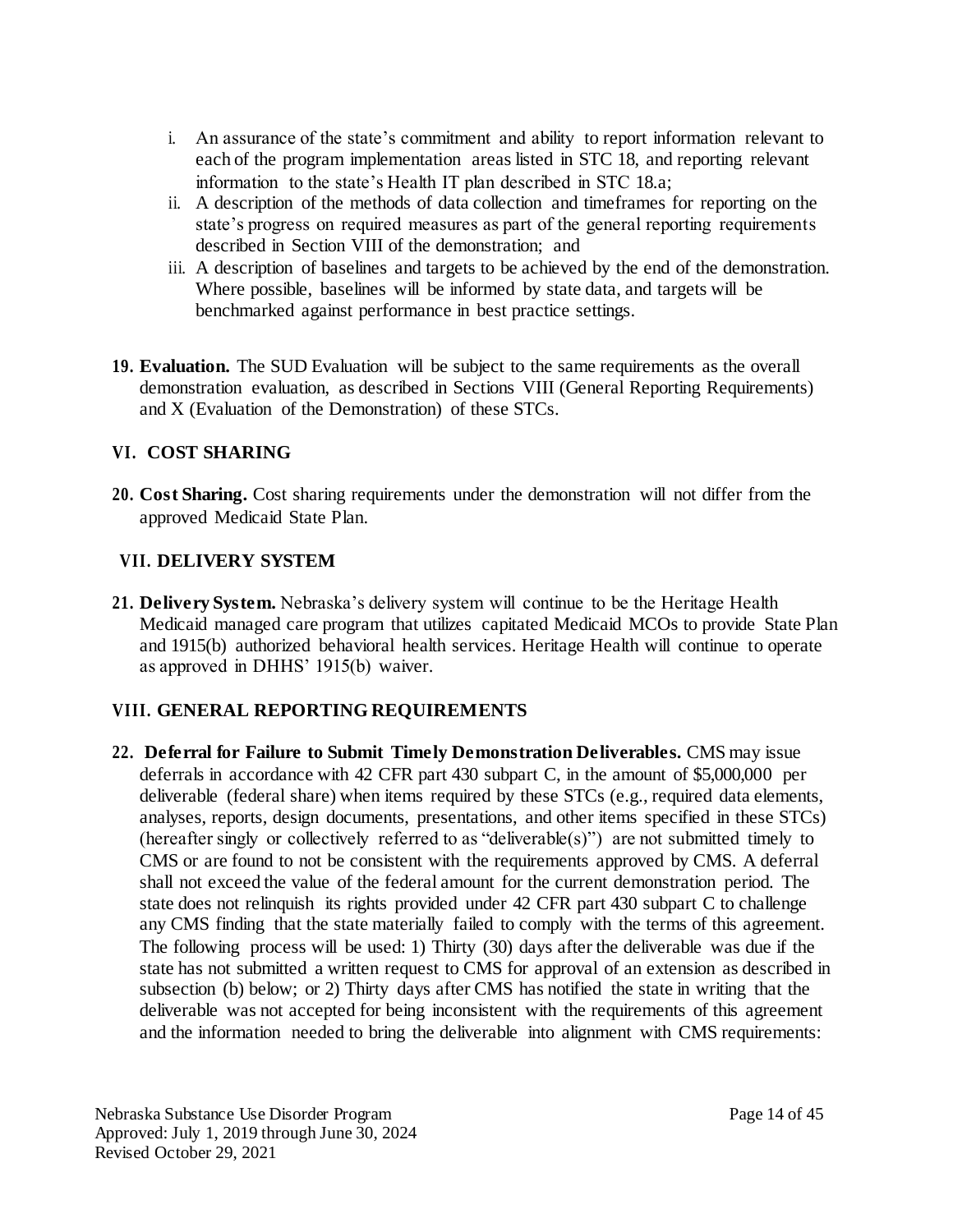- a. CMS will issue a written notification to the state providing advance notification of a pending deferral for late or non-compliant submissions of required deliverable(s).
- b. For each deliverable, the state may submit to CMS a written request for an extension to submit the required deliverable that includes a supporting rationale for the cause(s) of the delay and the state's anticipated date of submission. Should CMS agree to the state's request, a corresponding extension of the deferral process can be provided. CMS may agree to a corrective action plan submitted by the state as an interim step before applying the deferral, if the state proposes a corrective action plan in the state's written extension request.
- c. If CMS agrees to an interim corrective plan in accordance with subsection (b), and the state fails to comply with the corrective action plan or, despite the corrective action plan, still fails to submit the overdue deliverable(s) with all required contents in satisfaction of the terms of this agreement, CMS may proceed with the issuance of a deferral against the next Quarterly Statement of Expenditures reported in Medicaid Budget and Expenditure System/State Children's Health Insurance Program Budget and Expenditure System (MBES/CBES) following a written deferral notification to the state.
- d. If the CMS deferral process has been initiated for state non-compliance with the terms of this agreement with respect to required deliverable(s), and the state submits the overdue deliverable(s), and such deliverable(s) are accepted by CMS as meeting the requirements specified in these STCs, the deferral(s) will be released.
- e. As the purpose of a section 1115 demonstration is to test new methods of operation or service delivery, a state's failure to submit all required reports, evaluations and other deliverables will be considered by CMS in reviewing any application for an extension, amendment, or for a new demonstration.
- **23. Deferral of Federal Financial Participation (FFP) from IMD Claiming for Insufficient Progress Toward Milestones.** Up to \$5,000,000 in FFP for services in IMDs may be deferred if the state is not making adequate progress on meeting the milestones as evidenced by reporting on the milestones in the SUD Implementation Plan and the required performance measures in the Monitoring Protocol agreed upon by the state and CMS. Once CMS determines the state has not made adequate progress, up to \$5,000,000 will be deferred in the next calendar quarter and each calendar quarter thereafter until CMS has determined sufficient progress has been made.
- **24. Submission of Post-approval Deliverables.** The state must submit all deliverables as stipulated by CMS and within the timeframes outlined within these STCs.
- **25. Compliance with Federal Systems Updates.** As federal systems continue to evolve and incorporate additional 1115 demonstration reporting and analytics functions, the state will work with CMS to: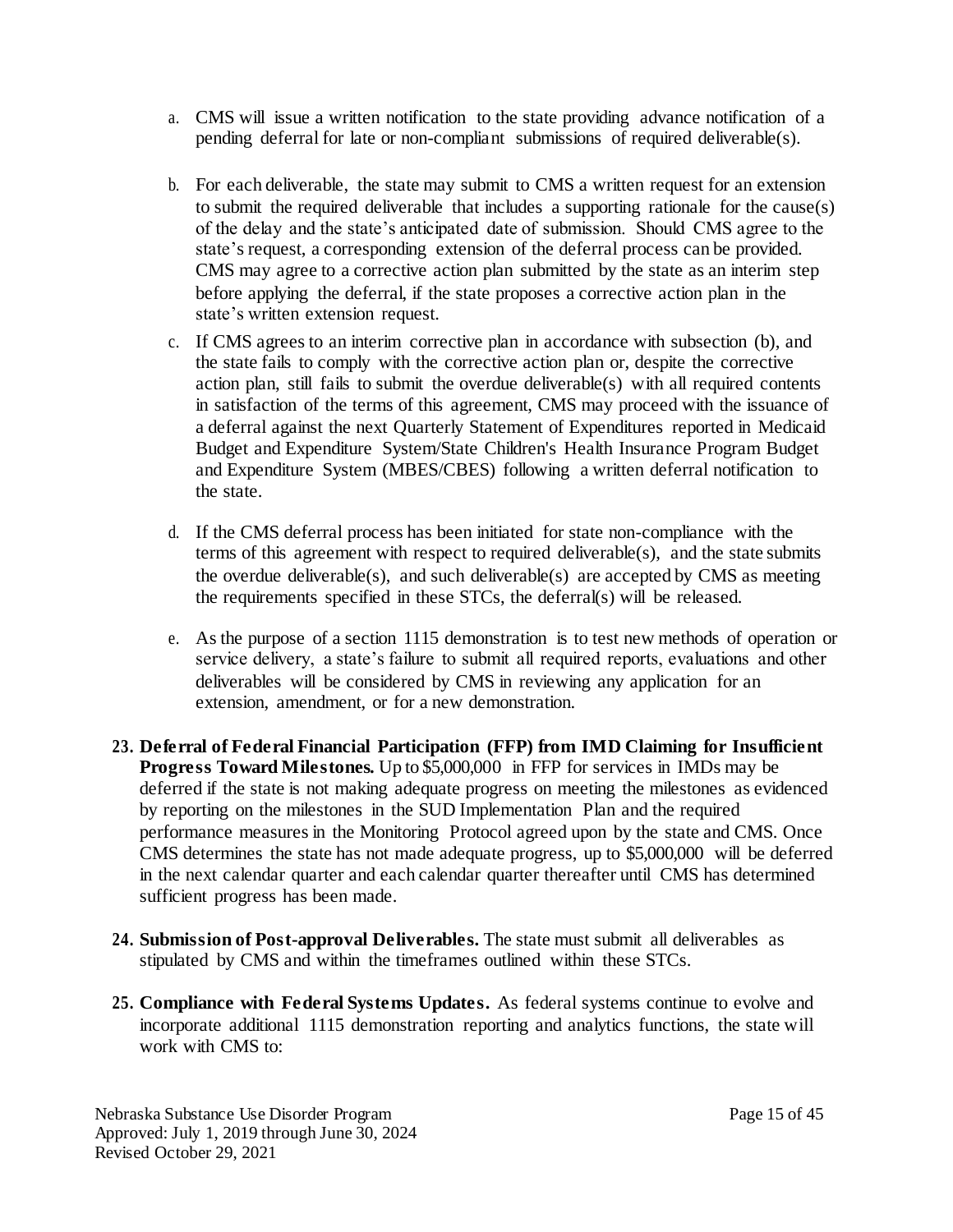- a. Revise the reporting templates and submission processes to accommodate timely compliance with the requirements of the new systems;
- b. Ensure all 1115, T-MSIS, and other data elements that have been agreed to for reporting and analytics are provided by the state; and
- c. Submit deliverables to the appropriate system as directed by CMS.

# **I X. MONITORING**

- **26. Monitoring Reports.** The state must submit three (3) Quarterly Reports and one (1) Annual Report each DY. The fourth quarter information that would ordinarily be provided in a separate report should be reported as distinct information within the Annual Report. The Quarterly Reports are due no later than sixty (60) calendar days following the end of each demonstration quarter. The compiled Annual Report is due no later than ninety (90) calendar days following the end of the DY. The reports will include all required elements as per 42 CFR 431.428, and should not direct readers to links outside the report. Additional links not referenced in the document may be listed in a Reference/Bibliography section. The Monitoring Reports must follow the framework provided by CMS, which is subject to change as monitoring systems are developed/evolve, and be provided in a structured manner that supports federal tracking and analysis.
	- a. Operational Updates. The operational updates will focus on progress toward meeting the demonstration's milestones. Additionally, per 42 CFR 431.428, the Monitoring Reports must document any policy or administrative difficulties in operating the demonstration. The reports shall provide sufficient information to document key challenges, underlying causes of challenges, how challenges are being addressed, as well as key achievements and to what conditions and efforts successes can be attributed. The discussion should also include any issues or complaints identified by beneficiaries; lawsuits or legal actions; unusual or unanticipated trends; legislative updates; and descriptions of any public forums held. The Monitoring Report should also include a summary of all public comments received through post-award public forums regarding the progress of the demonstration.
	- b. Performance Metrics. The performance metrics will provide data to demonstrate how the state is progressing towards meeting the demonstration's milestones. Additionally, per 42 CFR 431.428, the Monitoring Reports must document the impact of the demonstration in providing insurance coverage to beneficiaries and the uninsured population, as well as outcomes of care, quality and cost of care, and access to care. This may also include the results of beneficiary satisfaction surveys, if conducted, grievances and appeals. The required monitoring and performance metrics must be included in writing in the Monitoring Reports, and will follow the framework provided by CMS to support federal tracking and analysis.
	- c. Budget Neutrality and Financial Reporting Requirements. Per 42 CFR 431.428, the Monitoring Reports must document the financial performance of the demonstration. The state must provide an updated budget neutrality workbook with every Monitoring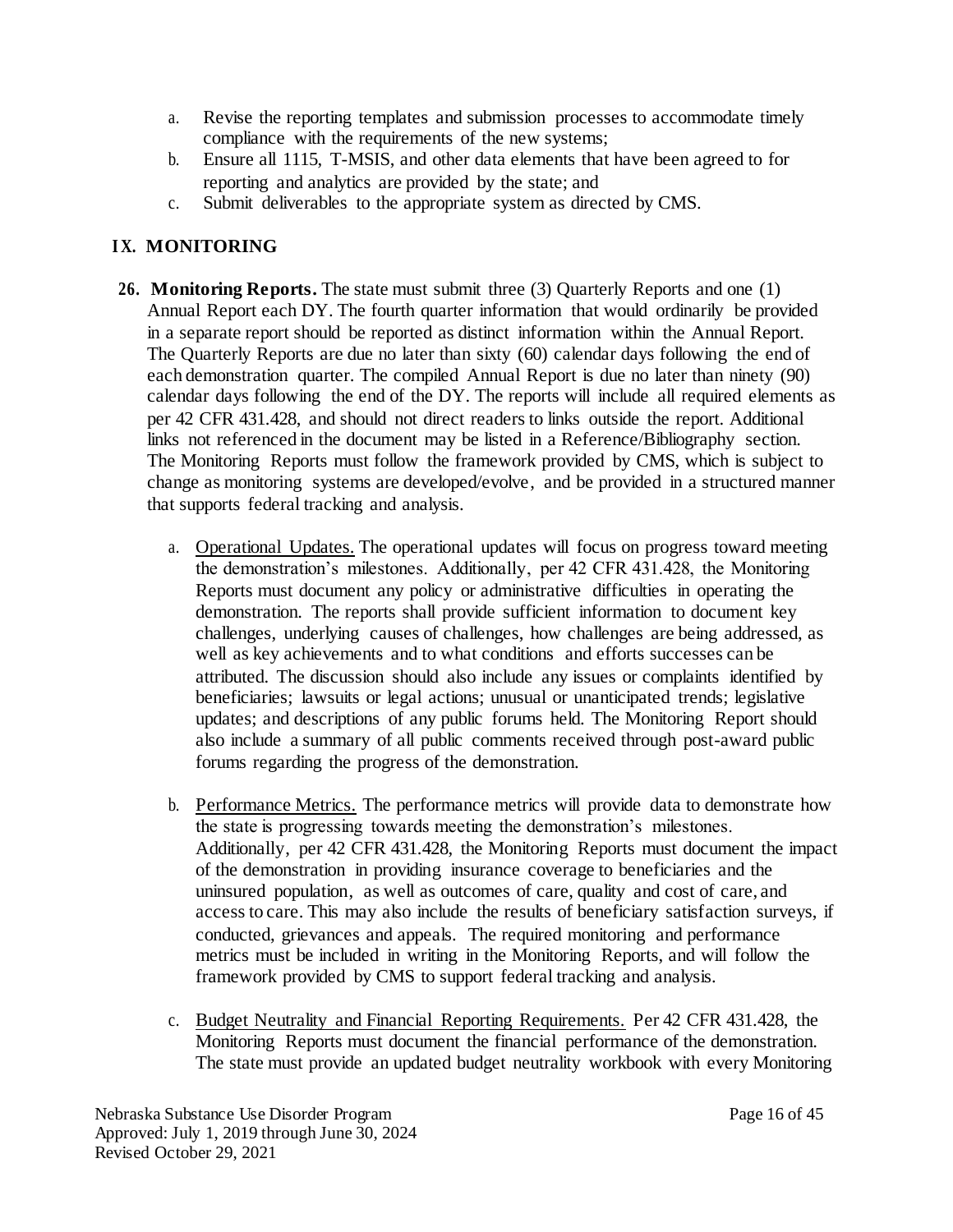Report that meets all the reporting requirements for monitoring budget neutrality set forth in the General Financial Requirements section of these STCs, including the submission of corrected budget neutrality data upon request. In addition, the state must report quarterly and annual expenditures associated with the populations affected by this demonstration on the Form CMS-64. Administrative costs should be reported separately.

- d. Evaluation Activities and Interim Findings. Per 42 CFR 431.428, the Monitoring Reports must document any results of the demonstration to date per the evaluation hypotheses. Additionally, the state shall include a summary of the progress of evaluation activities, including key milestones accomplished, as well as challenges encountered and how they were addressed.
- e. SUD Health IT. The state will include a summary of progress made in regards to SUD Health IT requirements outlined in STC 18.a.
- **27. SUD Mid-Point Assessment.** The state must arrange with an independent assessor to conduct an independent mid-point assessment by January 1, 2022. In the design, planning and conduction of the mid-point assessment, the state must require that the independent assessor consult with key stakeholders including, but not limited to: representatives of managed care organizations (MCO), SUD treatment providers, beneficiaries, and other key partners.

The state must require the assessor to provide a report to the state that includes the methodologies used for examining progress and assessing risk, the limitations of the methodologies, its determinations and any recommendations. The state must provide a copy of the report to CMS no later than 60 days after the mid-point assessment due date. The state must brief CMS on the report.

For milestones and measure targets at medium to high risk of not being achieved, the state must submit to CMS modifications to the SUD Implementation Plan, and the SUD Monitoring Protocol for ameliorating these risks. Modifications to the applicable Implementation Plan and Monitoring Protocol are subject to CMS approval.

Elements of the mid-point assessment include:

- a. An examination of progress toward meeting each milestone and timeframe approved in the SUD Implementation Plans, and toward meeting the targets for performance measures as approved in the SUD Monitoring Protocol;
- b. A determination of factors that affected achievement on the milestones and performance measure gap closure percentage points to date;
- c. A determination of selected factors likely to affect future performance in meeting milestones and targets not yet met and information about the risk of possibly missing those milestones and performance targets;
- d. For milestones or targets at medium to high risk of not being met, recommendations for adjustments in the state's SUD Implementation Plan or to pertinent factors that the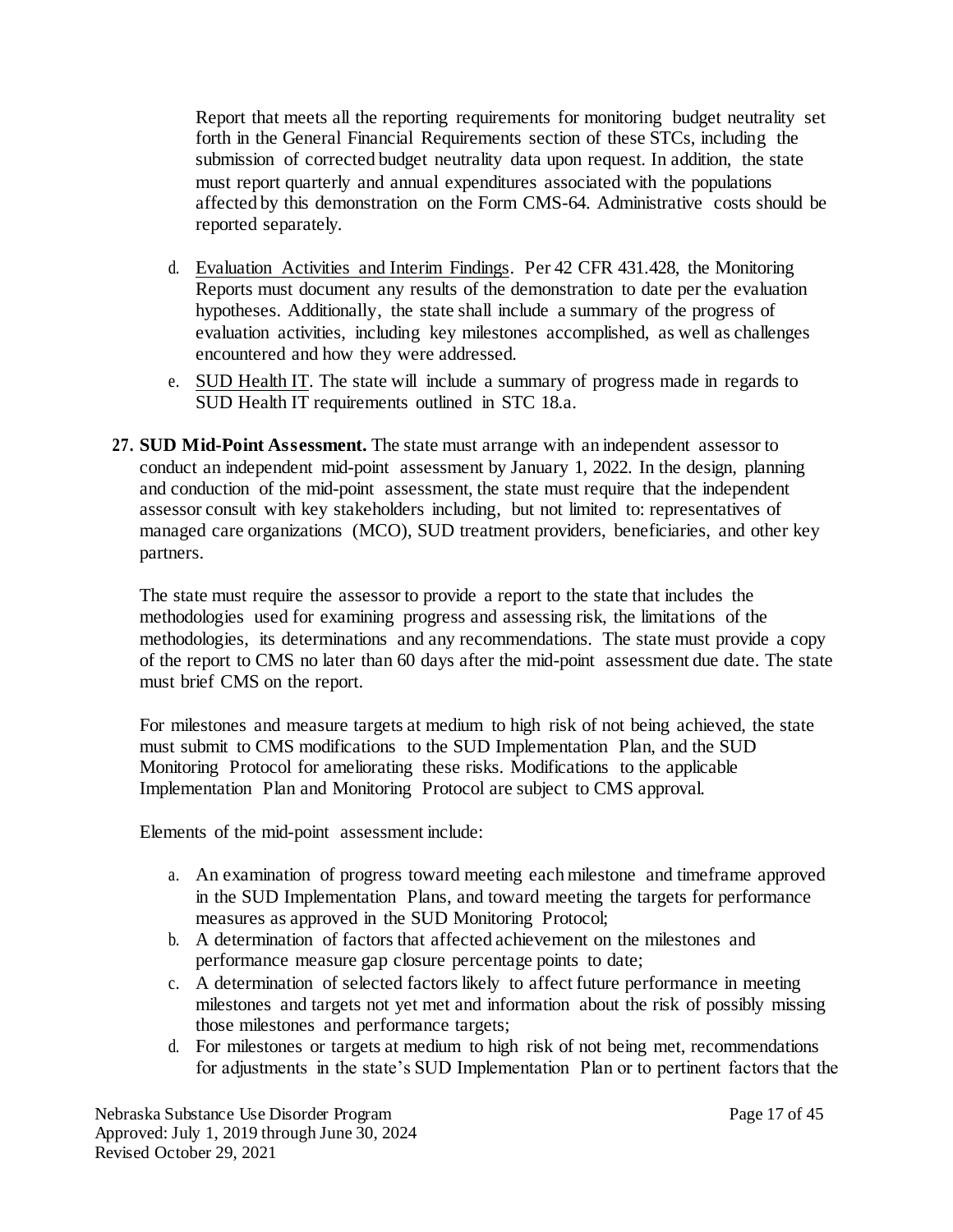state can influence that will support improvement; and

- e. An assessment of whether the state is on track to meet the budget neutrality requirements.
- **28. Corrective Action.** If monitoring indicates that demonstration features are not likely to assist in promoting the objectives of Medicaid, CMS reserves the right to require the state to submit a corrective action plan to CMS for approval. This may be an interim step to withdrawing waivers or expenditure authorities, as outlined in STC 10.
- **29. Close-Out Report**. Within 120 calendar days after the expiration of the demonstration, the state must submit a Draft Close-Out Report to CMS for comments.
	- a. The draft close-out report must comply with the most current guidance from CMS.
	- b. The state will present to and participate in a discussion with CMS on the close-out report.
	- c. The state must take into consideration CMS' comments for incorporation into the final close-out report.
	- d. The final close-out report is due to CMS no later than 30 calendar days after receipt of CMS' comments.
	- e. A delay in submitting the draft or final version of the close-out report may subject the state to penalties described in STC 22.

**30. Monitoring Calls**. CMS will convene periodic conference calls with the state.

- a. The purpose of these calls is to discuss ongoing demonstration operation, to include (but not limited to) any significant actual or anticipated developments affecting the demonstration. Examples include implementation activities, trends in reported data on metrics and associated mid-course adjustments, enrollment and access, budget neutrality, and progress on evaluation activities.
- b. CMS will provide updates on any pending actions, as well as federal policies and issues that may affect any aspect of the demonstration.
- c. The state and CMS will jointly develop the agenda for the calls.
- **31. Post Award Forum.** Pursuant to 42 CFR 431.420(c), within six months of the demonstration's implementation, and annually thereafter, the state must afford the public with an opportunity to provide meaningful comment on the progress of the demonstration. At least thirty (30) days prior to the date of the planned public forum, the state must publish the date, time and location of the forum in a prominent location on its website. The state must also post the most recent annual report on its website with the public forum announcement. Pursuant to  $42 \text{ CFR } 431.420(c)$ , the state must include a summary of the comments in the Monitoring Report associated with the quarter in which the forum was held, as well as in its compiled Annual Report.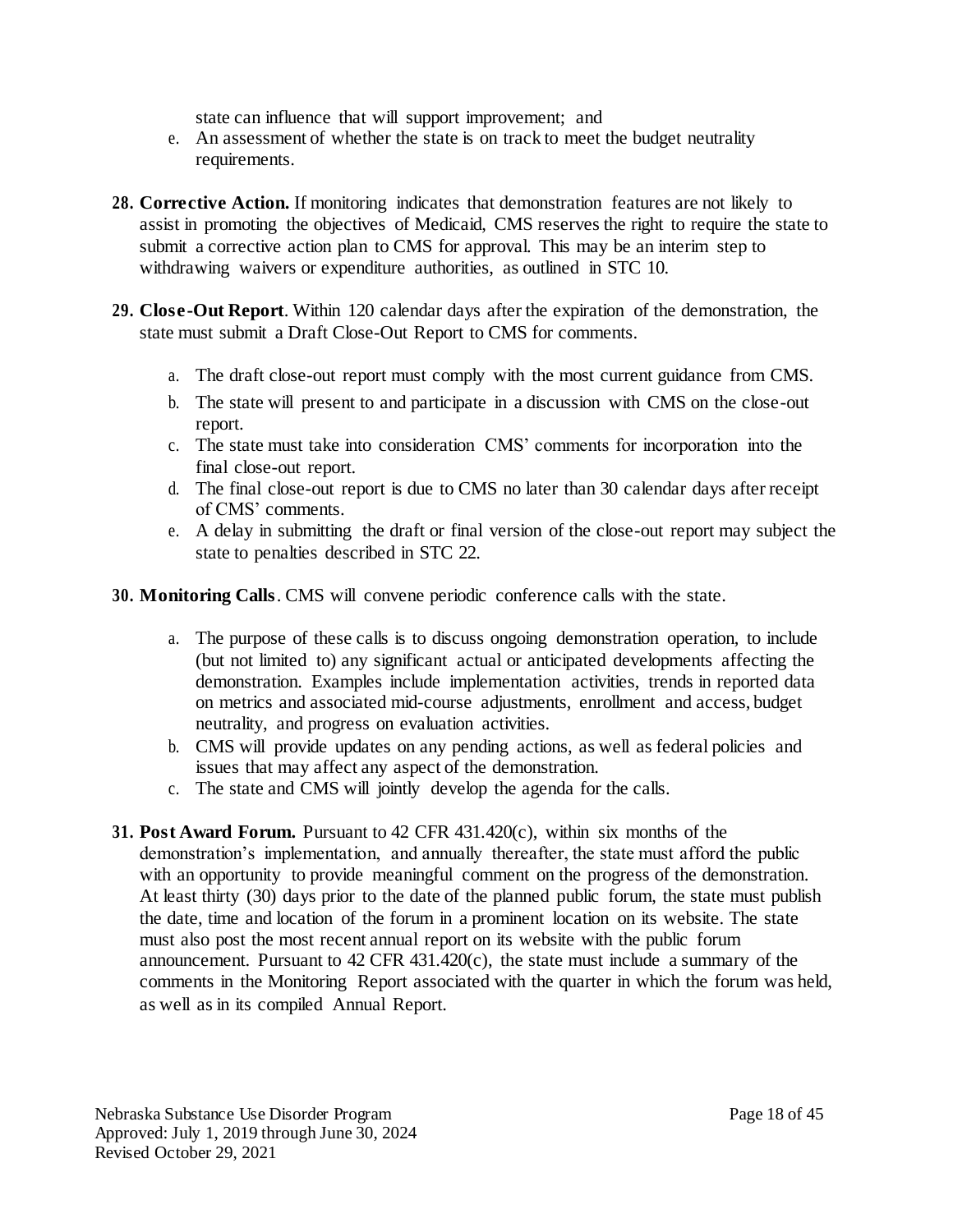# **X. EVALUATION OF THE DEMONSTRATION**

- **32. Cooperation with Federal Evaluators.** As required under 42 CFR 431.420(f), the state must cooperate fully and timely with CMS and its contractors in any federal evaluation of the demonstration or any component of the demonstration. This includes, but is not limited to, commenting on design and other federal evaluation documents and providing data and analytic files to CMS, including entering into a data use agreement that explains how the data and data files will be exchanged, and providing a technical point of contact to support specification of the data and files to be disclosed, as well as relevant data dictionaries and record layouts. The state must include in its contracts with entities who collect, produce or maintain data and files for the demonstration, that they must make such data available for the federal evaluation as is required under 42 CFR 431.420(f) to support federal evaluation. The state may claim administrative match for these activities. Failure to comply with this STC may result in a deferral being issued as outlined in STC 22.
- **33. Independent Evaluator.** Upon approval of the demonstration, the state must begin to arrange with an independent party to conduct an evaluation of the demonstration to ensure that the necessary data is collected at the level of detail needed to research the approved hypotheses. The state must require the independent party to sign an agreement that the independent party will conduct the demonstration evaluation in an independent manner in accord with the CMS-approved draft Evaluation Design. When conducting analyses and developing the evaluation reports, every effort should be made to follow the approved methodology. However, the state may request, and CMS may agree to, changes in the methodology in appropriate circumstances.
- **34. Draft Evaluation Design.** The draft Evaluation Design must be developed in accordance with Attachment A (Developing the Evaluation Design) of these STCs. The state must submit, for CMS comment and approval, a draft Evaluation Design with implementation timeline, no later than 180 days after the approval of the demonstration. Any modifications to an existing approved Evaluation Design will not affect previously established requirements and timelines for report submission for the demonstration, if applicable.

The draft Evaluation Design must be developed in accordance with the following CMS guidance (including but not limited to):

- a. All applicable Evaluation Design guidance, including guidance about SUD*.*  Hypotheses applicable to the demonstration as a whole, and to all key policies referenced above, will include (but will not be limited to): the effects of the demonstration on health outcomes; the financial impact of the demonstration (for example, such as an assessment of medical debt and uncompensated care costs).
- b. Attachment A (Developing the Evaluation Design) of these STCs, technical assistance for developing SUD Evaluation Designs (as applicable, and as provided by CMS), and all applicable technical assistance on how to establish comparison groups to develop a Draft Evaluation Design.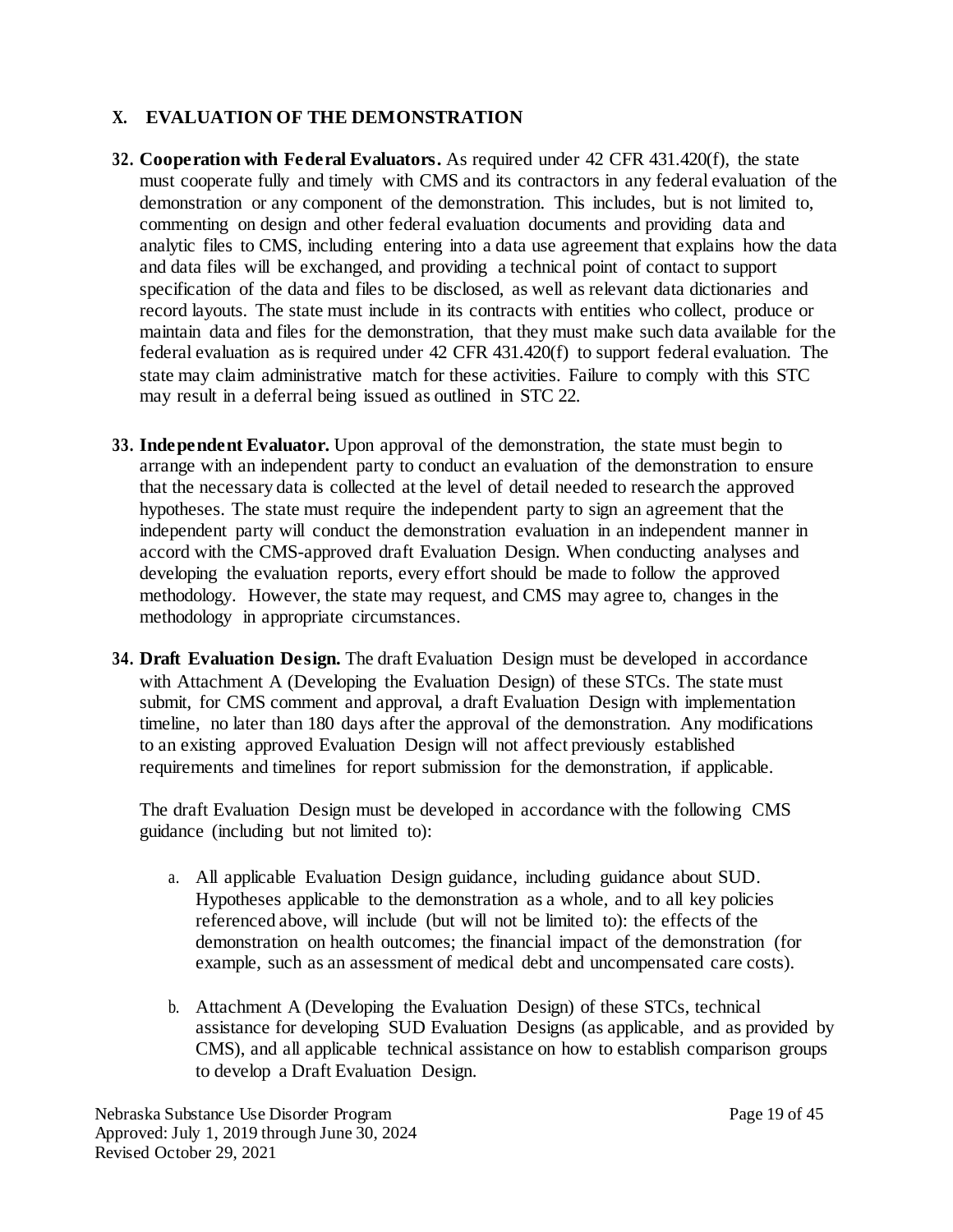- **35. Evaluation Budget.** A budget for the evaluations must be provided with the draft Evaluation Designs. It will include the total estimated cost, as well as a breakdown of estimated staff, administrative and other costs for all aspects of the evaluations such as any survey and measurement development, quantitative and qualitative data collection and cleaning, analyses and report generation. A justification of the costs may be required by CMS if the estimates provided do not appear to sufficiently cover the costs of the design or if CMS finds that the designs are not sufficiently developed, or if the estimates appear to be excessive.
- **36. Evaluation Design Approval and Updates.** The state must submit the revised draft Evaluation Designs within 60 calendar days after receipt of CMS' comments. Upon CMS approval of the draft Evaluation Design(s), the documents will be included as an attachment to these STCs. Per 42 CFR 431.424(c), the state will publish the approved Evaluation Design to the state's website within thirty (30) calendar days of CMS approval. The state must implement the evaluation designs and submit a description of its evaluation implementation progress in each of the Monitoring Reports, including any required Rapid Cycle Assessments specified in theses STCs. Once CMS approves the evaluation designs, if the state wishes to make changes, the state must submit a revised evaluation design to CMS for approval.
- **37. Evaluation Questions and Hypotheses.** Consistent with Attachments A and B (Developing the Evaluation Design and Preparing the Interim and Summative Evaluation Reports) of these STCs, the evaluation documents must include a discussion of the evaluation questions and hypotheses that the state intends to test. Each demonstration component should have at least one evaluation question and hypothesis. The hypothesis testing should include, where possible, assessment of both process and outcome measures. Proposed measures should be selected from nationally-recognized sources and national measures sets, where possible. Measures sets could include CMS's Core Set of Health Care Quality Measures for Children in Medicaid and CHIP, Consumer Assessment of Health Care Providers and Systems (CAHPS), the Initial Core Set of Health Care Quality Measures for Medicaid-Eligible Adults and/or measures endorsed by National Quality Forum (NQF).
- **38. Interim Evaluation Report.** The state must submit an Interim Evaluation Report for each evaluation design, as applicable, and for the completed years of the demonstration, and for each subsequent renewal or extension of the demonstration, as outlined in 42 CFR  $431.412(c)(2)(vi)$ . When submitting an application for renewal, the Evaluation Reports should be posted to the state's website with the application for public comment.
	- a. The Interim Evaluation Reports will discuss evaluation progress and present findings to date as per the approved evaluation design.
	- b. For demonstration authority that expires prior to the overall demonstration's expiration date, the Interim Evaluation Reports must include an evaluation of the authority as approved by CMS.
	- c. If the state is seeking to renew or extend the demonstration, draft Interim Evaluation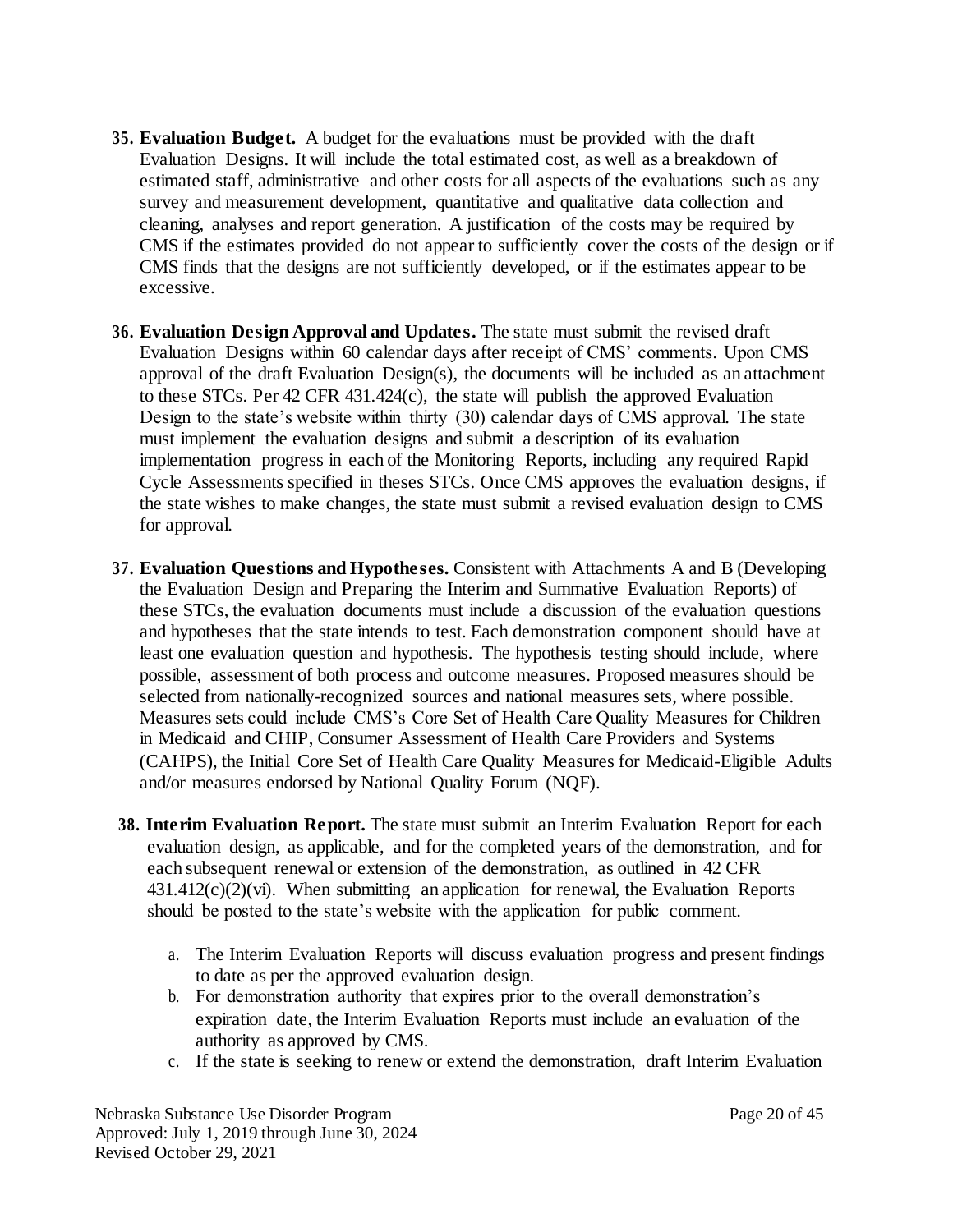Reports is due when the application for renewal is submitted. If the state made changes to the demonstration in its application for renewal, the research questions and hypotheses and a description of how the design was adapted should be included. If the state is not requesting a renewal for a demonstration, Interim Evaluation reports are due one (1) year prior to the end of the demonstration. For demonstration phase outs prior to the expiration of the approval period, draft Interim Evaluation Report*s*  are due to CMS on the date that will be specified in the notice of termination or suspension.

- d. The state must submit final Interim Evaluation Reports 60 calendar days after receiving CMS comments on the draft Interim Evaluation Reports and post the document to the state's website.
- e. The Interim Evaluation Report*s* must comply with Attachment B of these STCs.
- **39. Summative Evaluation Report.** The draft Summative Evaluation Reports must be developed in accordance with Attachment B (Preparing the Evaluation Report) of these STCs. The state must submit draft Summative Evaluation Reports for the demonstration's current approval period within 18 months of the end of the approval period represented by these STCs. The Summative Evaluation Reports must include the information in the approved Evaluation Design.
	- a. Unless otherwise agreed upon in writing by CMS, the state must submit the final Summative Evaluation Report within 60 calendar days of receiving comments from CMS on the draft.
	- b. The final Summative Evaluation Report must be posted to the state's Medicaid website within 30 calendar days of approval by CMS.
- **40. Corrective Action Plan Related to Evaluation**. If evaluation findings indicate that demonstration features are not likely to assist in promoting the objectives of Medicaid, CMS reserves the right to require the state to submit a corrective action plan to CMS for approval. These discussions may also occur as part of a renewal process when associated with the state's Interim Evaluation Report. This may be an interim step to withdrawing waivers or expenditure authorities, as outlined in STC 10.
- **41. State Presentations for CMS.** CMS reserves the right to request that the state present and participate in a discussion with CMS on the Evaluation Design, the Interim Evaluation Report, and/or the Summative Evaluation Report.
- **42. Public Access**. The state shall post the final documents (e.g., Monitoring Reports, Close out Report, approved Evaluation Design, Interim Evaluation Report, and Summative Evaluation Report) on the state's Medicaid website within 30 calendar days of approval by CMS.
- **43. Additional Publications and Presentations.** For a period of 12 months following CMS approval of the final reports, CMS will be notified prior to presentation of these reports or their findings, including in related publications (including, for example, journal articles), by the state, contractor, or any other third party directly connected to the demonstration. Prior to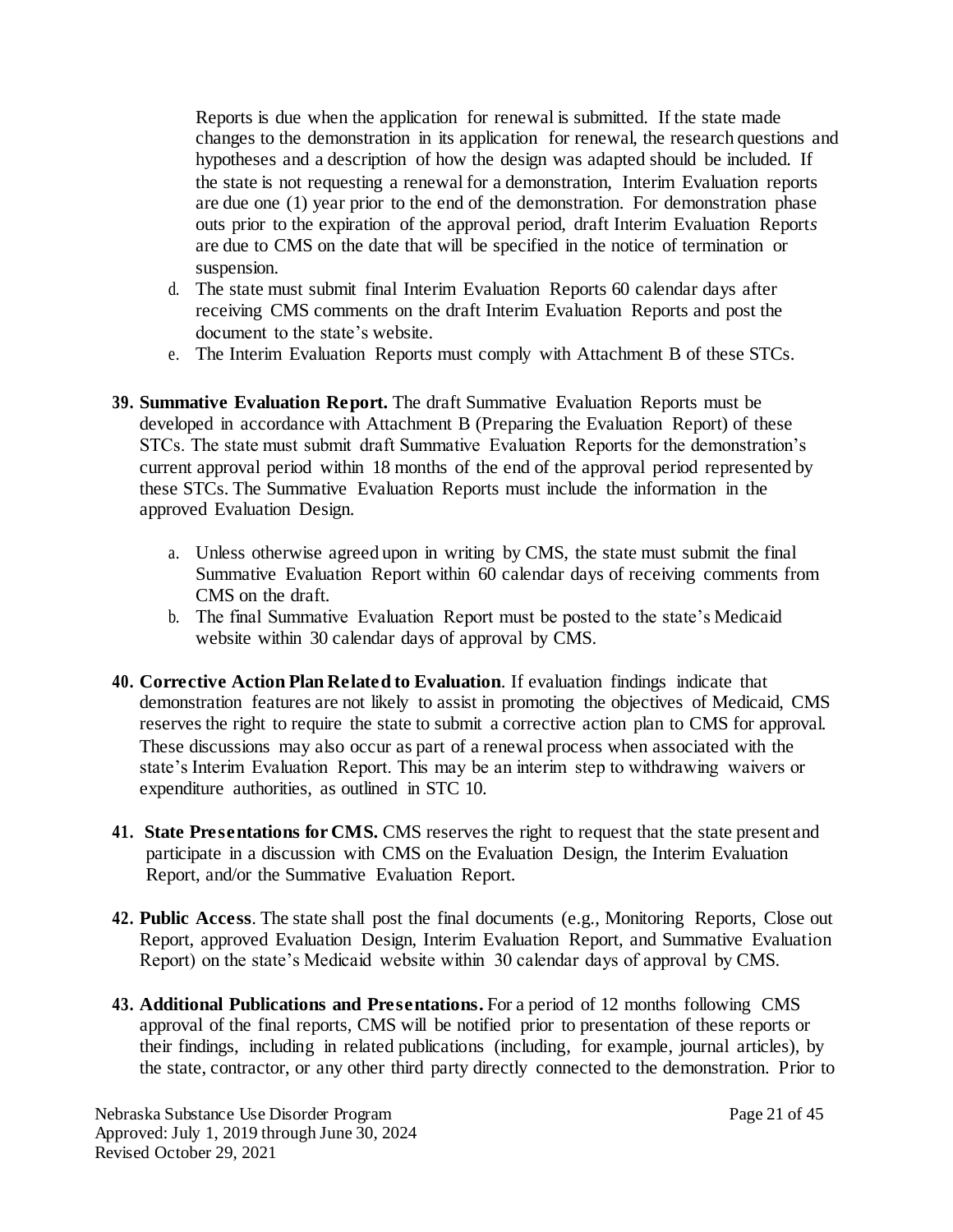release of these reports, articles or other publications, CMS will be provided a copy including any associated press materials. CMS will be given ten business days to review and comment on publications before they are released. CMS may choose to decline to comment or review some or all of these notifications and reviews. This requirement does not apply to the release or presentation of these materials to state or local government officials.

# **XI. GENERAL FINANCIAL REQUIREMENTS UNDER TITLE XIX**

- **44. Allowable Expenditures.** This demonstration project is approved for expenditures applicable to services rendered during the demonstration approval period designated by CMS.
- **45. Unallowable Expenditures.** In addition to the other unallowable costs and caveats already outlined in these STCs, the state may not receive FFP under any expenditure authority approved under this demonstration for any of the following:
	- a. Room and board costs for residential treatment service providers unless they qualify as inpatient facilities under section 1905(a) of the Act.
	- b. Costs for services provided in a nursing facility as defined in section 1919 of the Act that qualifies as an IMD.
	- c. Costs for services provided to inmates of a public institution, as defined in 42 CFR 435.1010 and clause A after section 1905(a) except if the individual is admitted for at least a 24 hour stay in a medical institution.
- **46. Standard Medicaid Funding Process.** The standard Medicaid funding process will be used for this demonstration. The state will provide quarterly expenditure reports through the Medicaid and CHIP Budget and Expenditure System (MBES/CBES) to report total expenditures for services provided under this Medicaid section 1115 demonstration following routine CMS-37 and CMS-64 reporting instructions as outlined in section 2500 of the State Medicaid Manual. The state will estimate matchable demonstration expenditures (total computable and federal share) subject to the budget neutrality expenditure limit and separately report these expenditures by quarter for each federal fiscal year on the form CMS-37 for both the medical assistance payments (MAP) and state and local administration costs (ADM). CMS shall make federal funds available based upon the state's estimate, as approved by CMS. Within 30 days after the end of each quarter, the state shall submit form CMS-64 Quarterly Medicaid Expenditure Report, showing Medicaid expenditures made in the quarter just ended. If applicable, subject to the payment deferral process, CMS shall reconcile expenditures reported on form CMS-64 with federal funding previously made available to the state, and include the reconciling adjustment in the finalization of the grant award to the state.
- **47. Extent of Federal Financial Participation for the Demonstration.** Subject to CMS approval of the source(s) of the non-federal share of funding, CMS will provide FFP at the applicable federal matching rate for the demonstration as a whole for the following, subject to the budget neutrality expenditure limits described in section XI: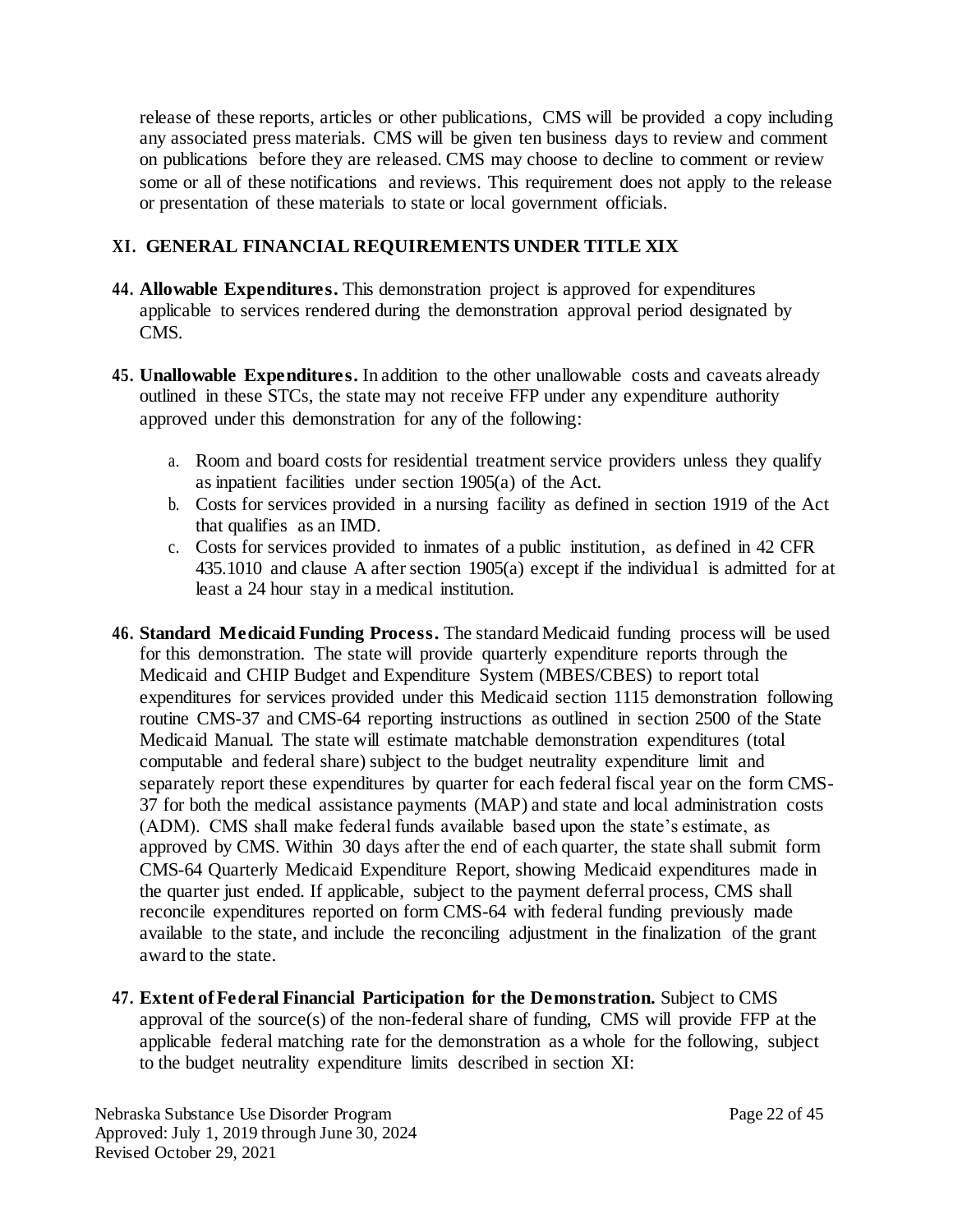- a. Administrative costs, including those associated with the administration of the demonstration;
- b. Net expenditures and prior period adjustments of the Medicaid program that are paid in accordance with the approved Medicaid State Plan; and
- c. Medical assistance expenditures and prior period adjustments made under section 1115 demonstration authority with dates of service during the demonstration extension period; including those made in conjunction with the demonstration, net of enrollment fees, cost sharing, pharmacy rebates, and all other types of third party liability.
- **48. Sources of Non-Federal Share.** The state certifies that its match for the non-federal share of funds for this section 1115 demonstration are state/local monies. The state further certifies that such funds must not be used to match for any other federal grant or contract, except as permitted by law. All sources of non-federal funding must be compliant with section 1903(w) of the act and applicable regulations. In addition, all sources of the non-federal share of funding are subject to CMS approval.
	- a. The state acknowledges that CMS has authority to review the sources of the nonfederal share of funding for the demonstration at any time. The state agrees that all funding sources deemed unacceptable by CMS shall be addressed within the time frames set by CMS.
	- b. The state acknowledges that any amendments that impact the financial status of this section 1115 demonstration must require the state to provide information to CMS regarding all sources of the non-federal share of funding.
- **49. State Certification of Funding Conditions.** The state must certify that the following conditions for non-federal share of demonstration expenditures are met:
	- a. Units of government, including governmentally operated health care providers, may certify that state or local monies have been expended as the non-federal share of funds under the demonstration.
	- b. To the extent the state utilizes certified public expenditures (CPE) as the funding mechanism for the state share of title XIX payments, including expenditures authorized under a section 1115 demonstration, CMS must approve a cost reimbursement methodology. This methodology must include a detailed explanation of the process by which the state would identify those costs eligible under title XIX (or under section 1115 authority) for purposes of certifying public expenditures.
	- c. To the extent the state utilizes CPEs as the funding mechanism to claim federal match for expenditures under the demonstration, governmental entities to which general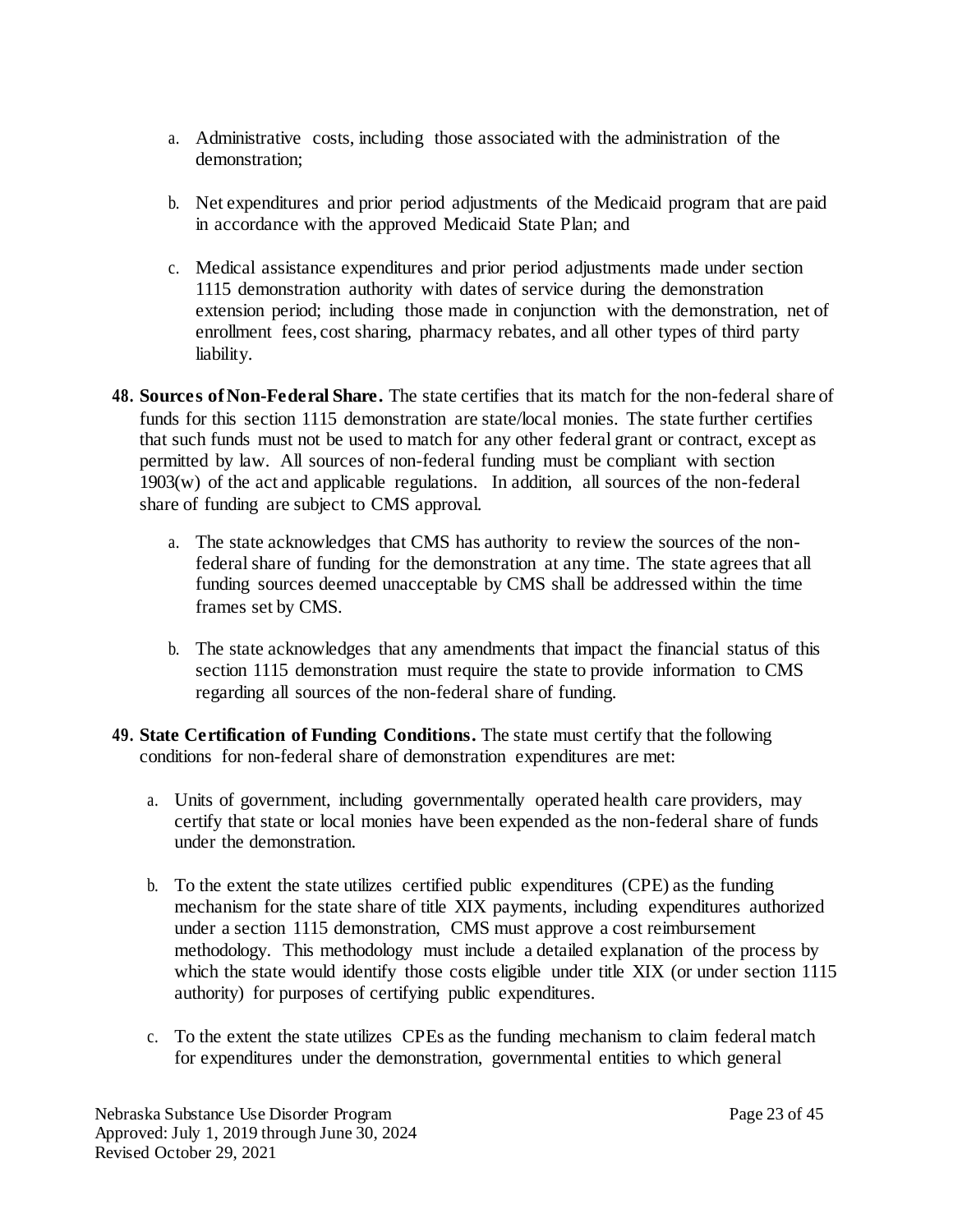revenue funds are appropriated must certify to the state the amount of such state or local monies that are allowable under 42 CFR §433.51 to satisfy demonstration expenditures. If the CPE is claimed under a Medicaid authority, the federal matching funds received cannot then be used as the state share needed to receive other federal matching funds under 42 CFR §433.51(c). The entities that incurred the cost must also provide cost documentation to support the state's claim for federal match.

- d. The state may use intergovernmental transfers (IGT) to the extent that such funds are derived from state or local monies and are transferred by units of government within the state. Any transfers from governmentally operated health care providers must be made in an amount not to exceed the non-federal share of title XIX payments.
- e. Under all circumstances, health care providers must retain 100 percent of the reimbursement for claimed expenditures. Moreover, consistent with 42 CFR §447.10, no pre-arranged agreements (contractual, voluntary, or otherwise) may exist between health care providers and state and/or local government to return and/or redirect to the state any portion of the Medicaid payments. This confirmation of Medicaid payment retention is made with the understanding that payments that are the normal operating expenses of conducting business, such as payments related to taxes, including health care provider-related taxes, fees, business relationships with governments that are unrelated to Medicaid and in which there is no connection to Medicaid payments, are not considered returning and/or redirecting a Medicaid payment.
- **50. Program Integrity.** The state must have processes in place to ensure there is no duplication of federal funding for any aspect of the demonstration. The state must also ensure that the state and any of its contractors follow standard program integrity principles and practices including retention of data. All data, financial reporting, and sources of non-federal share are subject to audit.
- **51. Medicaid Expenditure Groups (MEG).** MEGs are defined for the purpose of identifying categories of Medicaid or demonstration expenditures subject to budget neutrality, components of budget neutrality expenditure limit calculations, and other purposes related to monitoring and tracking expenditures under the demonstration. The following table provides a master list of MEGs defined for this demonstration.

| <b>Table 2: Master MEG Chart</b> |                                                                                   |                             |                                |           |                          |  |  |  |
|----------------------------------|-----------------------------------------------------------------------------------|-----------------------------|--------------------------------|-----------|--------------------------|--|--|--|
| <b>MEG</b>                       | T <sub>o</sub><br>Which<br><b>BN Test</b><br><b>Does</b><br><b>This</b><br>Apply? | <b>WOW</b><br>Per<br>Capita | <b>WOW</b><br><b>Aggregate</b> | <b>WW</b> | <b>Brief Description</b> |  |  |  |
| <b>ABD</b>                       | Hypo <sub>1</sub>                                                                 | X                           |                                | X         | Aged, Disabled and Blind |  |  |  |
| <b>DUAL</b>                      | Hypo <sub>2</sub>                                                                 |                             |                                | X         | Dual Eligibles           |  |  |  |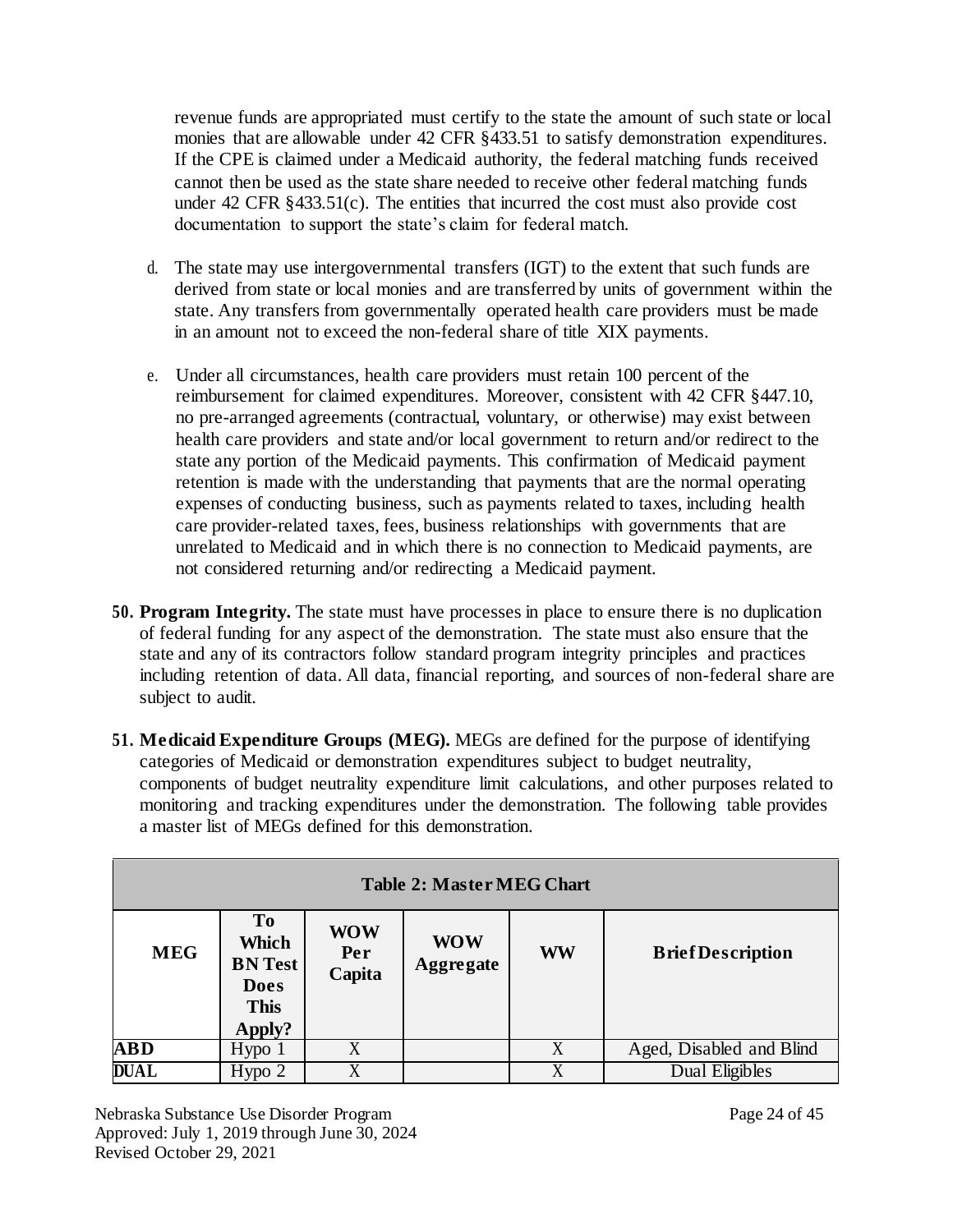| –<br>IН<br>$\sqrt{2}$<br>₩ | $ -$<br><b>FIAC</b><br>. . | $\ddot{\phantom{0}}$ |                          | $\bullet$<br>יייו⊔כ⊳ |
|----------------------------|----------------------------|----------------------|--------------------------|----------------------|
| EX                         | 37 <b>17</b><br>. .<br>- - | $\overline{ }$       | $\overline{\phantom{a}}$ | pulation<br>.)O      |

- **52. Reporting Expenditures and Member Months.** The state must report all demonstration expenditures claimed under the authority of title XIX of the Act and subject to budget neutrality each quarter on separate forms CMS-64.9 WAIVER and/or 64.9P WAIVER, identified by the demonstration project number assigned by CMS (11-W-10024/7). Separate reports must be submitted by MEG (identified by Waiver Name) and Demonstration Year (identified by the two digit project number extension). Unless specified otherwise, expenditures must be reported by DY according to the dates of service associated with the expenditure. All MEGs identified in the Master MEG Chart as WW must be reported for expenditures, as further detailed in the MEG Detail for Expenditure and Member Month Reporting table below. To enable calculation of the budget neutrality expenditure limits, the state also must report member months of eligibility for specified MEGs.
	- a. Cost Settlements. The state will report any cost settlements attributable to the demonstration on the appropriate prior period adjustment schedules (form CMS-64.9P WAIVER) for the summary sheet line 10b, in lieu of lines 9 or 10c. For any cost settlement not attributable to this demonstration, the adjustments should be reported as otherwise instructed in the State Medicaid Manual. Cost settlements must be reported by DY consistent with how the original expenditures were reported.
	- b. Premiums and Cost Sharing Collected by the State. The state will report any premium contributions collected by the state from demonstration enrollees quarterly on the form

CMS-64 Summary Sheet line 9D, columns A and B. In order to assure that these collections are properly credited to the demonstration, quarterly premium collections (both total computable and federal share) should also be reported separately by demonstration year on form CMS-64 Narrative, and on the Total Adjustments tab in the Budget Neutrality Monitoring Tool. In the annual calculation of expenditures subject to the budget neutrality expenditure limit, premiums collected in the demonstration year will be offset against expenditures incurred in the demonstration year for determination of the state's compliance with the budget neutrality limits.

- c. Pharmacy Rebates. Because pharmacy rebates are not included in the base expenditures used to determine the budget neutrality expenditure limit, pharmacy rebates are not included for calculating net expenditures subject to budget neutrality. The state will report pharmacy rebates on form CMS-64.9 BASE, and not allocate them to any form 64.9 or 64.9P WAIVER.
- d. Administrative Costs. The state will separately track and report administrative costs that are directly attributable to the demonstration. All administrative costs must be identified on the forms CMS-64.10 WAIVER and/or 64.10P WAIVER. Unless indicated otherwise on the table below, administrative costs are not counted in the budget neutrality tests.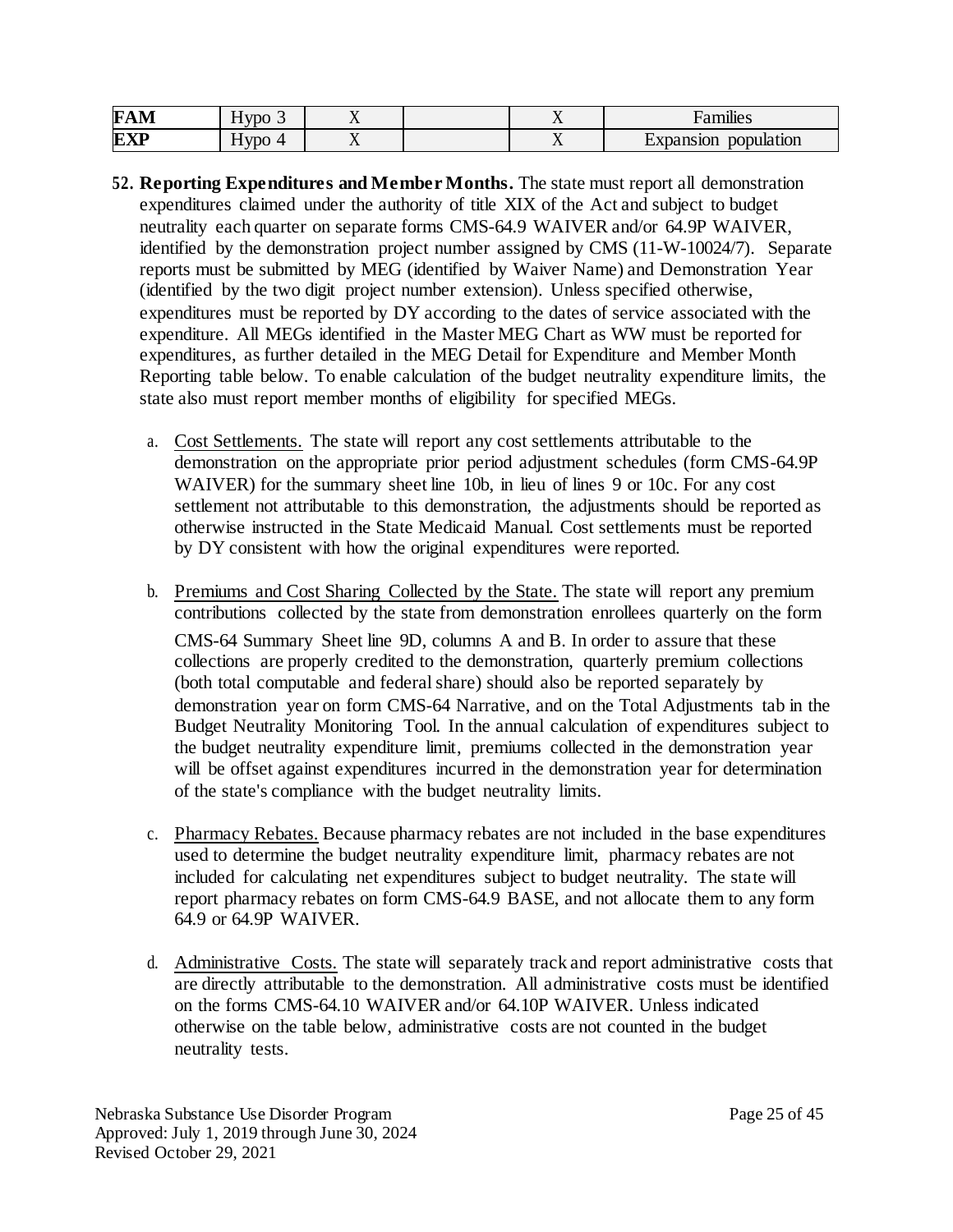- e. Member Months. As part of the Quarterly and Annual Monitoring Reports described in section IX, the state must report the actual number of "eligible member months" for all demonstration enrollees for all MEGs identified as WOW Per Capita, and as also indicated in the table below. The term "eligible member months" refers to the number of months in which persons enrolled in the demonstration are eligible to receive services. For example, a person who is eligible for three months contributes three eligible member months to the total. Two individuals who are eligible for two months, each contribute two eligible member months, for a total of four eligible member months. The state must submit a statement accompanying the annual report certifying the accuracy of this information.
- f. Budget Neutrality Specifications Manual. The state will create and maintain a Budget Neutrality Specifications Manual that describes in detail how the state will compile data on actual expenditures related to budget neutrality, including methods used to extract and compile data from the state's Medicaid Management Information System, eligibility system, and accounting systems for reporting on the CMS-64, consistent with the terms of the demonstration. The Budget Neutrality Specifications Manual will also describe how the state compiles counts of Medicaid member months. The Budget Neutrality Specifications Manual must be made available to CMS on request.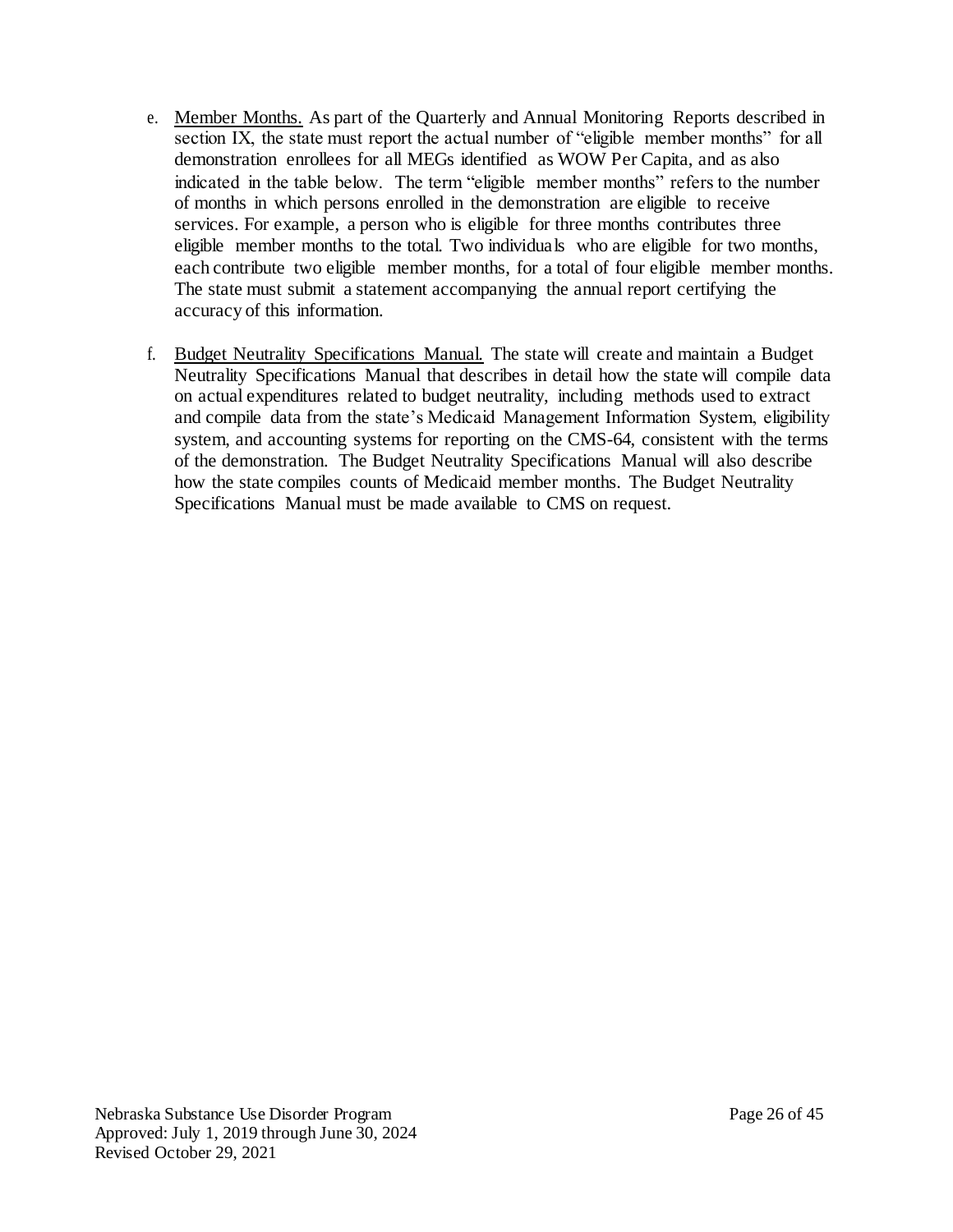| Table 3: MEG Detail for Expenditure and Member Month Reporting |                                                                                                                                                                    |                                                           |                                                                     |                                                                      |            |                                                               |                                           |                                  |
|----------------------------------------------------------------|--------------------------------------------------------------------------------------------------------------------------------------------------------------------|-----------------------------------------------------------|---------------------------------------------------------------------|----------------------------------------------------------------------|------------|---------------------------------------------------------------|-------------------------------------------|----------------------------------|
| <b>MEG</b><br>(Waiver<br>Name)                                 | <b>Detailed</b><br><b>Description</b>                                                                                                                              | <b>Exclusions</b>                                         | <b>CMS-64.9</b><br>Line(s)<br>To Use                                | <b>How</b><br><b>Expenditures</b><br>Are Assigned or ADM<br>to<br>DY | <b>MAP</b> | <b>Report</b><br><b>Memb</b><br>er<br><b>Month</b><br>s (Y/N) | <b>MEG</b><br><b>Start</b><br><b>Date</b> | <b>MEG</b><br>End<br><b>Date</b> |
| <b>ABD</b>                                                     | All medical<br>assistance<br>expenditures<br>during an IMD<br>stay month for<br>Aged, Blind<br>and Disabled<br>beneficiaries                                       | Refer to STC<br>#45<br><b>Unallowable</b><br>Expenditures | Follow<br>CMS-64.9<br>Base<br>Category<br>of Service<br>Definitions | Date of<br>service                                                   | <b>MAP</b> | Y                                                             | July 1,<br>2019                           | June<br>30,<br>2024              |
| <b>DUAL</b>                                                    | All medical<br>assistance<br>expenditures<br>during an IMD<br>stay month for<br>Dual Eligible<br>beneficiaries                                                     | Refer to STC<br>#45<br><b>Unallowable</b><br>Expenditures | Follow<br>CMS-64.9<br>Base<br>Category<br>of Service<br>Definitions | Date of<br>Service                                                   | <b>MAP</b> | Y                                                             | July 1,<br>2019                           | June<br>30,<br>2024              |
| <b>FAM</b>                                                     | All medical<br>assistance<br>expenditures<br>during an IMD<br>stay month for<br><b>Families</b><br>beneficiaries                                                   | Refer to STC<br>#45<br><b>Unallowable</b><br>Expenditures | Follow<br>CMS-64.9<br>Base<br>Category<br>of Service<br>Definitions | Date of<br>Service                                                   | <b>MAP</b> | Y                                                             | July 1,<br>2019                           | June<br>30,<br>2024              |
| <b>EXP Non-</b><br><b>Medically</b><br>Frail                   | All medical<br>assistance<br>expenditures<br>during an IMD<br>eff. $10/1/20$ stay month for<br>Expansion<br>population-<br>non-medically<br>frail<br>beneficiaries | Refer to STC<br>#45<br><b>Unallowable</b><br>Expenditures | Follow<br>CMS-64.9<br>Base<br>Category<br>of Service<br>Definitions | Date of Service MAP                                                  |            | Y                                                             | October Sept.<br>1,2020                   | 30,<br>2021                      |
| <b>EXP</b><br><b>Medically</b><br>Frail eff.<br>10/1/20        | All medical<br>assistance<br>expenditures<br>during an IMD<br>stay month for<br>Expansion<br>population-<br>medically frail<br>beneficiaries                       | Refer to STC<br>#45<br><b>Unallowable</b><br>Expenditures | Follow<br>CMS-64.9<br>Base<br>Category<br>of Service<br>Definitions | Date of Service MAP                                                  |            | Y                                                             | October Sept.<br>1,2020                   | 30,<br>2021                      |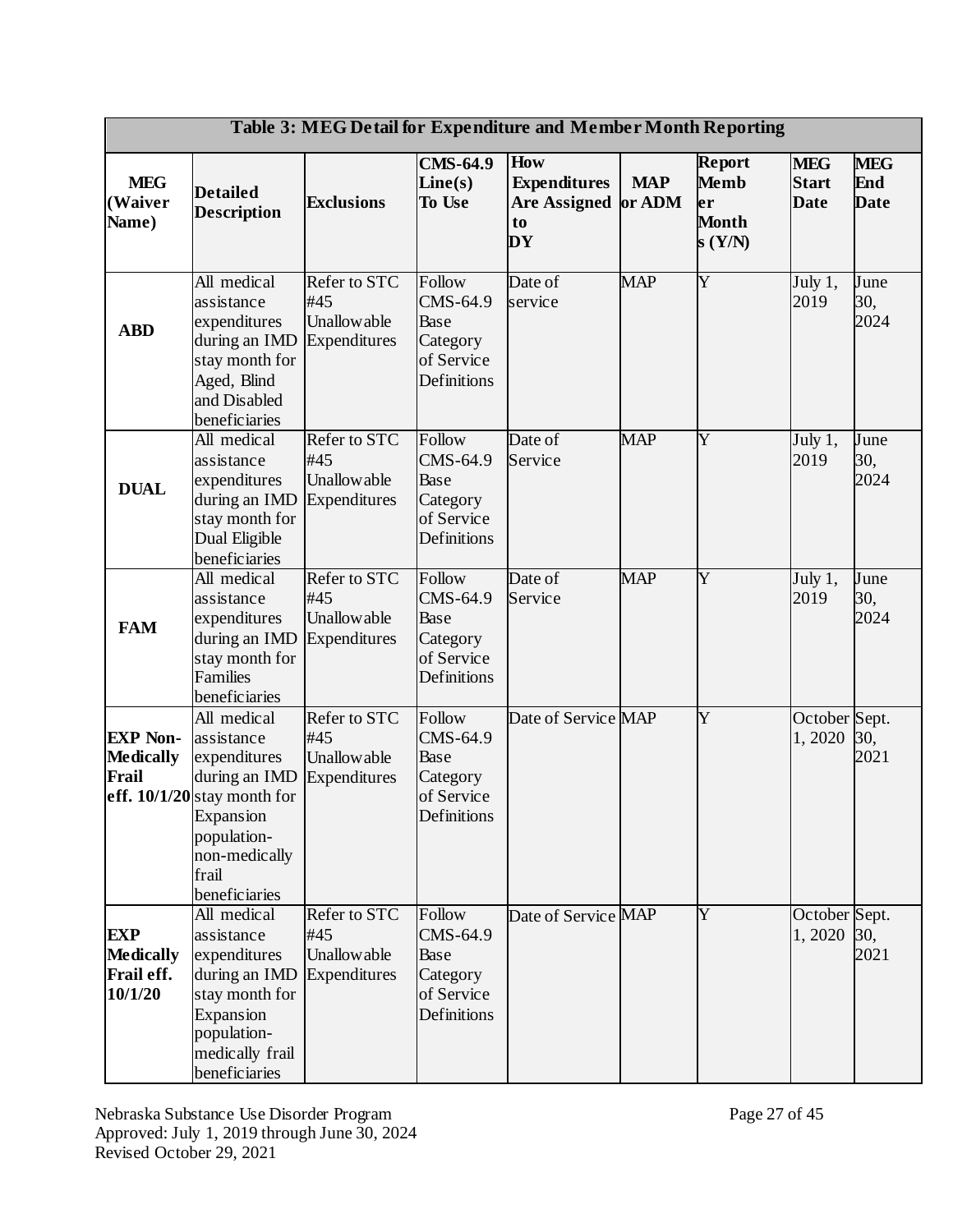| <b>MEG</b><br>(Waiver<br>Name) | <b>Detailed</b><br><b>Description</b>                                                                          | <b>Exclusions</b>                                  | <b>CMS-64.9</b><br>Line(s)<br><b>To Use</b>                         | <b>How</b><br><b>Expenditures</b><br>Are Assigned or ADM<br>to<br>DY | <b>MAP</b> | Report<br><b>Member</b><br><b>Months</b><br>(Y/N) | <b>MEG</b><br><b>Start</b><br><b>Date</b> | <b>MEG</b><br>End<br>Date |
|--------------------------------|----------------------------------------------------------------------------------------------------------------|----------------------------------------------------|---------------------------------------------------------------------|----------------------------------------------------------------------|------------|---------------------------------------------------|-------------------------------------------|---------------------------|
| <b>EXP</b> eff.<br>10/1/2021   | All medical<br>assistance<br>expenditures<br>during an IMD<br>stay month for<br><b>Expansion</b><br>population | Refer to STC<br>#45<br>Unallowable<br>Expenditures | Follow<br>CMS-64.9<br>Base<br>Category<br>of Service<br>Definitions | Date of Service MAP                                                  |            |                                                   | October June<br>1,2021                    | 30,<br>2024               |

**53. Demonstration Years.** Demonstration Years (DY) for this demonstration are defined in the table below.

| <b>Table 4: Demonstration Years</b> |                               |           |  |  |  |  |  |
|-------------------------------------|-------------------------------|-----------|--|--|--|--|--|
| Demonstration Year 1                | July 1, 2019 to June 30, 2020 | 12 months |  |  |  |  |  |
| Demonstration Year 2                | July 1, 2020 to June 30, 2021 | 12 months |  |  |  |  |  |
| Demonstration Year 3                | July 1, 2021 to June 30, 2022 | 12 months |  |  |  |  |  |
| Demonstration Year 4                | July 1, 2022 to June 30, 2023 | 12 months |  |  |  |  |  |
| Demonstration Year 5                | July 1, 2023 to June 30, 2024 | 12 months |  |  |  |  |  |

**54. Budget Neutrality Monitoring Tool.** The state must provide CMS with quarterly budget neutrality status updates, including established baseline and member months data, using the Budget Neutrality Monitoring Tool provided through the performance metrics database and analytics (PMDA) system. The tool incorporates the "Schedule C Report" for comparing demonstration's actual expenditures to the budget neutrality expenditure limits described in section XI. CMS will provide technical assistance, upon request.<sup>4</sup>

 $\overline{a}$ 

<sup>4</sup> 42 CFR §431.420(a)(2) provides that states must comply with the terms and conditions of the agreement between the Secretary (or designee) and the state to implement a demonstration project, and §431.420(b)(1) states that the terms and conditions will provide that the state will perform periodic reviews of the implementation of the demonstration. CMS's current approach is to include language in STCs requiring, as a condition of demonstration approval, that states provide, as part of their periodic reviews, regular reports of the actual costs which are subject to the budget neutrality limit.CMS has obtainedOffice ofManagement and Budget (OMB) approvalofthe monitoring tool under the Paperwork Reduction Act (OMB Control No. 0938 – 1148) and states agree to use the tool as a condition of demonstration approval.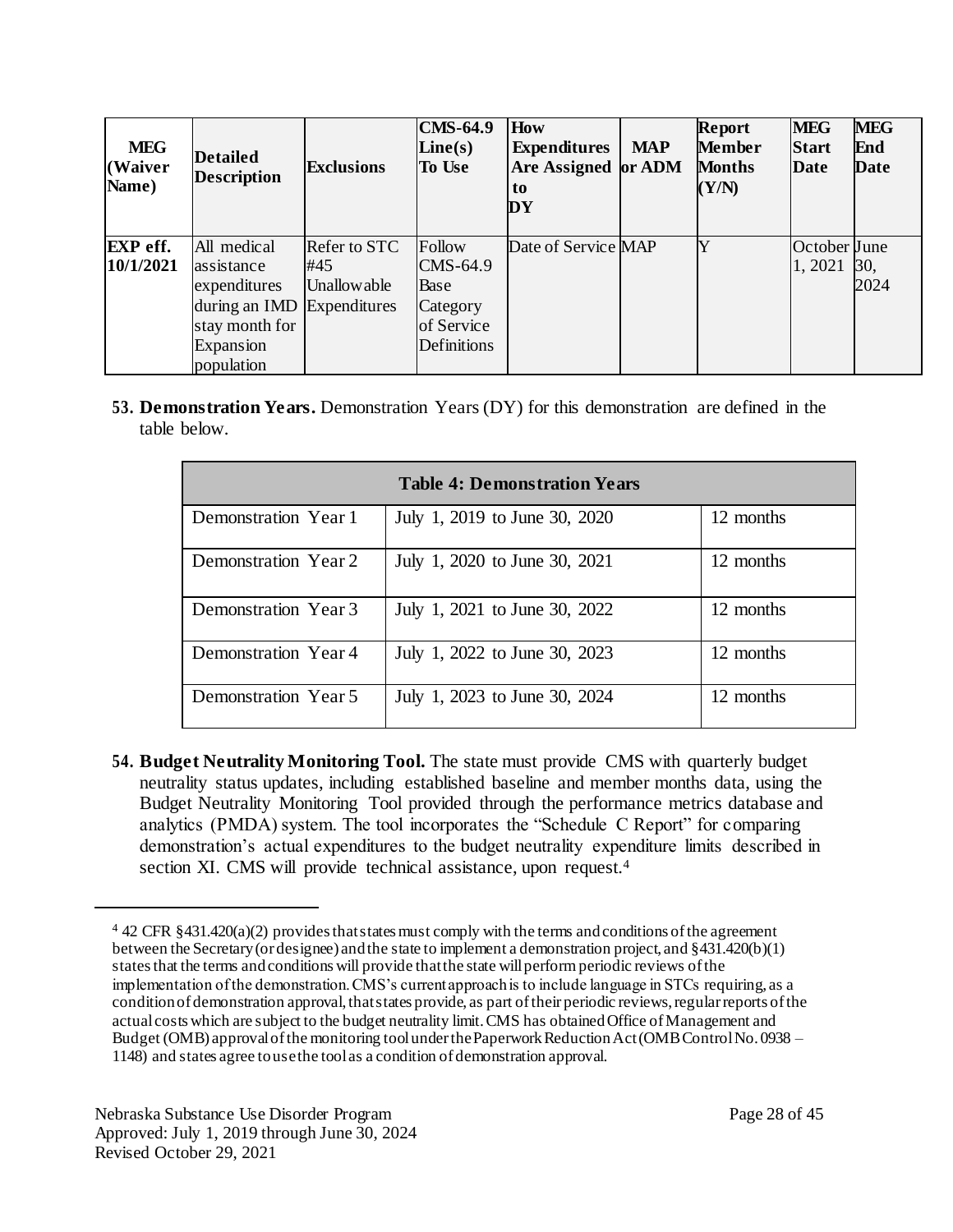- **55. Claiming Period.** The state will report all claims for expenditures subject to the budget neutrality agreement (including any cost settlements) within two years after the calendar quarter in which the state made the expenditures. All claims for services during the demonstration period (including any cost settlements) must be made within two years after the conclusion or termination of the demonstration. During the latter two-year period, the state will continue to identify separately net expenditures related to dates of service during the operation of the demonstration on the CMS-64 waiver forms in order to properly account for these expenditures in determining budget neutrality.
- **56. Future Adjustments to Budget Neutrality.** CMS reserves the right to adjust the budget neutrality expenditure limit:
	- a. To be consistent with enforcement of laws and policy statements, including regulations and letters, regarding impermissible provider payments, health care related taxes, or other payments. CMS reserves the right to make adjustments to the budget neutrality limit if any health care related tax that was in effect during the base year, or provider-related donation that occurred during the base year, is determined by CMS to be in violation of the provider donation and health care related tax provisions of section 1903(w) of the Social Security Act. Adjustments to annual budget targets will reflect the phase out of impermissible provider payments by law or regulation, where applicable.
	- b. To the extent that a change in federal law, regulation, or policy requires either a reduction or an increase in federal financial participation (FFP) for expenditures made under this demonstration. In this circumstance, the state must adopt, subject to CMS approval, a modified budget neutrality agreement as necessary to comply with such change. The modified agreement will be effective upon the implementation of the change. The trend rates for the budget neutrality agreement are not subject to change under this STC. The state agrees that if mandated changes in the federal law require state legislation, the changes shall take effect on the day such state legislation becomes effective, or on the last day such legislation was required to be in effect under the federal law.
	- c. The state certifies that the data it provided to establish the budget neutrality expenditure limit are accurate based on the state's accounting of recorded historical expenditures or the next best available data, that the data are allowable in accordance with applicable federal, state, and local statutes, regulations, and policies, and that the data are correct to the best of the state's knowledge and belief. The data supplied by the state to set the budget neutrality expenditure limit are subject to review and audit, and if found to be inaccurate, will result in a modified budget neutrality expenditure limit.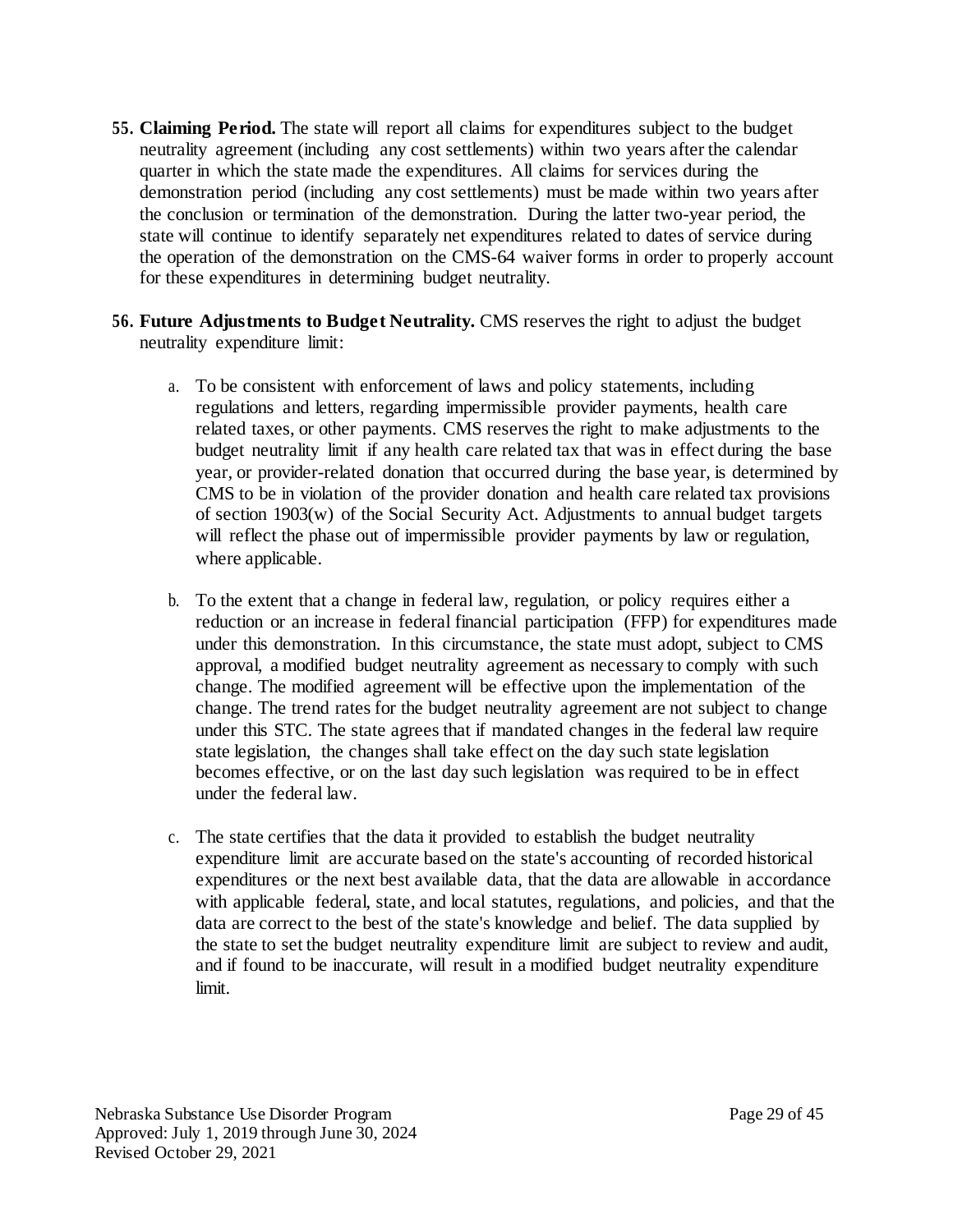## **XII. MONITORING BUDGET NEUTRALITY FOR THE DEMONSTRATION**

- **57. Limit on Title XIX Funding.** The state will be subject to limits on the amount of federal Medicaid funding the state may receive over the course of the demonstration approval. The budget neutrality expenditure limits are based on projections of the amount of FFP that the state would likely have received in the absence of the demonstration. The limit may consist of a Main Budget Neutrality Test, and one or more Hypothetical Budget Neutrality Tests, as described below. CMS's assessment of the state's compliance with these tests will be based on the Schedule C CMS-64 Waiver Expenditure Report, which summarizes the expenditures reported by the state on the CMS-64 that pertain to the demonstration.
- **58. Risk.** The budget neutrality expenditure limits are determined on either a per capita or aggregate basis. If a per capita method is used, the state is at risk for the per capita cost of State Plan and hypothetical populations, but not for the number of participants in the demonstration population. By providing FFP without regard to enrollment in the for all demonstration populations, CMS will not place the state at risk for changing economic conditions; however, by placing the state at risk for the per capita costs of the demonstration populations, CMS assures that the demonstration expenditures do not exceed the levels that would have been realized had there been no demonstration. If an aggregate method is used, the state accepts risk for both enrollment and per capita costs.
- **59. Calculation of the Budget Neutrality Limits and How They Are Applied.** To calculate the budget neutrality limits for the demonstration, separate annual budget limits are determined for each DY on a total computable basis. Each annual budget limit is the sum of one or more components: per capita components, which are calculated as a projected without-waiver PMPM cost times the corresponding actual number of member months, and aggregate components, which projected fixed total computable dollar expenditure amounts. The annual limits for all DYs are then added together to obtain a budget neutrality limit for the entire demonstration period. The federal share of this limit will represent the maximum amount of FFP that the state may receive during the demonstration period for the types of demonstration expenditures described below. The federal share will be calculated by multiplying the total computable budget neutrality expenditure limit by the appropriate Composite Federal Share.
- **60. Main Budget Neutrality Test.** This demonstration does not include a Main Budget Neutrality Test. Budget neutrality will consist entirely of Hypothetical Budget Neutrality Tests. Any excess spending under the Hypothetical Budget Neutrality Tests must be returned to CMS.
- **61. Hypothetical Budget Neutrality.** When expenditure authority is provided for coverage of populations or services that the state could have otherwise provided through its Medicaid State Plan or other title XIX authority (such as a waiver under section 1915 of the Act), CMS considers these expenditures to be "hypothetical;" that is, the expenditures would have been eligible to receive FFP elsewhere in the Medicaid program. For these hypothetical expenditures, CMS makes adjustments to the budget neutrality test which effectively treats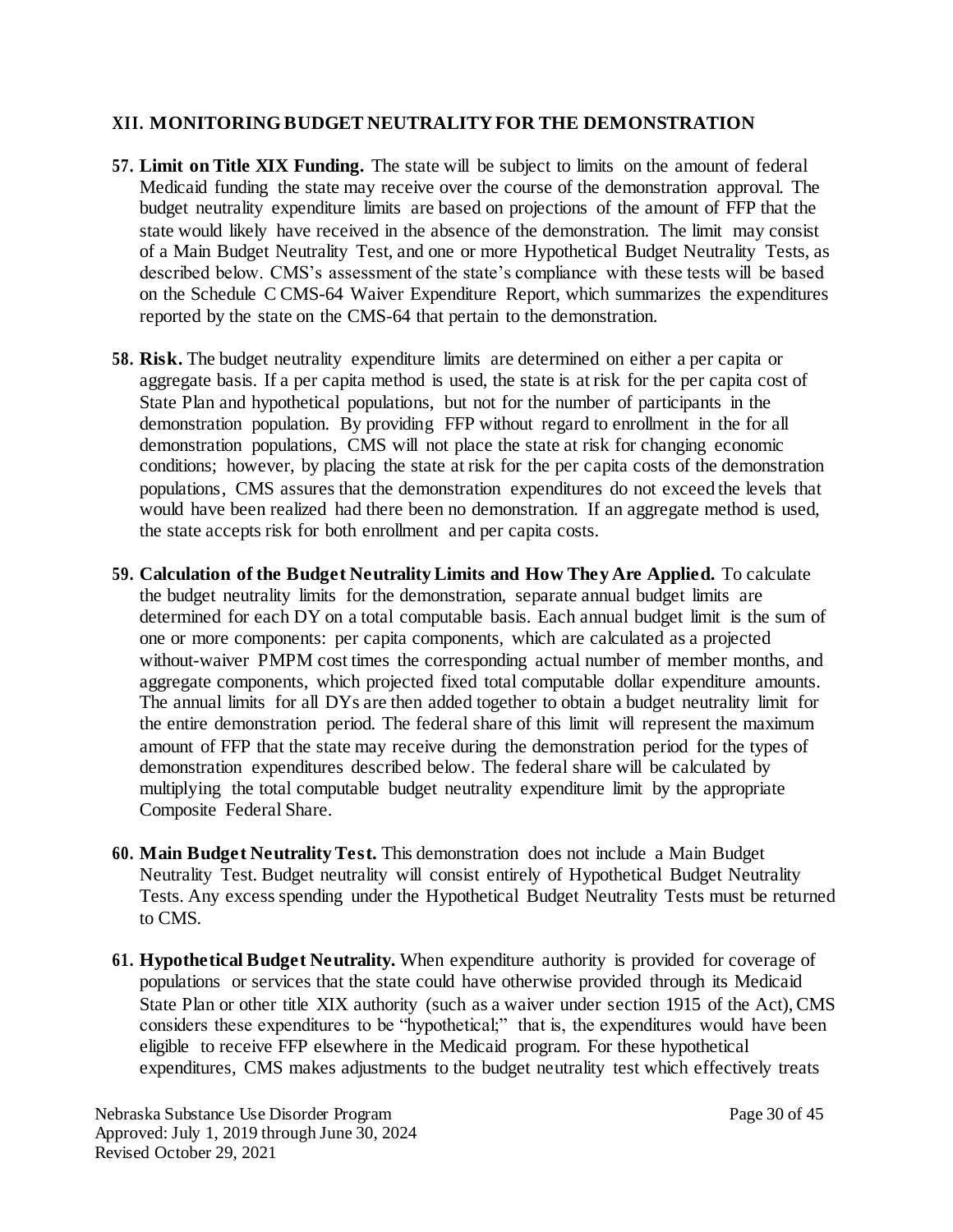these expenditures as if they were for approved Medicaid State Plan services. Hypothetical expenditures, therefore, do not necessitate savings to offset the otherwise allowable services. This approach reflects CMS's current view that states should not have to "pay for," with demonstration savings, costs that could have been otherwise eligible for FFP under a Medicaid State Plan or other title XIX authority; however, when evaluating budget neutrality, CMS does not offset non-hypothetical expenditures with projected or accrued savings from hypothetical expenditures. That is, savings are not generated from a hypothetical population or service. To allow for hypothetical expenditures, while preventing them from resulting in savings, CMS currently applies a separate, independent Hypothetical Budget Neutrality Tests, which subject hypothetical expenditures to pre-determined limits to which the state and CMS agree, and that CMS approves, during negotiations. If the state's WW hypothetical spending exceeds the supplemental test's expenditure limit, the state agrees (as a condition of CMS approval) to refund the FFP to CMS. The specific Hypothetical Budget Neutrality Test(s) which is/are applicable to this demonstration is/are detailed in STC(s) 62 below.

**62. Hypothetical Budget Neutrality Test 1: SUD Initiative.** This includes expenditures for the costs of all *current State Plan* medical assistance that could be covered, were it not for the Institution for Mental Diseases (IMD) prohibition and provided to otherwise-eligible individuals receiving SUD treatment while residing in an IMD setting*.* The table below identifies the MEGs that are used for Hypothetical Budget Neutrality Test 1. MEGs that are designated "WOW Only" or "Both" are the components used to calculate the budget neutrality expenditure limit. The Composite Federal Share for the Hypothetical Budget Neutrality Test is calculated based on all MEGs indicated as "WW Only" or "Both." MEGs that are indicated as "WW Only" or "Both" are counted as expenditures against this budget neutrality expenditure limit. Any expenditures in excess of the limit from Hypothetical Budget Neutrality Test are counted as WW expenditures under the Main Budget Neutrality Test.

|                                                                                | <b>Table 6: Hypothetical Budget Neutrality Test</b> |                                                      |                                    |              |         |         |         |         |         |  |
|--------------------------------------------------------------------------------|-----------------------------------------------------|------------------------------------------------------|------------------------------------|--------------|---------|---------|---------|---------|---------|--|
| <b>MEG</b>                                                                     | <b>PC</b><br><sub>or</sub><br>$\rm{Agg*}$           | <b>WOW</b><br>Only,<br>WW<br>Only, or<br><b>Both</b> | <b>BASE</b><br><b>YEAR</b><br>2017 | <b>TREND</b> | DY1     | DY2     | DY3     | DY4     | DY5     |  |
| <b>ABD</b>                                                                     | $\overline{PC}$                                     | <b>B</b> oth                                         | \$1,838                            | 3.6%         | \$2,008 | \$2,080 | \$2,155 | \$2,232 | \$2,313 |  |
| <b>DUAL</b>                                                                    | $\overline{PC}$                                     | <b>B</b> oth                                         | \$304                              | 3.6%         | \$332   | \$344   | \$356   | \$369   | \$382   |  |
| <b>FAM</b>                                                                     | PC                                                  | <b>B</b> oth                                         | \$538                              | 3.7%         | \$589   | \$611   | \$634   | \$657   | \$681   |  |
| <b>EXP Non-</b><br><b>Medically</b><br>Frail eff.<br>$10/1/20$ to<br>9/30/2021 | PC                                                  | <b>B</b> oth                                         |                                    | 5.7%         | \$0     | \$818   | \$865   |         |         |  |
| <b>EXP</b><br><b>Medically</b><br>Frail eff.                                   | PC                                                  | <b>B</b> oth                                         |                                    | 5.7%         | \$0     | \$2,062 | \$2,180 |         |         |  |

Nebraska Substance Use Disorder Program Page 31 of 45 Approved: July 1, 2019 through June 30, 2024 Revised October 29, 2021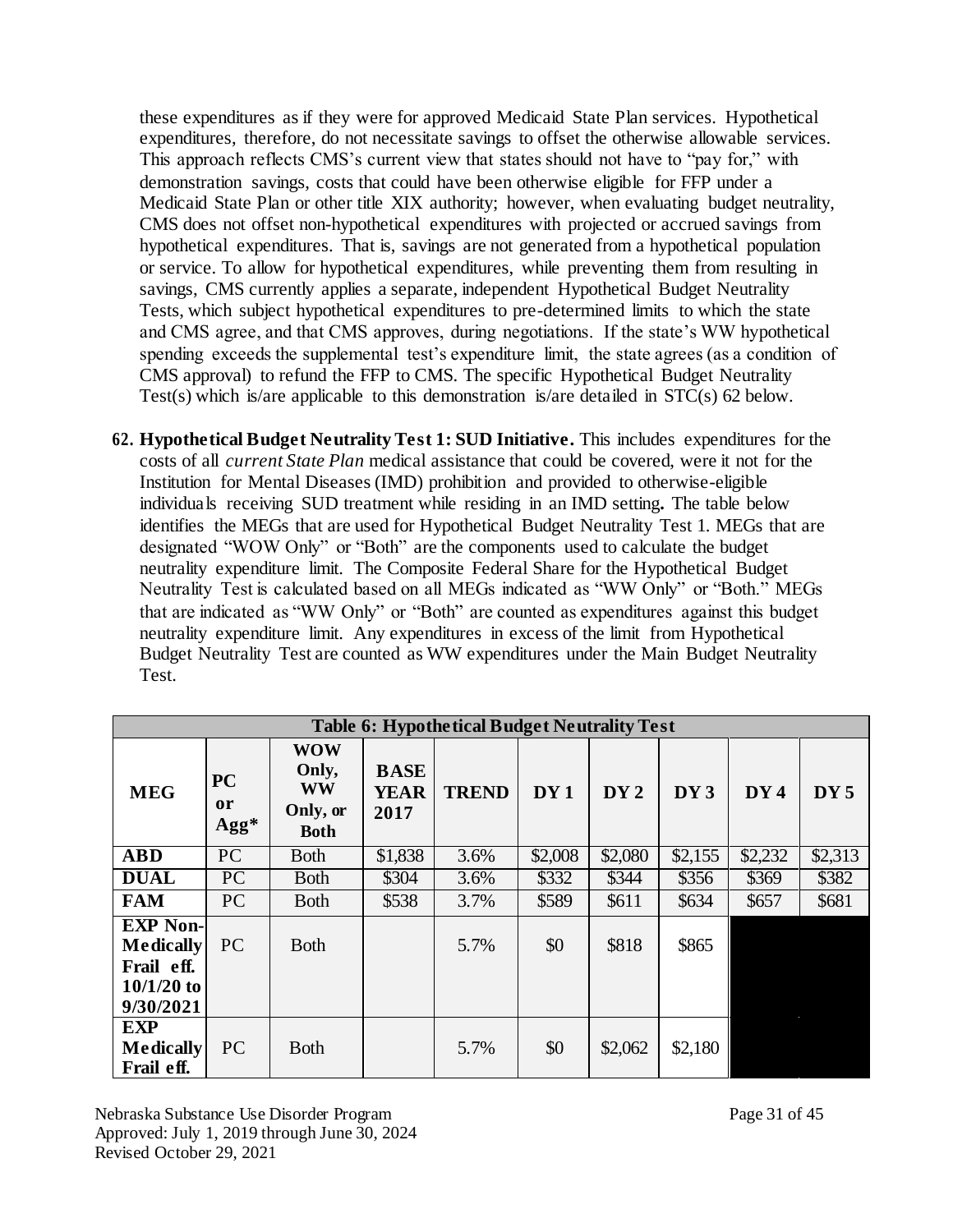| $10/1/20$ to<br>09/30/202 |                |              |      |     |     |         |         |         |
|---------------------------|----------------|--------------|------|-----|-----|---------|---------|---------|
| <b>EXP</b>                | D              | <b>B</b> oth | 5.7% | \$0 | n/a | \$1,086 | \$1,148 | \$1,213 |
| Eff.                      | $\sqrt{}$<br>◡ |              |      |     |     |         |         |         |
| 10/1/2021                 |                |              |      |     |     |         |         |         |

- **63. Composite Federal Share.** The Composite Federal Share is the ratio that will be used to convert the total computable budget neutrality limit to federal share. The Composite Federal Share is the ratio calculated by dividing the sum total of FFP received by the state on actual demonstration expenditures during the approval period by total computable demonstration expenditures for the same period, as reported through MBES/CBES and summarized on Schedule C. Since the actual final Composite Federal Share will not be known until the end of the demonstration's approval period, for the purpose of interim monitoring of budget neutrality, a reasonable estimate of Composite Federal Share may be developed and used through the same process or through an alternative mutually agreed to method. Each Main or Hypothetical Budget Neutrality Test has its own Composite Federal Share, as defined in the paragraph pertaining to each particular test.
- **64. Exceeding Budget Neutrality.** CMS will enforce the budget neutrality agreement over the life of the demonstration approval period, which extends from July 1, 2019 to June 30, 2024. If at the end of the demonstration approval period the budget neutrality limit has been exceeded, the excess federal funds will be returned to CMS. If the demonstration is terminated prior to the end of the demonstration period, the budget neutrality test will be based on the time period through the termination date.
- **65. Mid-Course Correction.** If at any time during the demonstration approval period CMS determines that the demonstration is on course to exceed its budget neutrality expenditure limit, CMS will require the state to submit a corrective action plan for CMS review and approval. CMS will use the threshold levels in the tables below as a guide for determining when corrective action is required.

| Table 10: Hypothetical Budget Neutrality Test Mid-Course Correction Calculations |                                          |               |  |  |  |  |  |
|----------------------------------------------------------------------------------|------------------------------------------|---------------|--|--|--|--|--|
|                                                                                  | <b>Cumulative Target Definition</b>      | Percentage    |  |  |  |  |  |
| DY1                                                                              | Cumulative budget neutrality limit plus: | 2.0 percent   |  |  |  |  |  |
| $DY1$ through $DY2$                                                              | Cumulative budget neutrality limit plus: | 1.5 percent   |  |  |  |  |  |
| $DY 1$ through $DY 3$                                                            | Cumulative budget neutrality limit plus: | 1.0 percent   |  |  |  |  |  |
| $DY 1$ through $DY 4$                                                            | Cumulative budget neutrality limit plus: | $0.5$ percent |  |  |  |  |  |

## **Hypothetical Budget Neutrality Test(s)**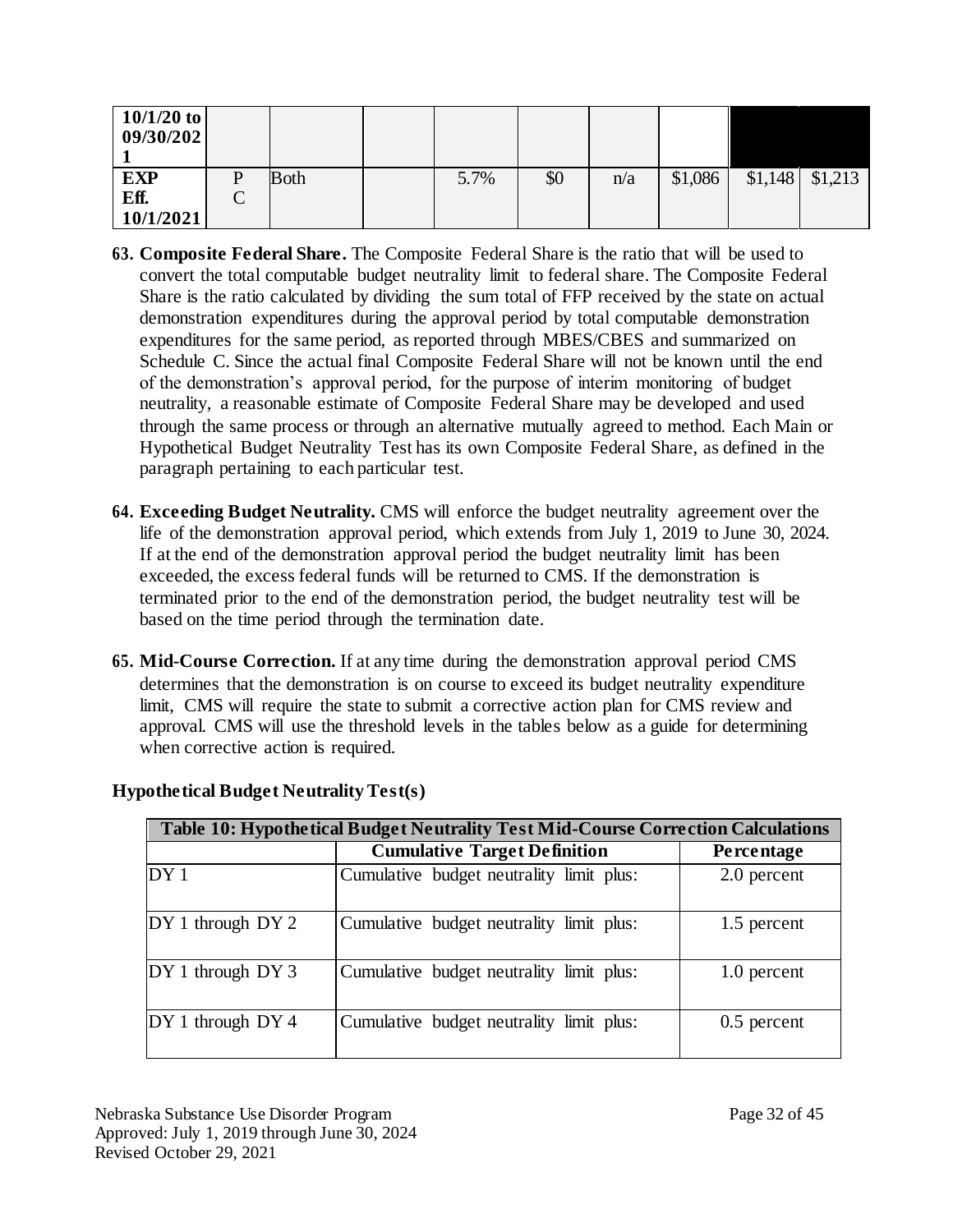| $DY1$ through $DY5$ | Cumulative budget neutrality limit plus: | 0.0 percent |
|---------------------|------------------------------------------|-------------|
|                     |                                          |             |

## **XIII. SCHEDULE OF DELIVERABLES FOR THE DEMONSTRATION**

| <b>Date</b>                                                                                    | <b>Deliverable</b>                                                                 | $\overline{\text{STC}}$ |
|------------------------------------------------------------------------------------------------|------------------------------------------------------------------------------------|-------------------------|
| 30 calendar days after<br>approval date                                                        | State acceptance of demonstration<br>Waivers, STCs, and Expenditure<br>Authorities | Approval letter         |
| 90 calendar days after SUD<br>program approval date                                            | <b>SUD</b> Implementation Protocol                                                 | #18                     |
| 150 calendar days after<br>SUD implementation<br>approval date                                 | <b>SUD Monitoring Protocol</b>                                                     | #18.b                   |
| 180 calendar days after<br>approval date                                                       | <b>Evaluation Design</b>                                                           | #34                     |
| 30 calendar days after<br><b>CMS</b> Approval                                                  | Approved Evaluation Design published to<br>state's website                         | #36                     |
| June 30, 2023, or with<br>renewal application                                                  | Draft Interim Evaluation Report                                                    | #38.c                   |
| 60 days after receipt of<br><b>CMS</b> comments                                                | Final Interim Evaluation Report                                                    | #38                     |
| Within 18 months after<br>June 30, 2024                                                        | Summative Evaluation Report                                                        | #39                     |
| 60 calendar days after<br>receipt of CMS comments                                              | Final Summative Evaluation Report                                                  | #39                     |
| Monthly Deliverables                                                                           | Monitoring Call                                                                    | #30                     |
| Quarterly monitoring<br>reports due 60 calendar                                                | Quarterly Progress Reports, including<br>implementation updates                    | #26                     |
| days after end of each<br>quarter, except 4 <sup>th</sup> quarter,<br>beginning November 2019. | <b>Quarterly Expenditure Reports</b>                                               | #26                     |
| Annual Deliverables -<br>Due 90 calendar days after<br>end of each 4 <sup>th</sup> quarter     | <b>Annual Reports</b>                                                              | #26                     |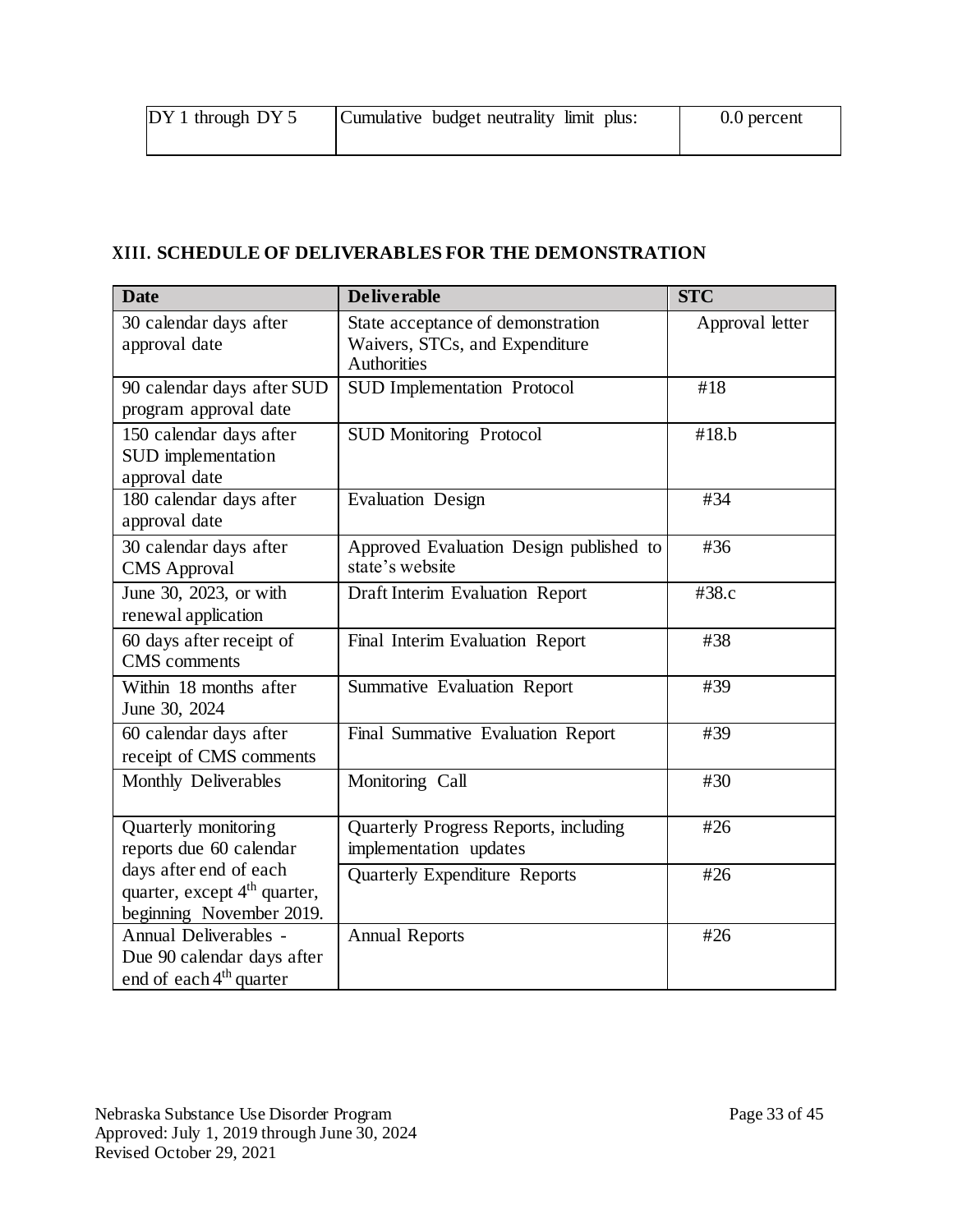### **ATTACHMENT A**

### **Developing the Evaluation Design**

#### **Introduction**

For states that are testing new approaches and flexibilities in their Medicaid programs through section 1115 demonstrations, evaluations are crucial to understand and disseminate what is or is not working and why. The evaluations of new initiatives seek to produce new knowledge and direction for programs and inform both Congress and CMS about Medicaid policy for the future. While a narrative about what happened during a demonstration provides important information, the principal focus of the evaluation of a section 1115 demonstration should be obtaining and analyzing data on the process (e.g., whether the demonstration is being implemented as intended), outcomes (e.g., whether the demonstration is having the intended effects on the target population), and impacts of the demonstration (e.g., whether the outcomes observed in the targeted population differ from outcomes in similar populations not affected by the demonstration). Both state and federal governments could benefit from improved quantitative and qualitative evidence to inform policy decisions. Additional technical assistance is available from CMS, and resources are also available here: http[s://ww](http://www.medicaid.gov/medicaid/section-)w[.medicaid.gov/medicaid/section-](http://www.medicaid.gov/medicaid/section-)1115-demo/evaluation-reports/evaluation-designs-and-reports/index.html

#### **Expectations for Evaluation Designs**

All states with Medicaid section 1115 demonstrations are required to conduct an evaluation, and the Evaluation Design is the roadmap for conducting the evaluation. The roadmap begins with the stated goals for the demonstration followed by the measurable evaluation questions and quantifiable hypotheses, all to support a determination of the extent to which the demonstration has achieved its goals**.**

#### **The format for the Evaluation Design is as follows:**

General Background Information; Evaluation Questions and Hypotheses; Methodology; Methodological Limitations; Attachments.

#### **Submission Timelines**

There is a specified timeline for the state's submission of Evaluation Design and Reports. (The graphic below depicts an example of this timeline). In addition, the state should be aware that section 1115 evaluation documents are public records. The state is required to publish the Evaluation Design to the state's website within thirty (30) days of CMS approval, as per 42 CFR 431.424(e). CMS will also publish a copy to the Medicaid.gov website.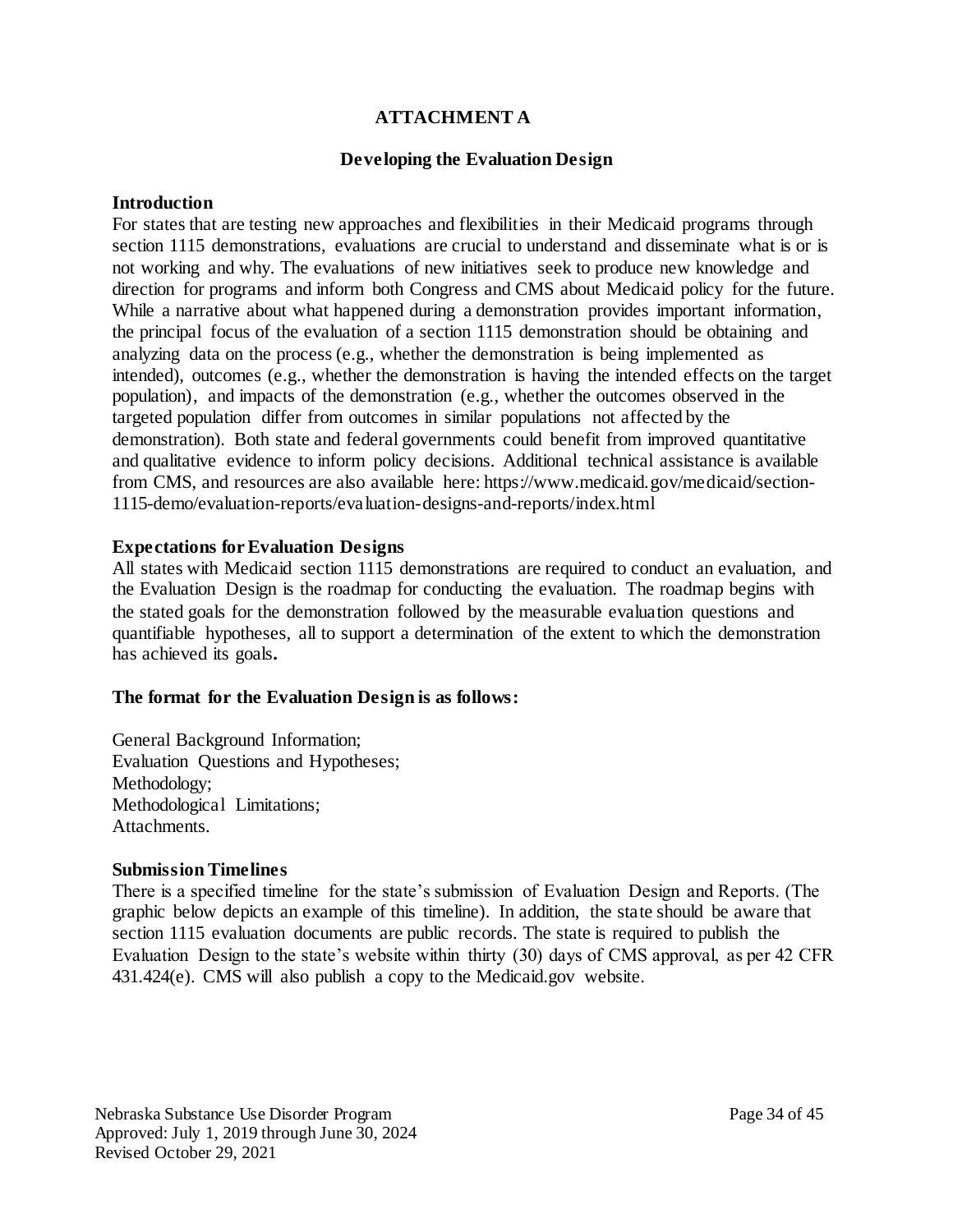

### **Required Core Components of All Evaluation Designs**

The Evaluation Design sets the stage for the Interim and Summative Evaluation Reports. It is important that the Evaluation Design explain the goals and objectives of the demonstration, the hypotheses related to the demonstration, and the methodology (and limitations) for the evaluation. A copy of the state's Driver Diagram (described in more detail in paragraph B2 below) should be included with an explanation of the depicted information.

- **A. General Background Information**  In this section, the state should include basic information about the demonstration, such as:
	- 1. The issue/s that the state is trying to address with its section 1115 demonstration and/or expenditure authorities, the potential magnitude of the issue/s, and why the state selected this course of action to address the issue/s (e.g., a narrative on why the state submitted an 1115 demonstration proposal).
	- 2. The name of the demonstration, approval date of the demonstration, and period of time covered by the evaluation;
	- 3. A brief description of the demonstration and history of the implementation, and whether the draft Evaluation Design applies to an amendment, extension, renewal, or expansion of, the demonstration;
	- 4. For renewals, amendments, and major operational changes: A description of any changes to the demonstration during the approval period; the primary reason or reasons for the change; and how the Evaluation Design was altered or augmented to address these changes.
	- 5. Describe the population groups impacted by the demonstration.

#### **B. Evaluation Questions and Hypotheses** – In this section, the state should:

- 1. Describe how the state's demonstration goals are translated into quantifiable targets for improvement, so that the performance of the demonstration in achieving these targets could be measured.
- 2. Include a Driver Diagram to visually aid readers in understanding the rationale behind the cause and effect of the variants behind the demonstration features and intended outcomes. A driver diagram is a particularly effective modeling tool when working to improve health and health care through specific interventions. The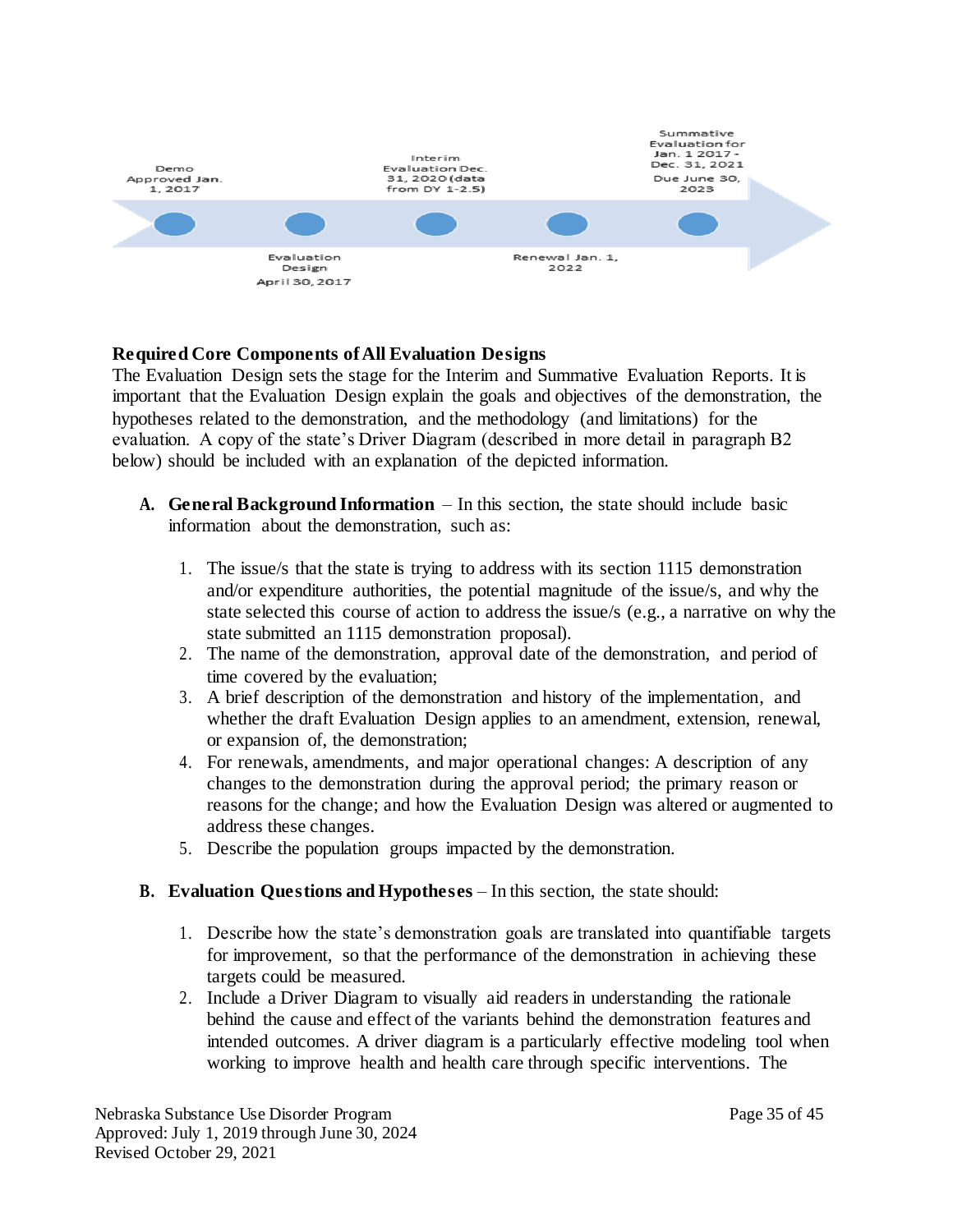diagram includes information about the goal of the demonstration, and the features of the demonstration. A driver diagram depicts the relationship between the aim, the primary drivers that contribute directly to achieving the aim, and the secondary drivers that are necessary to achieve the primary drivers for the demonstration. For an example and more information on driver diagrams: <https://innovation.cms.gov/files/x/hciatwoaimsdrvrs.pdf>

- 3. Identify the state's hypotheses about the outcomes of the demonstration;
- 4. 4. Discuss how the evaluation questions align with the hypotheses and the goals of the demonstration;
- 5. 5. Address how the research questions / hypotheses of this demonstration promote the objectives of Titles XIX and/or XXI.
- **C. Methodology**  In this section, the state is to describe in detail the proposed research methodology.

The focus is on showing that the evaluation meets the prevailing standards of scientific and academic rigor, and the results are statistically valid and reliable, and that where appropriate it builds upon other published research (use references).

This section provides the evidence that the demonstration evaluation will use the best available data; reports on, controls for, and makes appropriate adjustments for the limitations of the data and their effects on results; and discusses the generalizability of results. This section should provide enough transparency to explain what will be measured and how. Specifically, this section establishes:

- 1. *Evaluation Design –* Provide information on how the evaluation will be designed. For example, will the evaluation utilize a pre/post comparison? A post-only assessment? Will a comparison group be included?
- 2. *Target and Comparison Populations*  Describe the characteristics of the target and comparison populations, to include the inclusion and exclusion criteria. Include information about the level of analysis (beneficiary, provider, or program level), and if populations will be stratified into subgroups. Additionally discuss the sampling methodology for the populations, as well as support that a statistically reliable sample size is available.
- 3. *Evaluation Period –* Describe the time periods for which data will be included.
- 4. *Evaluation Measures –* List all measures that will be calculated to evaluate the demonstration. Include the measure stewards (i.e., the organization(s) responsible for the evaluation data elements/sets by "owning", defining, validating; securing; and submitting for endorsement, etc.) Include numerator and denominator information.

Additional items to ensure:

- a. The measures contain assessments of both process and outcomes to evaluate the effects of the demonstration during the period of approval.
- b. Qualitative analysis methods may be used, and must be described in detail.
- c. Benchmarking and comparisons to national and state standards, should be used,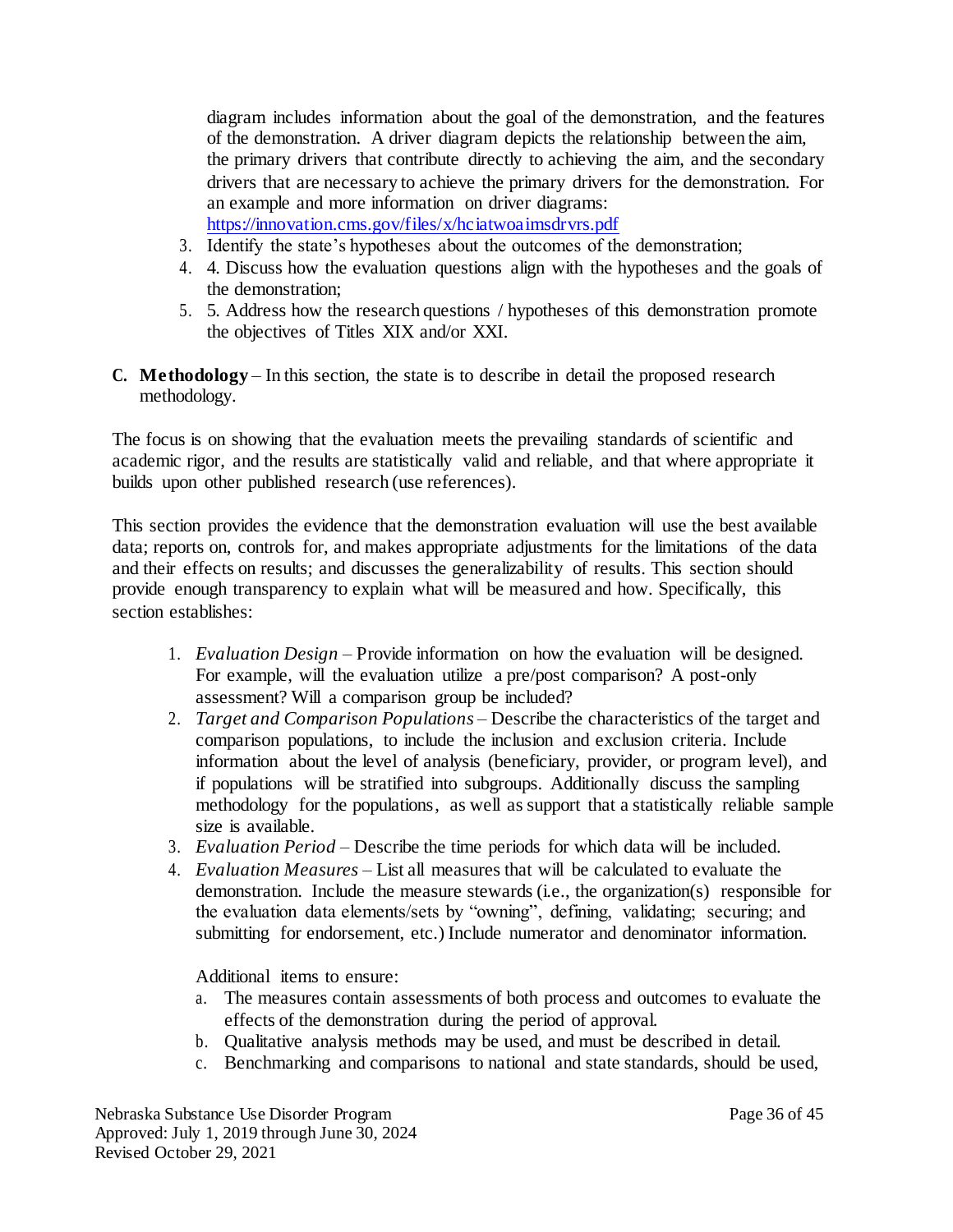where appropriate.

- d. Proposed health measures could include CMS's Core Set of Health Care Quality Measures for Children in Medicaid and CHIP, Consumer Assessment of Health Care Providers and Systems (CAHPS), the Initial Core Set of Health Care Quality Measures for Medicaid-Eligible Adults and/or measures endorsed by National Quality Forum (NQF).
- e. Proposed performance metrics can be selected from nationally recognized metrics, for example from sets developed by the Center for Medicare and Medicaid Innovation or for meaningful use under Health Information Technology (HIT).
- f. Among considerations in selecting the metrics shall be opportunities identified by the state for improving quality of care and health outcomes, and controlling cost of care.
- 5. *Data Sources –* Explain where the data will be obtained, and efforts to validate and clean the data. Discuss the quality and limitations of the data sources. If primary data (data collected specifically for the evaluation) – The methods by which the data will be collected, the source of the proposed question/responses, the frequency and timing of data collection, and the method of data collection. (Copies of any proposed surveys must be reviewed with CMS for approval before implementation).
- 6. *Analytic Methods –* This section includes the details of the selected quantitative and/or qualitative measures to adequately assess the effectiveness of the demonstration. This section should:
	- a. Identify the specific statistical testing which will be undertaken for each measure (e.g., t-tests, chi-square, odds ratio, ANOVA, regression). Table A is an example of how the state might want to articulate the analytic methods for each research question and measure.
	- b. Explain how the state will isolate the effects of the demonstration (from other initiatives occurring in the state at the same time) through the use of comparison groups.
	- c. A discussion of how propensity score matching and difference in differences design may be used to adjust for differences in comparison populations over time (if applicable).
	- d. The application of sensitivity analyses, as appropriate, should be considered.
- 7. *Other Additions –* The state may provide any other information pertinent to the Evaluation Design of the demonstration.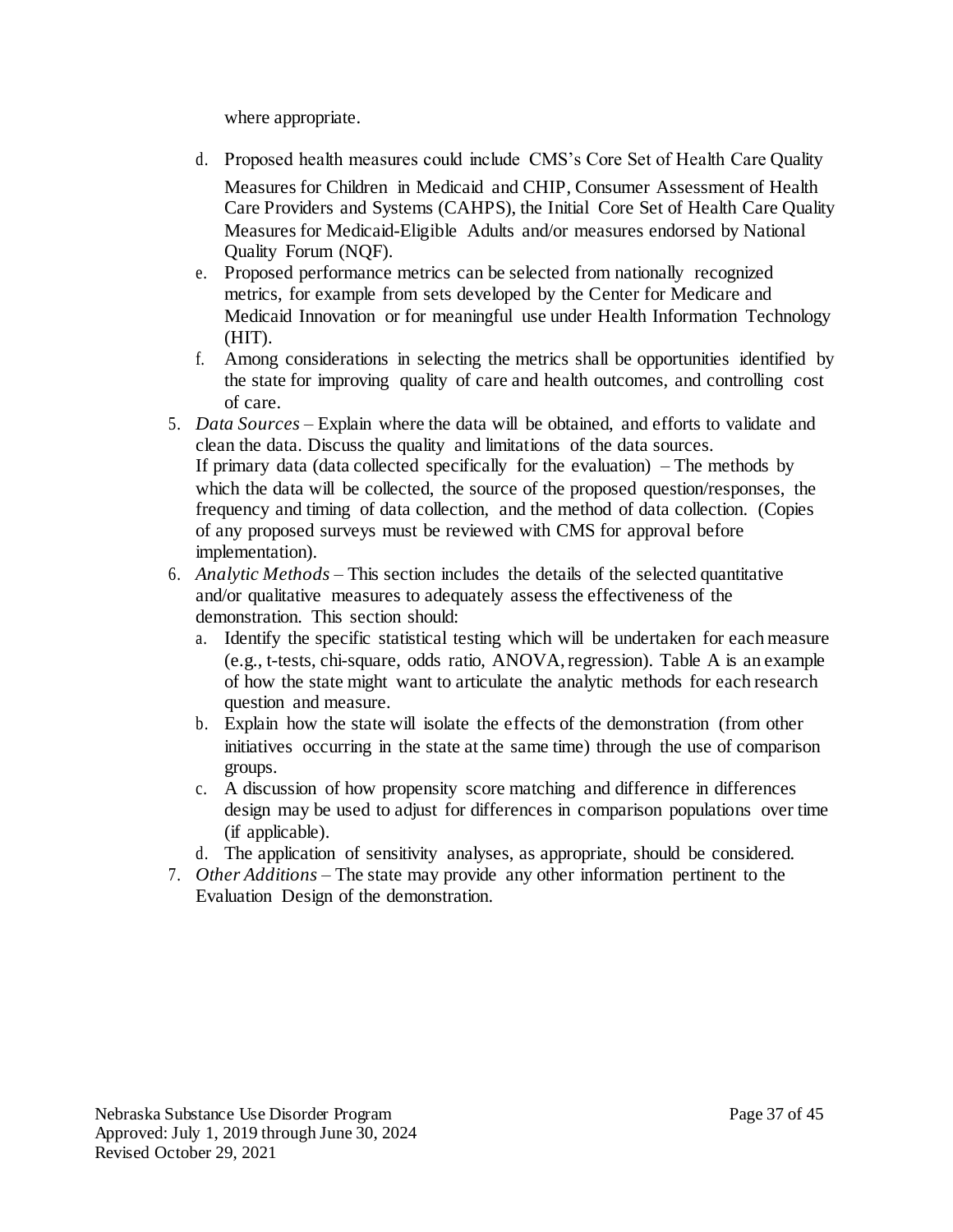| Research<br><b>Ouestion</b>                    | Outcome measures<br>used to address the<br>research question | Sample or population<br>subgroups to be<br>compared                                                   | Data Sources                                                     | Analytic<br>Methods              |
|------------------------------------------------|--------------------------------------------------------------|-------------------------------------------------------------------------------------------------------|------------------------------------------------------------------|----------------------------------|
| <b>Hypothesis 1</b><br>Research<br>question 1a | -Measure 1<br>-Measure 2<br>-Measure 3                       | -Sample e.g. All<br>attributed Medicaid<br>beneficiaries<br>-Beneficiaries with<br>diabetes diagnosis | -Medicaid fee-for-<br>service and<br>encounter claims<br>records | -Interrupted<br>time series      |
| Research<br>question 1b                        | -Measure 1<br>-Measure 2                                     | -sample, e.g., PPS<br>patients who meet                                                               | -Patient survey                                                  | Descriptive<br><i>statistics</i> |

**Table A. Example Design Table for the Evaluation of the Demonstration**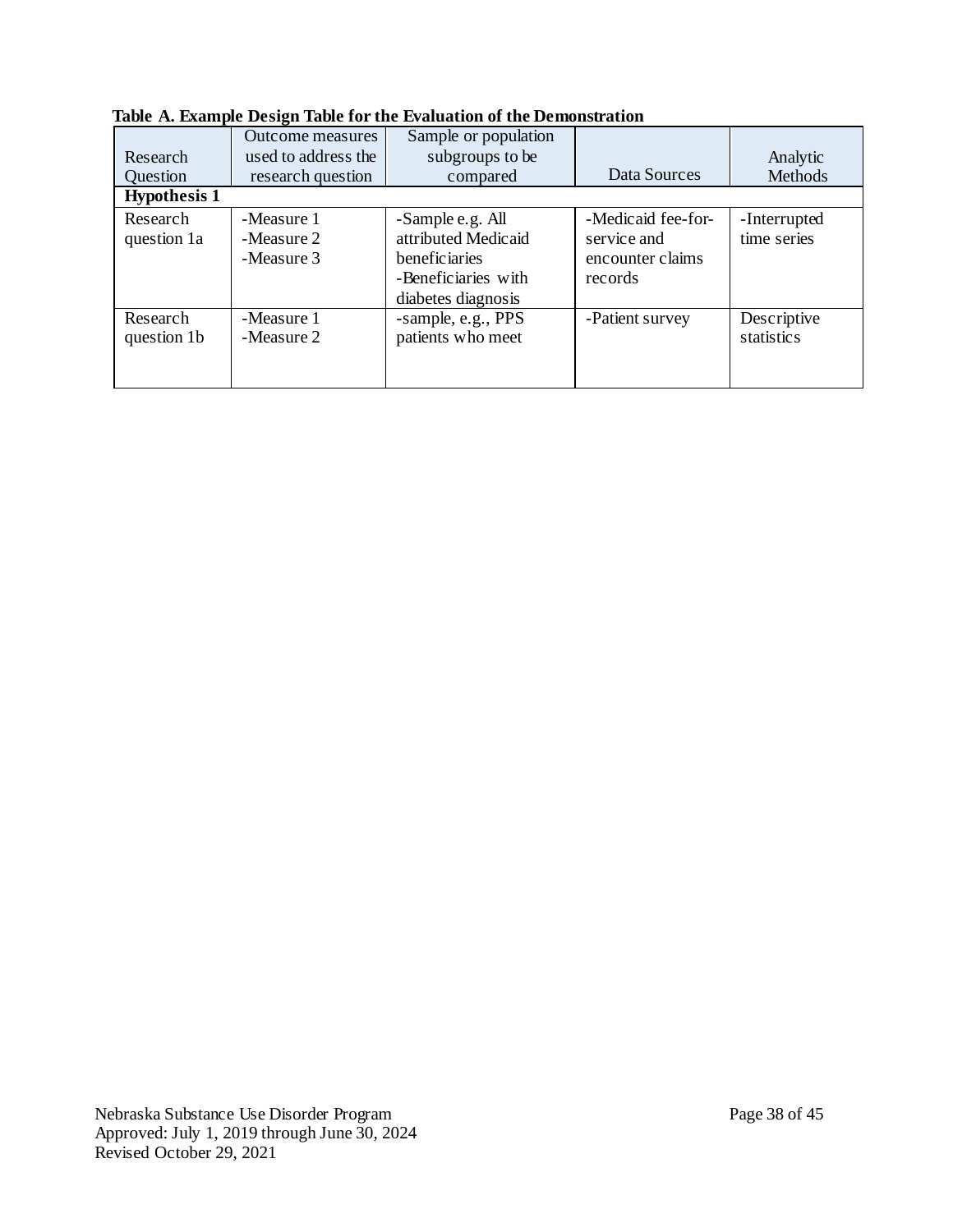|                         | -Measure 3<br>-Measure 4 | survey selection<br>requirements (used<br>services within the last 6<br>months) |                 |                                                     |
|-------------------------|--------------------------|---------------------------------------------------------------------------------|-----------------|-----------------------------------------------------|
| <b>Hypothesis 2</b>     |                          |                                                                                 |                 |                                                     |
| Research<br>question 2a | -Measure 1<br>-Measure 2 | -Sample, e.g., PPS<br>administrators                                            | -Key informants | Qualitative<br>analysis of<br>interview<br>material |

- **D. Methodological Limitations**  This section provides detailed information on the limitations of the evaluation. This could include the design, the data sources or collection process, or analytic methods. The state should also identify any efforts to minimize the limitations. Additionally, this section should include any information about features of the demonstration that effectively present methodological constraints that the state would like CMS to take into consideration in its review. For example:
	- 1. When the state demonstration is:
		- a. Long-standing, non-complex, unchanged, or
		- b. Has previously been rigorously evaluated and found to be successful, or
		- c. Could now be considered standard Medicaid policy (CMS published regulations or guidance)
	- 2. When the demonstration is also considered successful without issues or concerns that would require more regular reporting, such as:
		- a. Operating smoothly without administrative changes; and
		- b. No or minimal appeals and grievances; and
		- c. No state issues with CMS-64 reporting or budget neutrality; and
		- d. No Corrective Action Plans (CAP) for the demonstration.

## **E. Attachments**

- 1. **Independent Evaluator.** This includes a discussion of the state's process for obtaining an independent entity to conduct the evaluation, including a description of the qualifications that the selected entity must possess, and how the state will assure no conflict of interest. Explain how the state will assure that the Independent Evaluator will conduct a fair and impartial evaluation, prepare an objective Evaluation Report, and that there would be no conflict of interest. The evaluation design should include "No Conflict of Interest" signed by the independent evaluator.
- 2. **Evaluation Budget.** A budget for implementing the evaluation shall be provided with the draft Evaluation Design. It will include the total estimated cost, as well as a breakdown of estimated staff, administrative, and other costs for all aspects of the evaluation. Examples include, but are not limited to: the development of all survey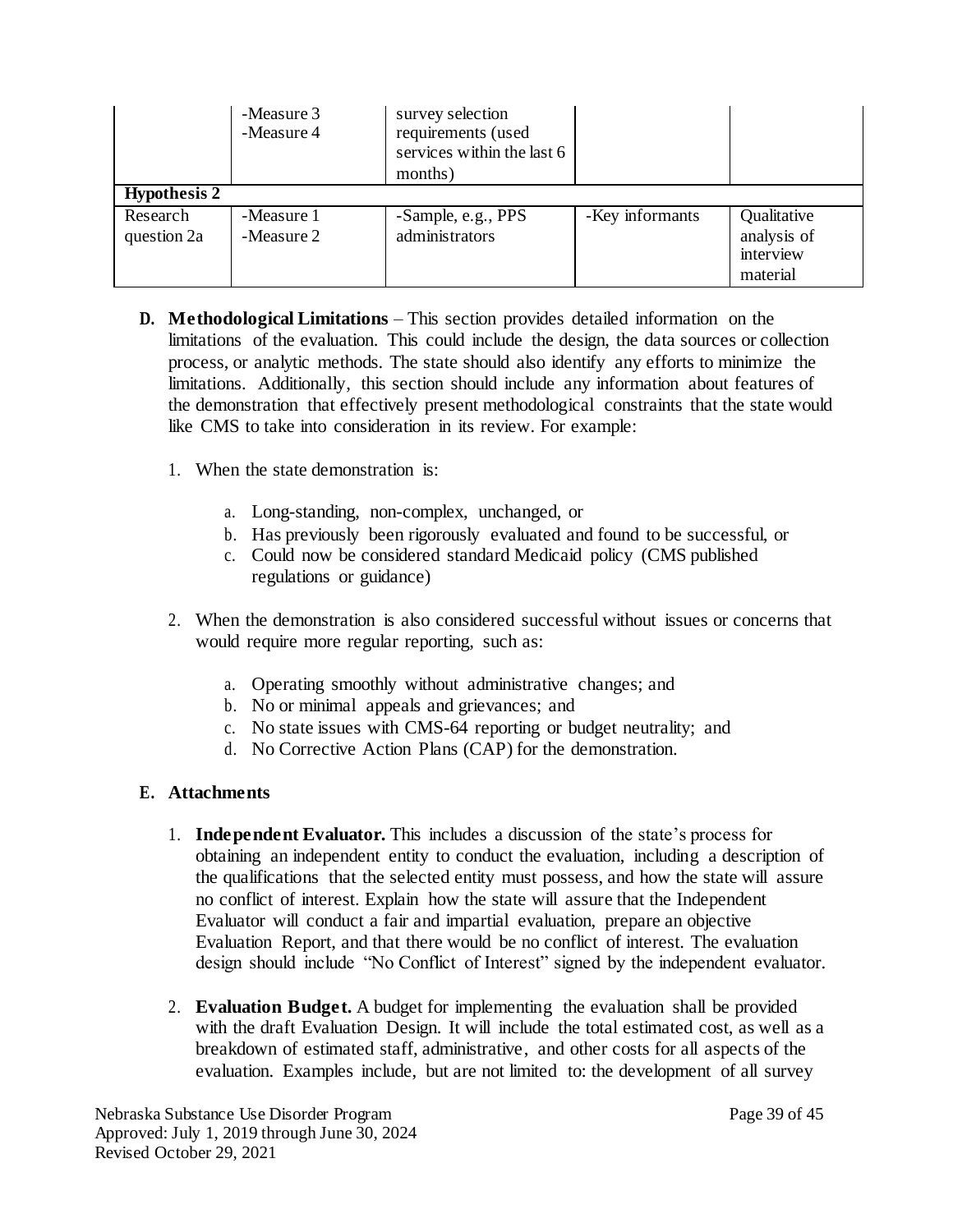and measurement instruments; quantitative and qualitative data collection; data cleaning and analyses; and reports generation. A justification of the costs may be required by CMS if the estimates provided do not appear to sufficiently cover the costs of the draft Evaluation Design or if CMS finds that the draft Evaluation Design is not sufficiently developed.

3. **Timeline and Major Milestones.** Describe the timeline for conducting the various evaluation activities, including dates for evaluation-related milestones, including those related to procurement of an outside contractor, if applicable, and deliverables. The Final Evaluation Design shall incorporate an Interim and Summative Evaluation. Pursuant to  $42 \text{ CFR } 431.424(c)(v)$ , this timeline should also include the date by which the Final Summative Evaluation report is due.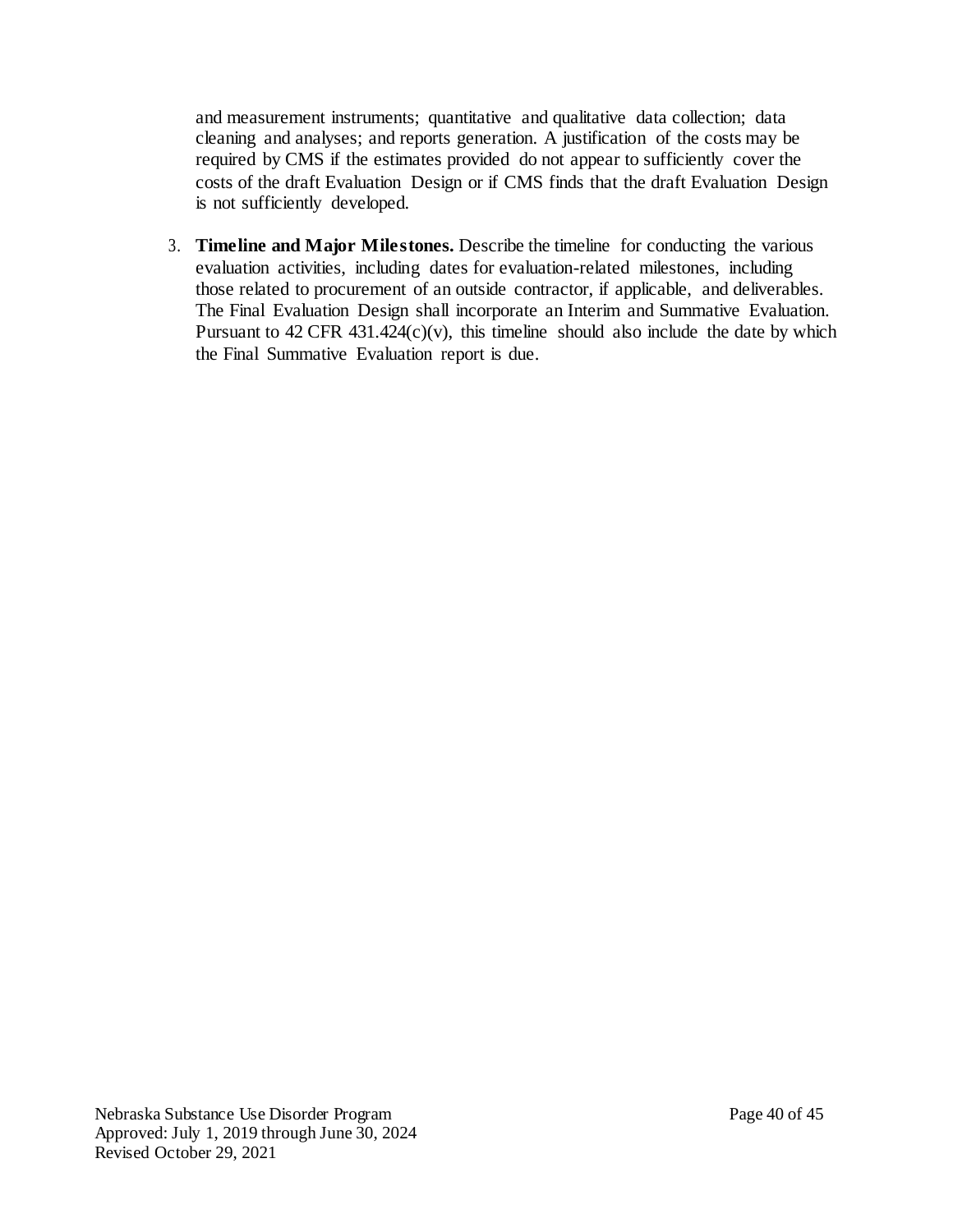#### **ATTACHMENT B Preparing the Interim and Summative Evaluation Reports**

#### **Introduction**

For states that are testing new approaches and flexibilities in their Medicaid programs through section 1115 demonstrations, evaluations are crucial to understand and disseminate what is or is not working and why. The evaluations of new initiatives seek to produce new knowledge and direction for programs and inform Medicaid policy for the future. While a narrative about what happened during a demonstration provide important information, the principal focus of the evaluation of a section 1115 demonstration should be obtaining and analyzing data on the process (e.g., whether the demonstration is being implemented as intended), outcomes (e.g., whether the demonstration is having the intended effects on the target population), and impacts of the demonstration (e.g., whether the outcomes observed in the targeted population differ from outcomes in similar populations not affected by the demonstration). Both state and federal governments could benefit from improved quantitative and qualitative evidence to inform policy decisions.

### **Expectations for Evaluation Reports**

Medicaid section 1115 demonstrations are required to conduct an evaluation that is valid (the extent to which the evaluation measures what it is intended to measure), and reliable (the extent to which the evaluation could produce the same results when used repeatedly). To this end, the already approved Evaluation Design is a map that begins with the demonstration goals, then transitions to the evaluation questions, and to the specific hypotheses, which will be used to investigate whether the demonstration has achieved its goals. States should have a well-structured analysis plan for their evaluation. As these valid analyses multiply (by a single state or by multiple states with similar demonstrations) and the data sources improve, the reliability of evaluation findings will be able to shape Medicaid policy in order to improve the health and welfare of Medicaid beneficiaries for decades to come. When submitting an application for renewal, the interim evaluation report should be posted on the state's website with the application for public comment. Additionally, the interim evaluation report must be included in its entirety with the application submitted to CMS.

#### **Intent of this Guidance**

The Social Security Act (the Act) requires an evaluation of every section 1115 demonstration. In order to fulfill this requirement, the state's submission must provide a comprehensive written presentation of all key components of the demonstration, and include all required elements specified in the approved Evaluation Design. This Guidance is intended to assist states with organizing the required information in a standardized format and understanding the criteria that CMS will use in reviewing the submitted Interim and Summative Evaluation Reports.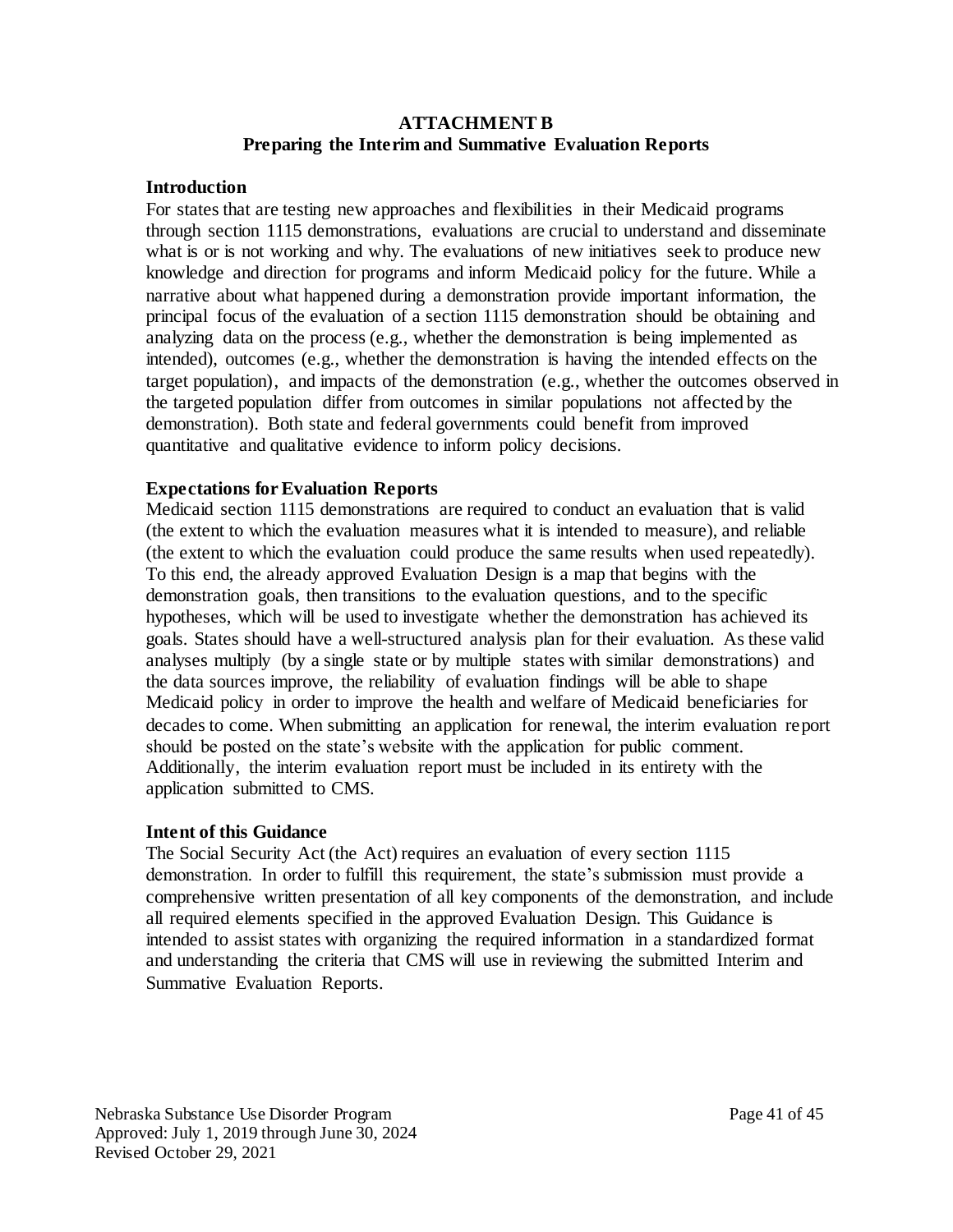The format for the Interim and Summative Evaluation reports is as follows:

- A. Executive Summary;
- B. General Background Information;
- C. Evaluation Questions and Hypotheses;
- D. Methodology;
- E. Methodological Limitations;
- F. Results;
- G. Conclusions;
- H. Interpretations, and Policy Implications and Interactions with Other State Initiatives;
- I. Lessons Learned and Recommendations; and
- J. Attachment(s).

## **Submission Timelines**

There is a specified timeline for the state's submission of Evaluation Designs and Evaluation Reports. These dates are specified in the demonstration Special Terms and Conditions (STCs). (The graphic below depicts an example of this timeline). In addition, the state should be aware that section 1115 evaluation documents are public records. In order to assure the dissemination of the evaluation findings, lessons learned, and recommendations, the state is required to publish to the state's website the evaluation design within thirty (30) days of CMS approval, and publish reports within thirty (30) days of submission to CMS , pursuant to 42 CFR 431.424. CMS will also publish a copy to Medicaid.gov.

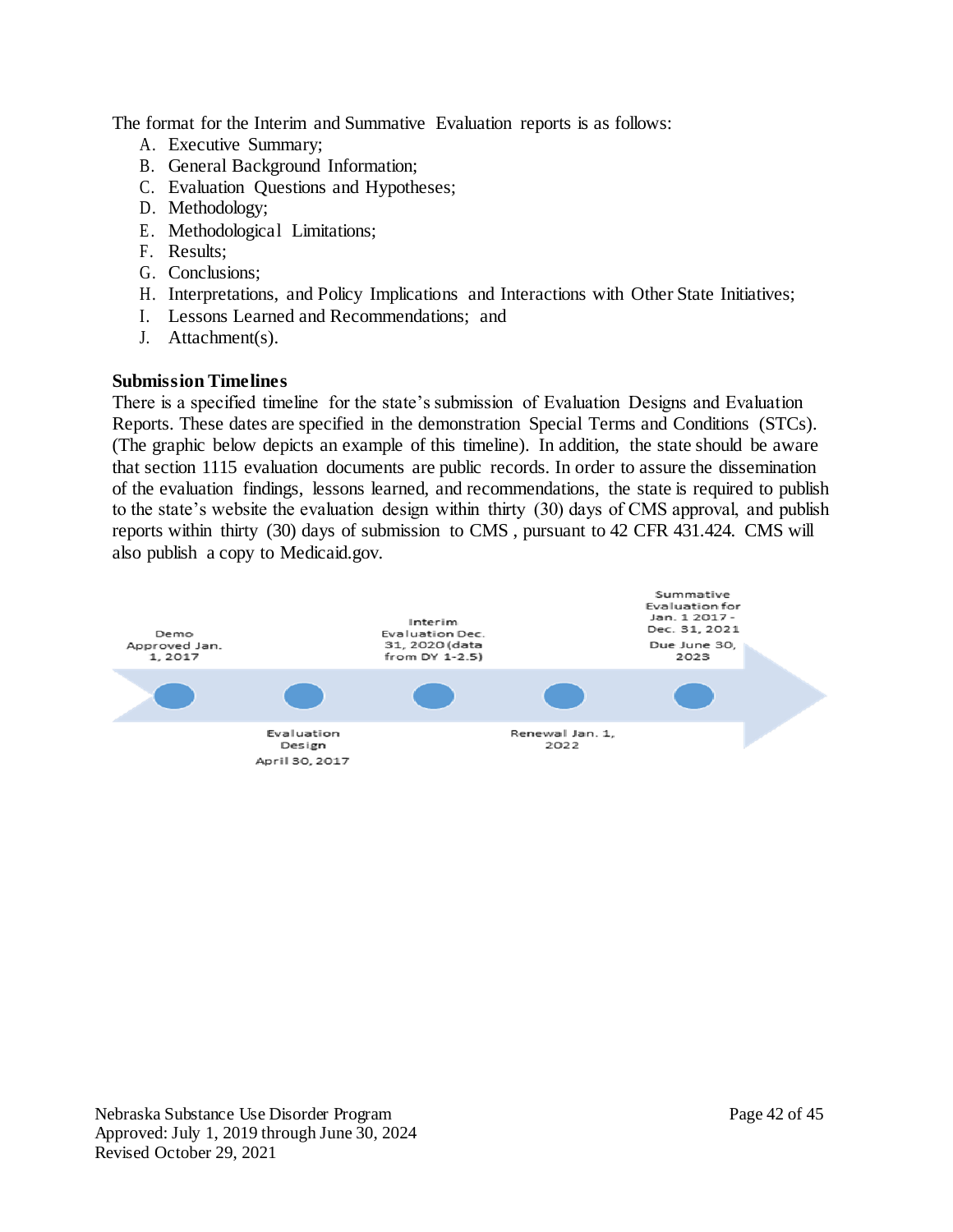### **Required Core Components of Interim and Summative Evaluation Reports**

The section 1115 Evaluation Report presents the research about the section 1115 Demonstration. It is important that the report incorporate a discussion about the structure of the Evaluation Design to explain the goals and objectives of the demonstration, the hypotheses related to the demonstration, and the methodology for the evaluation. A copy of the state's Driver Diagram (described in the Evaluation Design guidance) must be included with an explanation of the depicted information. The Evaluation Report should present the relevant data and an interpretation of the findings; assess the outcomes (what worked and what did not work); explain the limitations of the design, data, and analyses; offer recommendations regarding what (in hindsight) the state would further advance, or do differently, and why; and discuss the implications on future Medicaid policy. Therefore, the state's submission must include:

- **A. Executive Summary**  A summary of the demonstration, the principal results, interpretations, and recommendations of the evaluation.
- **B. General Background Information about the Demonstration** In this section, the state should include basic information about the demonstration, such as:
	- 1. The issues that the state is trying to address with its section 1115 demonstration and/or expenditure authorities, how the state became aware of the issue, the potential magnitude of the issue, and why the state selected this course of action to address the issues.
	- 2. The name of the demonstration, approval date of the demonstration, and period of time covered by the evaluation;
	- 3. A brief description of the demonstration and history of the implementation, and if the evaluation is for an amendment, extension, renewal, or expansion of, the demonstration;
	- 4. For renewals, amendments, and major operational changes: A description of any changes to the demonstration during the approval period; whether the motivation for change was due to political, economic, and fiscal factors at the state and/or federal level; whether the programmatic changes were implemented to improve beneficiary health, provider/health plan performance, or administrative efficiency; and how the Evaluation Design was altered or augmented to address these changes.
	- 5. Describe the population groups impacted by the demonstration.
- **C. Evaluation Questions and Hypotheses**  In this section, the state should:
	- 1. Describe how the state's demonstration goals were translated into quantifiable targets for improvement, so that the performance of the demonstration in achieving these targets could be measured. The inclusion of a Driver Diagram in the Evaluation Report is highly encouraged, as the visual can aid readers in understanding the rationale behind the demonstration features and intended outcomes.
	- 2. Identify the state's hypotheses about the outcomes of the demonstration;
		- a. Discuss how the goals of the demonstration align with the evaluation questions and hypotheses;
		- b. Explain how this Evaluation Report builds upon and expands earlier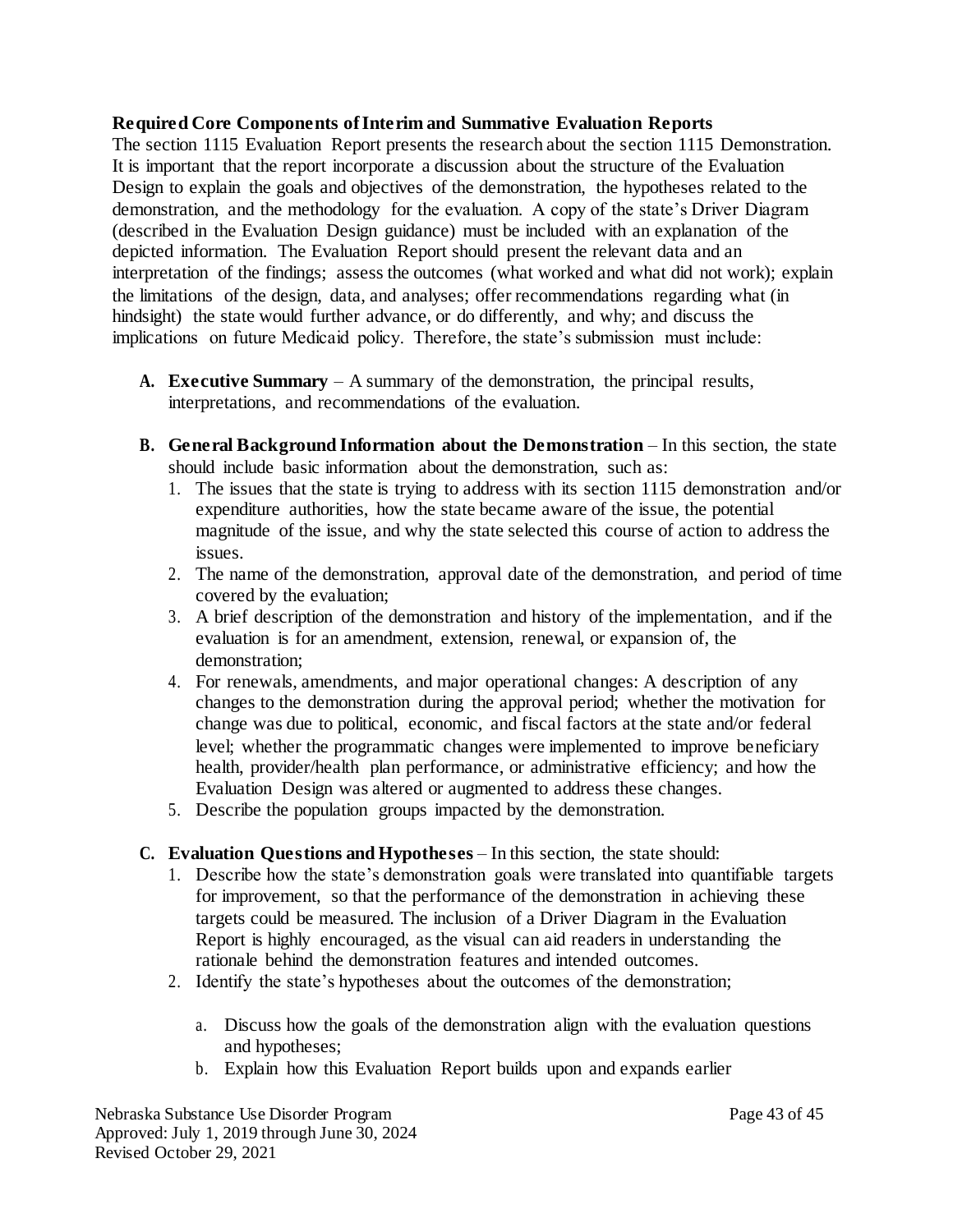demonstration evaluation findings (if applicable); and

c. Address how the research questions / hypotheses of this demonstration promote the objectives of Titles XIX and XXI.

**D. Methodology** – In this section, the state is to provide an overview of the research that was conducted to evaluate the section 1115 demonstration consistent with the approved Evaluation Design.

The evaluation design should also be included as an attachment to the report. The focus is on showing that the evaluation builds upon other published research (use references), and meets the prevailing standards of scientific and academic rigor, and the results are statistically valid and reliable.

An interim report should provide any available data to date, including both quantitative and qualitative assessments. The Evaluation Design should assure there is appropriate data development and collection in a timely manner to support developing an interim evaluation. This section provides the evidence that the demonstration evaluation used the best available data and describes why potential alternative data sources were not used; reported on, controlled for, and made appropriate adjustments for the limitations of the data and their effects on results; and discusses the generalizability of results. This section should provide enough transparency to explain what was measured and how. Specifically, this section establishes that the approved Evaluation Design was followed by describing:

- 1. *Evaluation Design*  Will the evaluation be an assessment of: pre/post, post-only, with or without comparison groups, etc.?
- 2. *Target and Comparison Populations*  Describe the target and comparison populations; include inclusion and exclusion criteria.
- 3. *Evaluation Period*  Describe the time periods for which data will be collected
- 4. *Evaluation Measures*  What measures are used to evaluate the demonstration, and who are the measure stewards?
- 5. *Data Sources*  Explain where the data will be obtained, and efforts to validate and clean the data.
- 6. *Analytic methods*  Identify specific statistical testing which will be undertaken for each measure (t-tests, chi-square, odds ratio, ANOVA, regression, etc.).
- 7. *Other Additions*  The state may provide any other information pertinent to the evaluation of the demonstration.
- **A. Methodological Limitations**  This section provides sufficient information for discerning the strengths and weaknesses of the study design, data sources/collection, and analyses.
- **B.** Results In this section, the state presents and uses the quantitative and qualitative data to show to whether and to what degree the evaluation questions and hypotheses of the demonstration were achieved. The findings should visually depict the demonstration results (tables, charts, graphs). This section should include information on the statistical tests conducted.